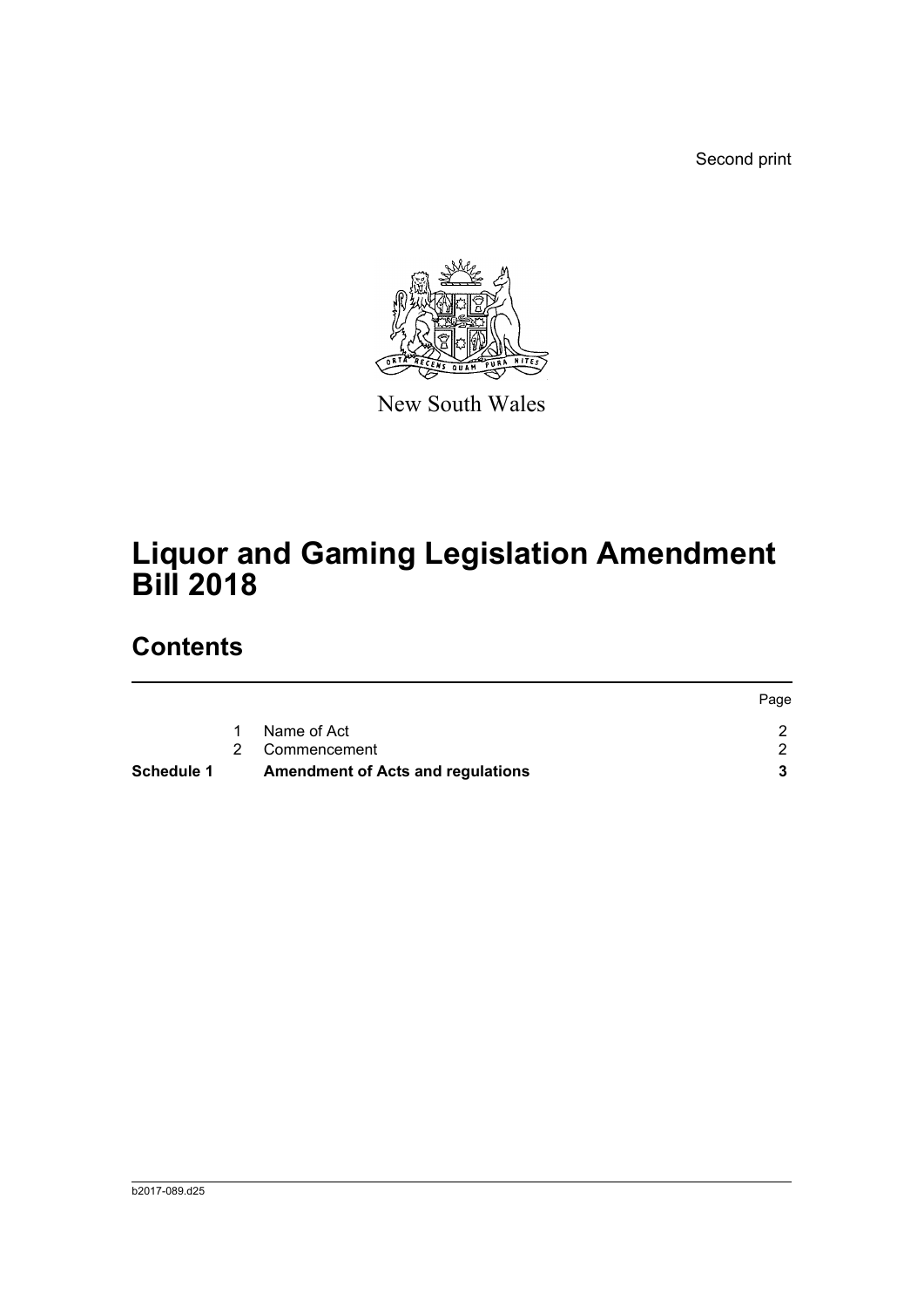*This public bill which originated in the Legislative Assembly, has passed and is now ready for presentation to the Legislative Council for its concurrence.*

> *Clerk of the Legislative Assembly. Legislative Assembly, Sydney, , 2018*



New South Wales

# **Liquor and Gaming Legislation Amendment Bill 2018**

Act No , 2018

An Act to make miscellaneous amendments to certain gaming and liquor and other legislation.

See also the *Casino Control Amendment Bill 2018*, the *Gaming Machines Amendment (Leasing and Assessment) Bill 2018* and the *Registered Clubs Amendment (Accountability and Amalgamations) Bill 2018*.

*EXAMINED*

*Assistant Speaker*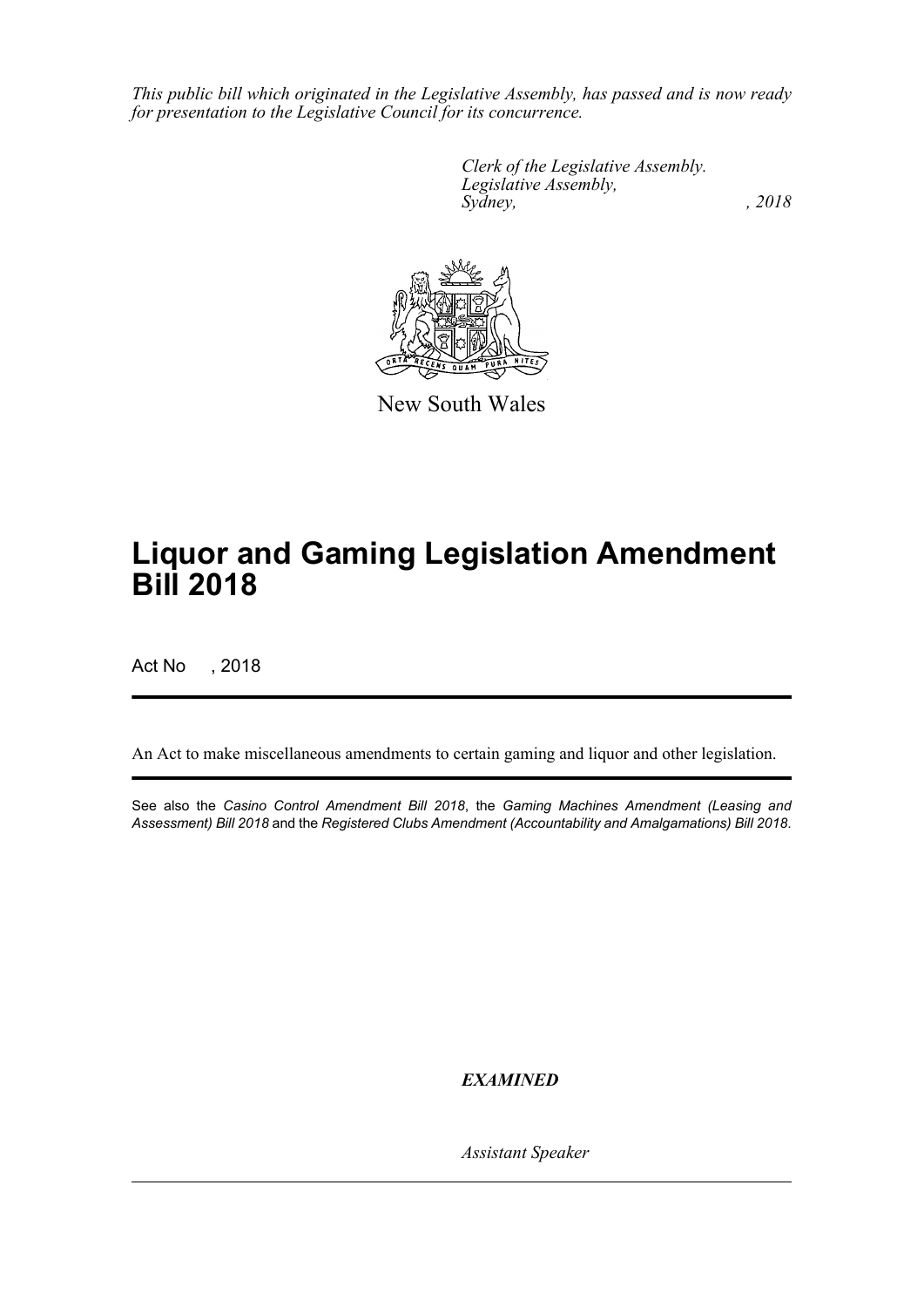Liquor and Gaming Legislation Amendment Bill 2018 [NSW]

<span id="page-2-1"></span><span id="page-2-0"></span>

| The Legislature of New South Wales enacts:                           | 1             |
|----------------------------------------------------------------------|---------------|
| Name of Act                                                          | $\mathcal{P}$ |
| This Act is the Liquor and Gaming Legislation Amendment Act 2018.    | 3             |
| <b>Commencement</b>                                                  | 4             |
| This Act commences on a day or days to be appointed by proclamation. | 5             |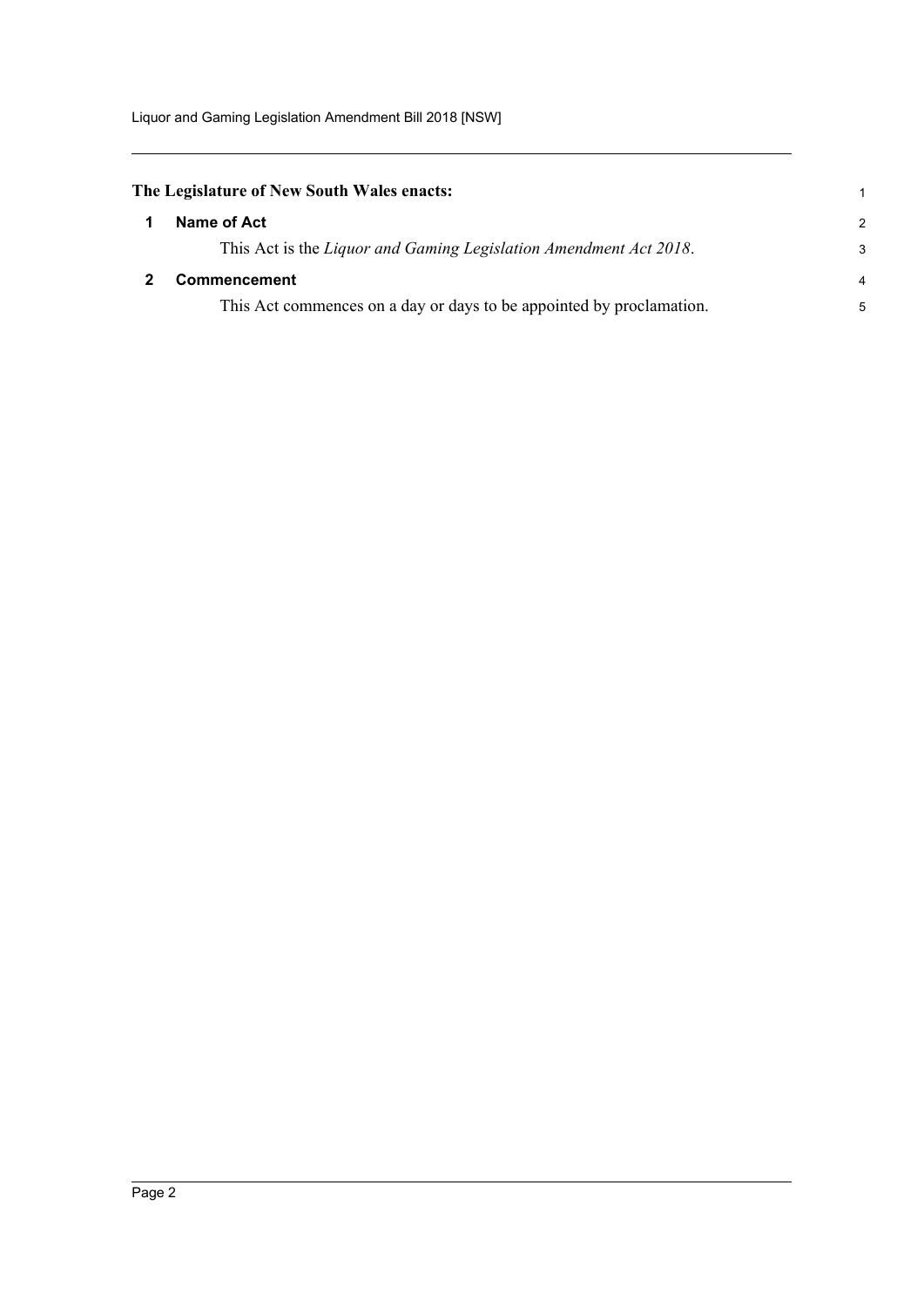<span id="page-3-0"></span>

|       | <b>Schedule 1</b>                |                  | <b>Amendment of Acts and regulations</b>                                                                                                                                                                                                                                                                             | $\mathbf{1}$              |
|-------|----------------------------------|------------------|----------------------------------------------------------------------------------------------------------------------------------------------------------------------------------------------------------------------------------------------------------------------------------------------------------------------|---------------------------|
| 1.1   |                                  |                  | Betting and Racing Act 1998 No 114                                                                                                                                                                                                                                                                                   | $\boldsymbol{2}$          |
| [1]   | <b>Section 4 Definitions</b>     |                  |                                                                                                                                                                                                                                                                                                                      | $\ensuremath{\mathsf{3}}$ |
|       |                                  |                  | Insert in alphabetical order in section $4(1)$ :                                                                                                                                                                                                                                                                     | 4                         |
|       |                                  | advertisement.   | <i>advertisement</i> includes any information or material in the nature of an                                                                                                                                                                                                                                        | 5<br>6                    |
|       |                                  |                  | <i>inspector</i> means a person appointed as an inspector under section 33M and<br>includes, in relation to section 26I, a person authorised by a racing controlling<br>body to exercise the functions of an inspector under that section.                                                                           | $\overline{7}$<br>8<br>9  |
|       |                                  |                  | <i>publish</i> means disseminate or provide access to the public or a section of the<br>public by oral, visual, written, electronic or other means (for example, by<br>means of newspaper, radio, television, cinema or through the use of the<br>Internet, subscription TV or other on-line communications system). | 10<br>11<br>12<br>13      |
| $[2]$ |                                  |                  | Section 11 Provisions relating to inspection of records                                                                                                                                                                                                                                                              | 14                        |
|       |                                  |                  | Omit "authorised officer" wherever occurring in section 11 (1), (2), (5) and (6).                                                                                                                                                                                                                                    | 15                        |
|       | Insert instead "inspector".      |                  |                                                                                                                                                                                                                                                                                                                      | 16                        |
| $[3]$ | Section 11 (4) and (7)           |                  |                                                                                                                                                                                                                                                                                                                      | 17                        |
|       | Omit the subsections.            |                  |                                                                                                                                                                                                                                                                                                                      | 18                        |
| [4]   | <b>Section 14 Punters' clubs</b> |                  |                                                                                                                                                                                                                                                                                                                      | 19                        |
|       |                                  |                  | Omit "50 penalty units" from section 14 (1). Insert instead "20 penalty units".                                                                                                                                                                                                                                      | 20                        |
| [5]   |                                  |                  | Section 18C Certain sports betting services prohibited                                                                                                                                                                                                                                                               | 21                        |
|       |                                  |                  | Omit the penalty provision from section $18C(1)$ . Insert instead:                                                                                                                                                                                                                                                   | 22                        |
|       |                                  | Maximum penalty: |                                                                                                                                                                                                                                                                                                                      | 23                        |
|       |                                  | (a)              | for an individual:                                                                                                                                                                                                                                                                                                   | 24                        |
|       |                                  | (i)              | 50 penalty units for a first offence, or                                                                                                                                                                                                                                                                             | 25                        |
|       |                                  | (ii)             | 100 penalty units or imprisonment for 6 months (or both) for a<br>second or subsequent offence, or                                                                                                                                                                                                                   | 26<br>27                  |
|       |                                  | (b)              | for a corporation:                                                                                                                                                                                                                                                                                                   | 28                        |
|       |                                  | (i)              | 250 penalty units for a first offence, or                                                                                                                                                                                                                                                                            | 29                        |
|       |                                  | (ii)             | 1,000 penalty units for a second or subsequent offence.                                                                                                                                                                                                                                                              | 30                        |
| [6]   |                                  |                  | Section 19 Declared betting event authority                                                                                                                                                                                                                                                                          | 31                        |
|       |                                  |                  | Omit the penalty provision from section 19 (1). Insert instead:                                                                                                                                                                                                                                                      | 32                        |
|       |                                  | Maximum penalty: |                                                                                                                                                                                                                                                                                                                      | 33                        |
|       |                                  | (a)              | for an individual:                                                                                                                                                                                                                                                                                                   | 34                        |
|       |                                  | (i)              | 50 penalty units for a first offence, or                                                                                                                                                                                                                                                                             | 35                        |
|       |                                  | (ii)             | 100 penalty units or imprisonment for 6 months (or both) for a<br>second or subsequent offence, or                                                                                                                                                                                                                   | 36<br>37                  |
|       |                                  | (b)              | for a corporation:                                                                                                                                                                                                                                                                                                   | 38                        |
|       |                                  | (i)              | 250 penalty units for a first offence, or                                                                                                                                                                                                                                                                            | 39                        |
|       |                                  | (ii)             | 1,000 penalty units for a second or subsequent offence.                                                                                                                                                                                                                                                              | 40                        |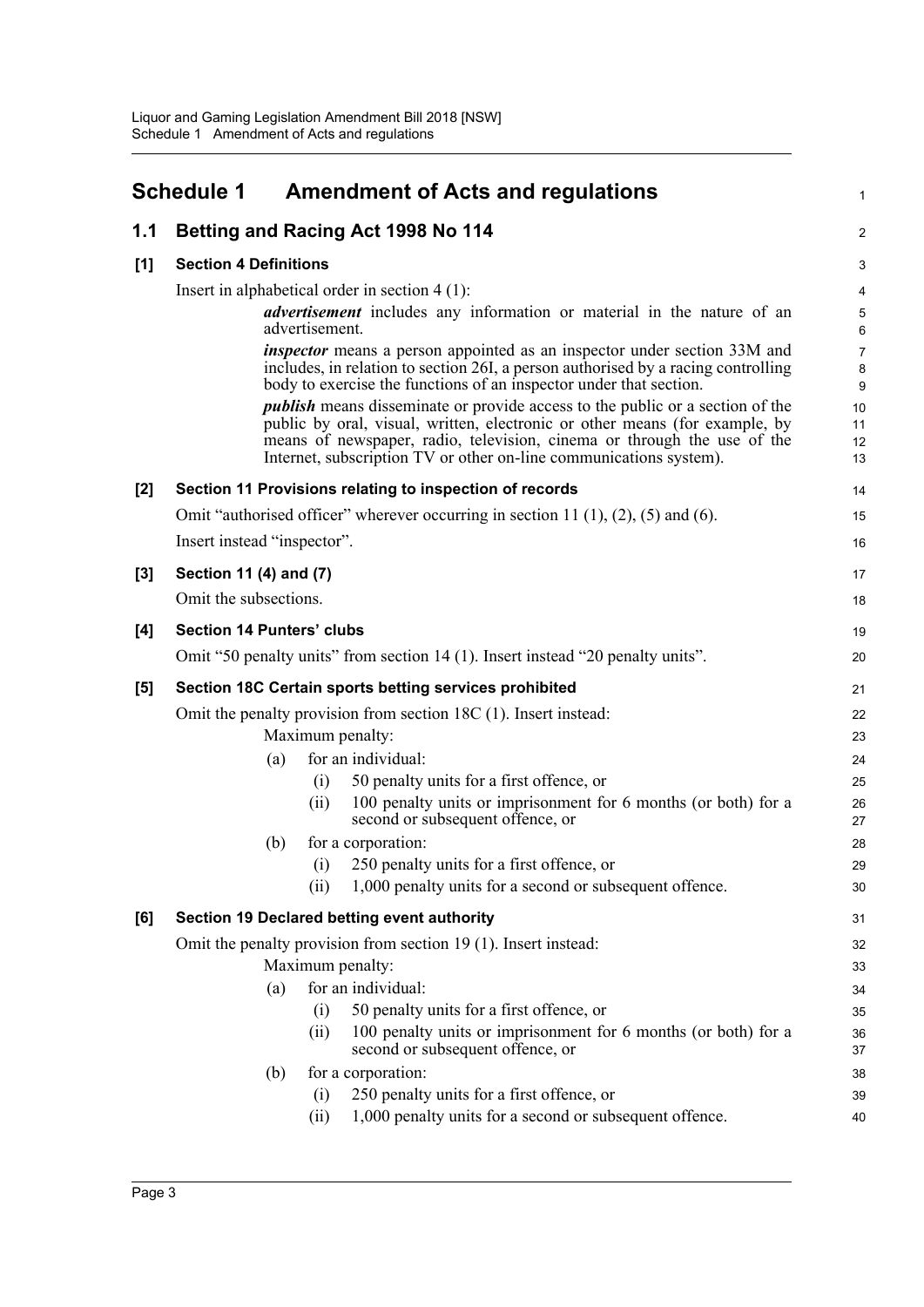| [7]    | Section 21 Conditions relating to records                                                  | $\mathbf 1$               |
|--------|--------------------------------------------------------------------------------------------|---------------------------|
|        | Omit "authorised person" wherever occurring in section 21 (1). Insert instead "inspector". | $\boldsymbol{2}$          |
| [8]    | <b>Section 21 (3)</b>                                                                      | $\ensuremath{\mathsf{3}}$ |
|        | Omit the subsection.                                                                       | 4                         |
| [9]    | Section 26I Inspection of records                                                          | $\mathbf 5$               |
|        | Omit "an identification card issued by the Minister" from section 26I (6) (a).             | 6                         |
|        | Insert instead "the identification issued to the inspector under section 33M".             | $\overline{7}$            |
| $[10]$ | Section 26I (7), definition of "inspector"                                                 | 8                         |
|        | Omit paragraph (a) of the definition. Insert instead:                                      | 9                         |
|        | an inspector appointed under section 33M, or<br>(a)                                        | 10                        |
| [11]   | <b>Section 27 Definitions</b>                                                              | 11                        |
|        | Omit the definitions of <i>advertisement</i> and <i>publish</i> .                          | 12                        |
| $[12]$ | Section 29 Publication of betting information                                              | 13                        |
|        | Insert ", or cause to be published," after "publish" in section 29 (1).                    | 14                        |
| $[13]$ | <b>Section 29 (1)</b>                                                                      | 15                        |
|        | Omit the penalty provision. Insert instead:                                                | 16                        |
|        | Maximum penalty:                                                                           | 17                        |
|        | for an individual—50 penalty units or imprisonment for 6 months (or<br>(a)<br>both), or    | 18<br>19                  |
|        | for a corporation—250 penalty units.<br>(b)                                                | 20                        |
| $[14]$ | Section 30 Advertising betting information and betting services                            | 21                        |
|        | Insert ", or cause to be published," after "publish" in section 30 (1).                    | 22                        |
| $[15]$ | Section 30 (1) and (3)                                                                     | 23                        |
|        | Omit the penalty provisions wherever occurring. Insert instead:                            | 24                        |
|        | Maximum penalty:                                                                           | 25                        |
|        | for an individual—50 penalty units or imprisonment for 6 months (or<br>(a)<br>both), or    | 26<br>$27\,$              |
|        | for a corporation—250 penalty units.<br>(b)                                                | 28                        |
| $[16]$ | Section 31 Premises used for publishing betting information or betting services            | 29                        |
|        | Omit the penalty provision from section 31 (1). Insert instead:                            | 30                        |
|        | Maximum penalty:                                                                           | 31                        |
|        | for an individual—50 penalty units or imprisonment for $6$ months (or<br>(a)<br>both), or  | 32<br>33                  |
|        | for a corporation-250 penalty units.<br>(b)                                                | 34                        |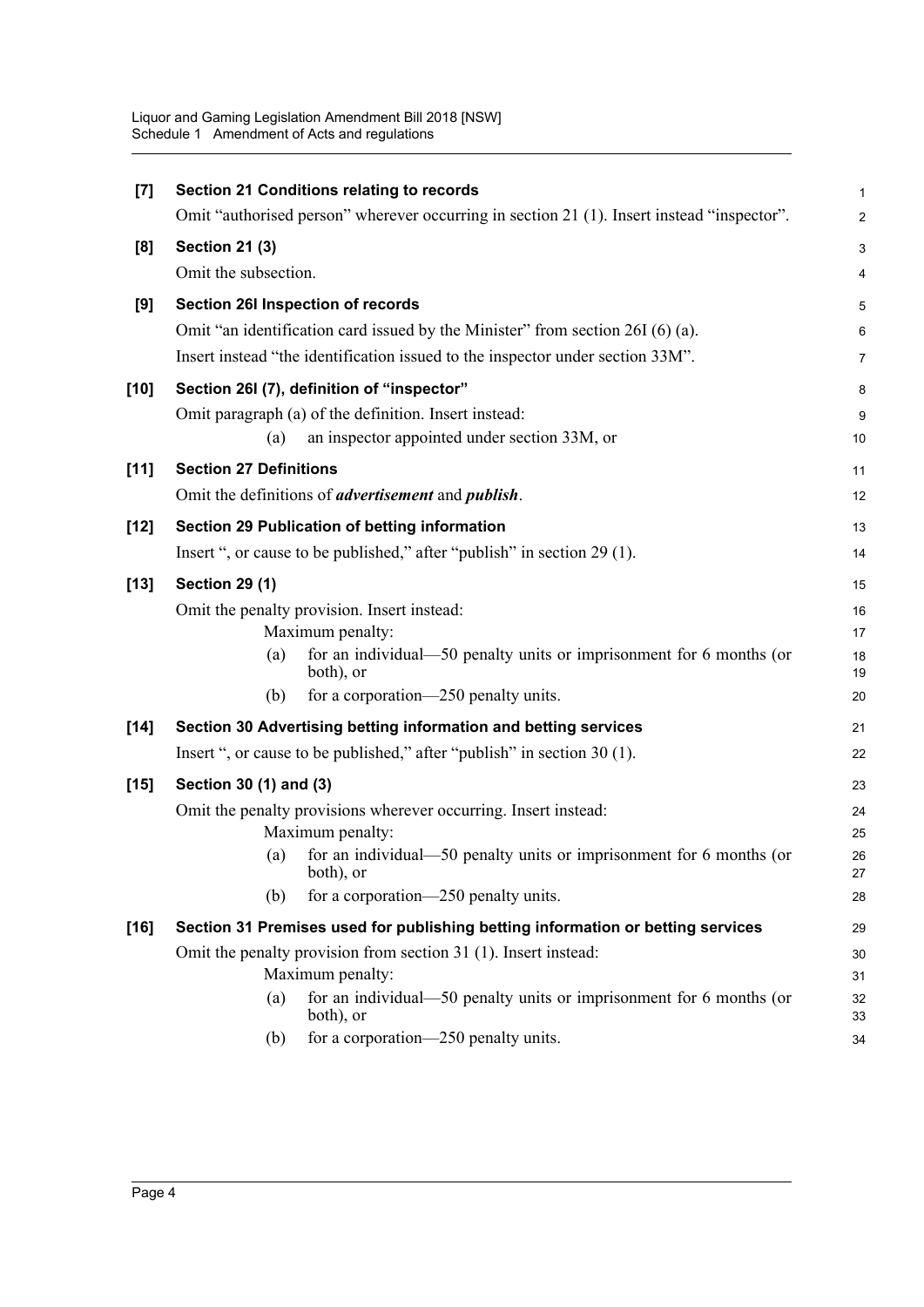| $[17]$ | Part 4A |                      |                                                                                                                                                                                                                                                                                                                                                                                                                                 | 1                                     |  |  |
|--------|---------|----------------------|---------------------------------------------------------------------------------------------------------------------------------------------------------------------------------------------------------------------------------------------------------------------------------------------------------------------------------------------------------------------------------------------------------------------------------|---------------------------------------|--|--|
|        |         | Insert after Part 4: |                                                                                                                                                                                                                                                                                                                                                                                                                                 | $\overline{2}$                        |  |  |
|        |         |                      | Part 4A Gambling advertising and inducements                                                                                                                                                                                                                                                                                                                                                                                    | 3                                     |  |  |
|        | 33G     | Interpretation       |                                                                                                                                                                                                                                                                                                                                                                                                                                 |                                       |  |  |
|        |         | (1)                  | In this Part:                                                                                                                                                                                                                                                                                                                                                                                                                   | 5                                     |  |  |
|        |         |                      | <i>gambling advertisement</i> means an advertisement that gives publicity to, or<br>otherwise promotes or is intended to promote, participation in gambling<br>activities, but does not include a totalizator advertisement within the meaning<br>of section 79 of the <i>Totalizator Act 1997</i> .                                                                                                                            | 6<br>$\boldsymbol{7}$<br>$\bf 8$<br>9 |  |  |
|        |         | (2)                  | The publication of a gambling advertisement to a website that provides the<br>opportunity for, or facilitates or enables, dissemination of information to the<br>public or a section of the public (whether or not the particular publication<br>results in the dissemination of information to the public or a section of the<br>public) constitutes the publication of gambling information for the purposes of<br>this Part. | 10<br>11<br>12<br>13<br>14<br>15      |  |  |
|        |         | (3)                  | This Part does not limit the operation of any regulations relating to responsible<br>practices in the conduct of gambling activities, including regulations<br>restricting or prohibiting the conduct of promotions or other activities<br>(including advertising).                                                                                                                                                             | 16<br>17<br>18<br>19                  |  |  |
|        | 33H     |                      | Prohibitions on gambling-related advertisements                                                                                                                                                                                                                                                                                                                                                                                 | 20                                    |  |  |
|        |         | (1)                  | A non-proprietary association or licensed betting service provider or any other<br>person must not publish or communicate, or cause to be published or<br>communicated, whether from in or outside New South Wales, any gambling<br>advertisement that may be accessible to a person in New South Wales and that<br>contravenes any requirement of this section.                                                                | 21<br>22<br>23<br>24<br>25            |  |  |
|        |         |                      | Maximum penalty:                                                                                                                                                                                                                                                                                                                                                                                                                | 26                                    |  |  |
|        |         |                      | for an individual—50 penalty units, or<br>(a)                                                                                                                                                                                                                                                                                                                                                                                   | 27                                    |  |  |
|        |         |                      | (b)<br>for a corporation—500 penalty units.                                                                                                                                                                                                                                                                                                                                                                                     | 28                                    |  |  |
|        |         | (2)                  | A gambling advertisement must not:                                                                                                                                                                                                                                                                                                                                                                                              | 29                                    |  |  |
|        |         |                      | encourage a breach of the law, or<br>(a)                                                                                                                                                                                                                                                                                                                                                                                        | 30                                    |  |  |
|        |         |                      | (b)<br>depict children gambling, or                                                                                                                                                                                                                                                                                                                                                                                             | 31                                    |  |  |
|        |         |                      | be false, misleading or deceptive, or<br>(c)                                                                                                                                                                                                                                                                                                                                                                                    | 32                                    |  |  |
|        |         |                      | suggest that winning will be a definite outcome of participating in<br>(d)<br>gambling activities, or                                                                                                                                                                                                                                                                                                                           | 33<br>34                              |  |  |
|        |         |                      | suggest that participation in gambling activities is likely to improve a<br>(e)<br>person's financial prospects, or                                                                                                                                                                                                                                                                                                             | 35<br>36                              |  |  |
|        |         |                      | promote the consumption of alcohol while engaging in gambling<br>(f)<br>activities, or                                                                                                                                                                                                                                                                                                                                          | 37<br>38                              |  |  |
|        |         |                      | be published otherwise than in accordance with decency, dignity and<br>(g)<br>good taste and, if the gambling advertisement takes the form of a<br>television advertisement, in accordance with the Commercial<br>Television Industry Code of Practice registered by the Australian<br>Communications and Media Authority as in force on the day on which<br>the gambling advertisement is published, or                        | 39<br>40<br>41<br>42<br>43<br>44      |  |  |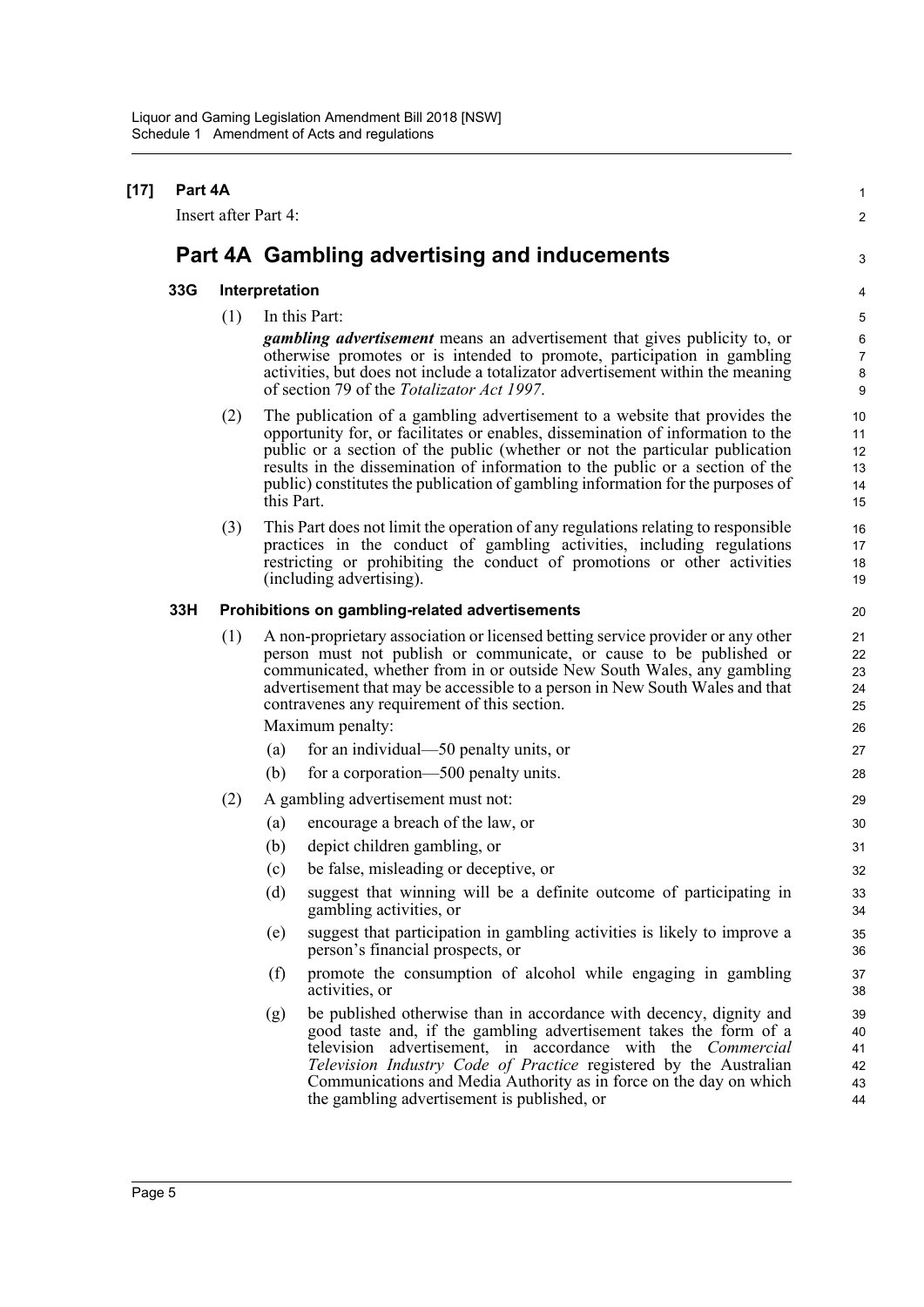(h) include any inducement to participate, or to participate frequently, in any gambling activity (including an inducement to open a betting account).

- (3) A reference to an inducement in subsection (2) (h):
	- (a) includes an inducement that involves an offer that is not available to persons resident in New South Wales, and
	- (b) does not include an inducement published or communicated by a licensed betting service provider to a person who has a betting account with the licensed betting service provider at the time the advertisement is published or communicated to the person.
- (4) A non-proprietary association or licensed betting service provider or any other person must not publish, or cause to be published, any gambling advertisement in writing in a newspaper, magazine, poster or other printed form that does not contain the advisory statement prescribed by the regulations for the purposes of this subsection.

Maximum penalty:

- (a) for an individual—50 penalty units, or
- (b) for a corporation—500 penalty units.
- (5) A non-proprietary association or licensed betting service provider or any other person must not enter into or extend the duration of any contract or arrangement for the publication or communication of any gambling advertisement that does not comply with this section.

Maximum penalty:

- (a) for an individual—50 penalty units, or
- (b) for a corporation—500 penalty units.
- (6) A person (other than a betting service provider) does not commit an offence under this section in respect of the publication or communication of a gambling advertisement if:
	- (a) the gambling advertisement was in the form provided (directly or indirectly) or approved by or on behalf of a betting service provider for the purposes of its publication or communication, and
	- (b) the person has not been notified by or on behalf of the Minister that the publication or communication of the gambling advertisement may contravene this section.

#### **33I Gambling-related advertisements during sporting fixtures**

- (1) This section applies to a sporting fixture that is, or is part of, a sporting event for which there is a sports controlling body.
- (2) A person must not publish a gambling advertisement in relation to a sporting fixture during the sporting fixture including during any breaks in the sporting fixture.

Maximum penalty:

- (a) for an individual—50 penalty units, or
- (b) for a corporation—500 penalty units.
- (3) This section does not apply to an extended sporting fixture unless the Minister has published a notice in the Gazette that provides that this section is to apply to that fixture. The Minister may publish a notice if the Minister considers it to be in the public interest.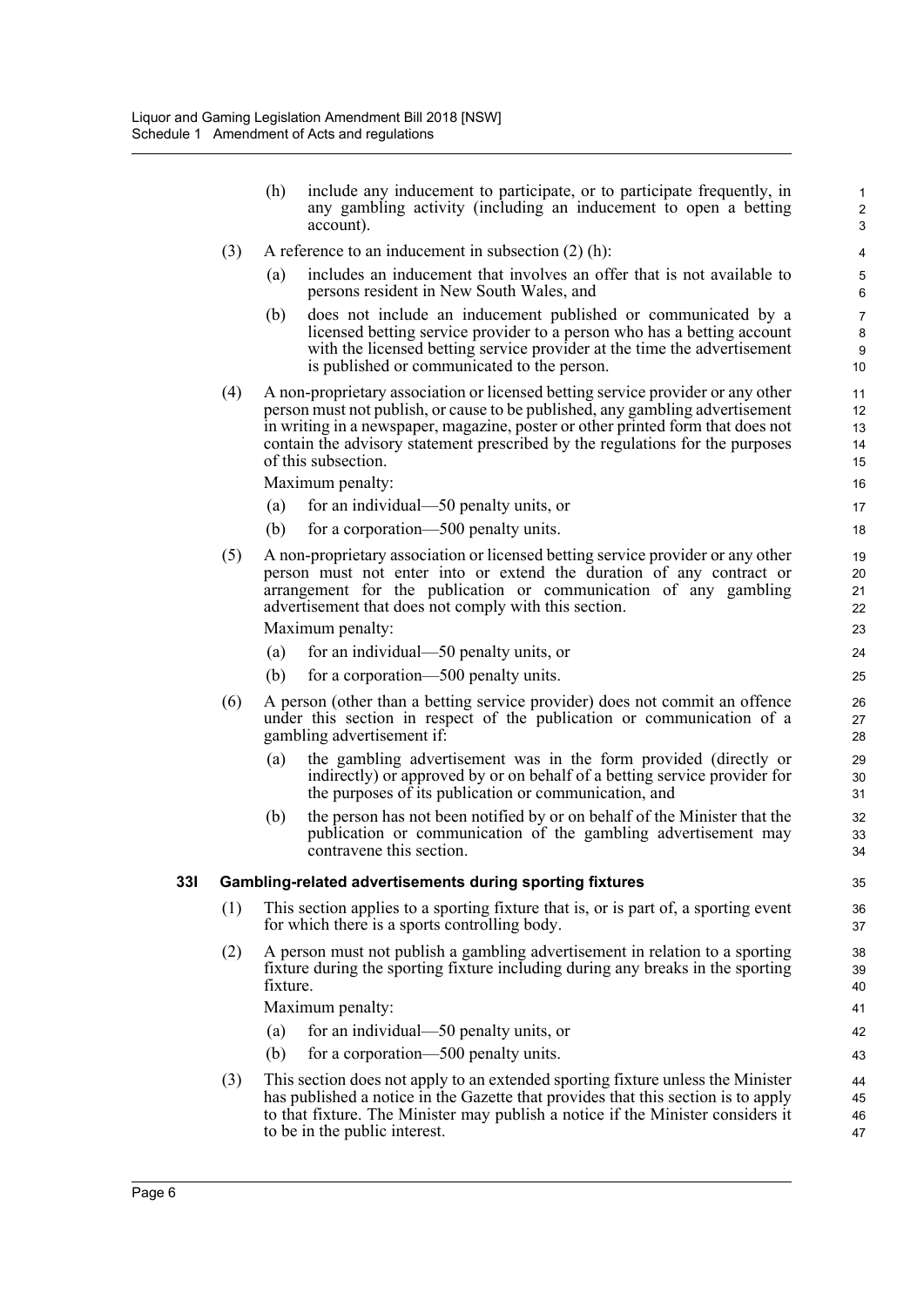|      |            | (4) | This section does not apply to the following advertisements:                                                                                                                                                                                                                                                                        | $\mathbf{1}$               |
|------|------------|-----|-------------------------------------------------------------------------------------------------------------------------------------------------------------------------------------------------------------------------------------------------------------------------------------------------------------------------------------|----------------------------|
|      |            |     | an advertisement to the extent that it is published on the internet,<br>(a)                                                                                                                                                                                                                                                         | $\boldsymbol{2}$           |
|      |            |     | (b)<br>an advertisement to the extent that it is published in gambling premises.                                                                                                                                                                                                                                                    | 3                          |
|      |            | (5) | For the avoidance of doubt, an advertisement that is in place before a sporting                                                                                                                                                                                                                                                     | 4                          |
|      |            |     | fixture commences (such as an advertisement on a billboard) is taken, for the<br>purposes of this section, not to be published during the sporting fixture.                                                                                                                                                                         | 5<br>6                     |
|      |            | (6) | In this section:                                                                                                                                                                                                                                                                                                                    | $\overline{7}$             |
|      |            |     | <i>extended sporting fixture means:</i>                                                                                                                                                                                                                                                                                             | 8                          |
|      |            |     | a sporting fixture that is scheduled to take place over a period exceeding<br>(a)<br>4 hours, or                                                                                                                                                                                                                                    | $\boldsymbol{9}$<br>10     |
|      |            |     | a sporting fixture that takes place on multiple days.<br>(b)                                                                                                                                                                                                                                                                        | 11                         |
|      |            |     | <i>gambling premises</i> means a hotel, racing club or registered club within the<br>meaning of the <i>Liquor Act 2007</i> or premises operated by a licensee (or an agent<br>of a licensee) under the <i>Totalizator Act 1997</i> for the purposes of the conduct<br>of a totalizator under that Act.                              | 12<br>13<br>14<br>15       |
|      |            |     | <i>sporting fixture</i> means a single match, game, contest, race (but not a race as<br>defined in section 4) or fight, whether taking place on a single day or multiple<br>days.                                                                                                                                                   | 16<br>17<br>18             |
|      | <b>33J</b> |     | <b>Gambling inducements</b>                                                                                                                                                                                                                                                                                                         | 19                         |
|      |            |     | A non-proprietary association or licensed betting service provider or any other<br>person must not offer or supply, or cause to be offered or supplied, any free or<br>discounted liquor as an inducement to participate, or to participate frequently,<br>in any gambling activity conducted at a race course.<br>Maximum penalty: | 20<br>21<br>22<br>23<br>24 |
|      |            |     | for an individual—50 penalty units, or<br>(a)                                                                                                                                                                                                                                                                                       | 25                         |
|      |            |     | for a corporation—500 penalty units.<br>(b)                                                                                                                                                                                                                                                                                         | 26                         |
| [18] | Part 4B    |     |                                                                                                                                                                                                                                                                                                                                     | 27                         |
|      |            |     | Insert before Part 5:                                                                                                                                                                                                                                                                                                               | 28                         |
|      |            |     | Part 4B Investigation and enforcement powers                                                                                                                                                                                                                                                                                        | 29                         |
|      | 33K        |     | <b>Definitions</b>                                                                                                                                                                                                                                                                                                                  | 30                         |
|      |            |     | In this Part:                                                                                                                                                                                                                                                                                                                       | 31                         |
|      |            |     | <b>GALA Act</b> means the Gaming and Liquor Administration Act 2007.                                                                                                                                                                                                                                                                | 32                         |
|      |            |     | <b>Secretary</b> has the same meaning as in the <i>Gaming and Liquor Administration</i><br>Act 2007.                                                                                                                                                                                                                                | 33<br>34                   |
|      | 33L        |     | Purposes for which powers under this Part may be exercised                                                                                                                                                                                                                                                                          | 35                         |
|      |            |     | Powers may be exercised under this Part for the following purposes:                                                                                                                                                                                                                                                                 | 36                         |
|      |            |     | for determining whether there has been compliance with or a<br>(a)<br>contravention of this Act, and the regulations and instruments made<br>under it,                                                                                                                                                                              | 37<br>38<br>39             |
|      |            |     | for obtaining information or records for purposes connected with the<br>(b)<br>administration of this Act and the regulations and instruments made<br>under it,                                                                                                                                                                     | 40<br>41<br>42             |
|      |            |     |                                                                                                                                                                                                                                                                                                                                     |                            |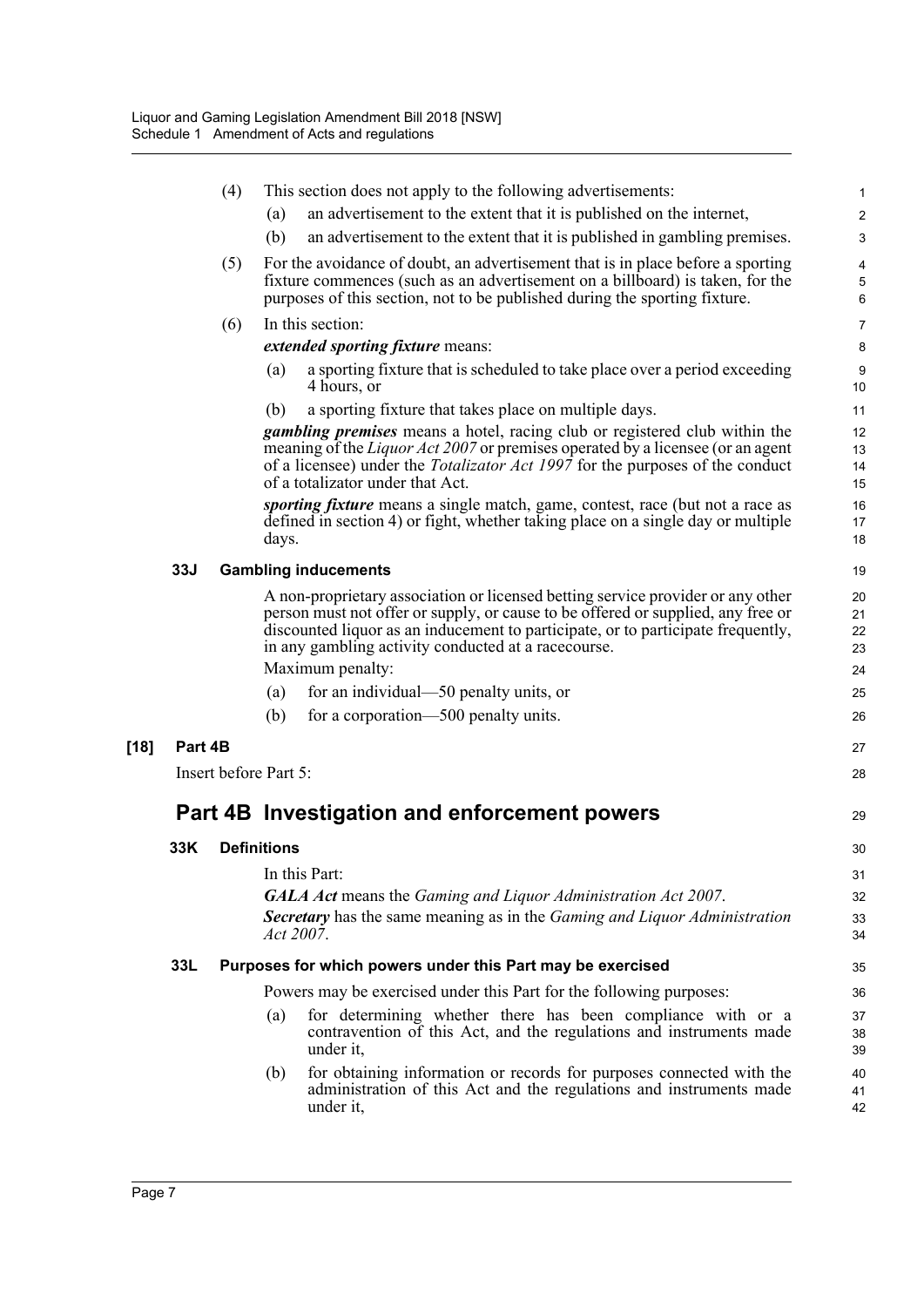|     |     | (c)                                                                                                                                                                                        | in connection with exercising the functions of an inspector under this<br>Act and the regulations and instruments made under it,                                                                                                                                                                                                                                                                         | 1<br>$\overline{\mathbf{c}}$ |  |
|-----|-----|--------------------------------------------------------------------------------------------------------------------------------------------------------------------------------------------|----------------------------------------------------------------------------------------------------------------------------------------------------------------------------------------------------------------------------------------------------------------------------------------------------------------------------------------------------------------------------------------------------------|------------------------------|--|
|     |     | (d)                                                                                                                                                                                        | generally for administering this Act, and the regulations and<br>instruments made under it, and promoting its objects.                                                                                                                                                                                                                                                                                   | 3<br>4                       |  |
| 33M |     |                                                                                                                                                                                            | Appointment and identification of inspectors                                                                                                                                                                                                                                                                                                                                                             | 5                            |  |
|     | (1) |                                                                                                                                                                                            | The Secretary may appoint a Public Service employee to be an inspector for<br>the purposes of this Act and the regulations and instruments made under it.                                                                                                                                                                                                                                                | 6<br>7                       |  |
|     | (2) |                                                                                                                                                                                            | The Secretary is taken to have been appointed as an inspector.                                                                                                                                                                                                                                                                                                                                           | 8                            |  |
|     | (3) |                                                                                                                                                                                            | The Secretary is to cause each inspector to be issued with a means of<br>identification in the form approved by the Secretary.                                                                                                                                                                                                                                                                           | 9<br>10                      |  |
|     | (4) |                                                                                                                                                                                            | In the course of exercising the functions of an inspector under this Act and the<br>regulations and instruments made under it, the inspector must, if requested to<br>do so by any person affected by the exercise of any such function, produce the<br>inspector's identification for inspection by the person unless to do so would<br>defeat the purpose for which the functions are to be exercised. | 11<br>12<br>13<br>14<br>15   |  |
| 33N |     |                                                                                                                                                                                            | <b>Powers of inspectors</b>                                                                                                                                                                                                                                                                                                                                                                              | 16                           |  |
|     |     |                                                                                                                                                                                            | An inspector has and may exercise the functions of an inspector under<br>Divisions 2, 3, 4 and 6 of Part 4 of the GALA Act (as applied by section 330)<br>for any of the purposes referred to in section 33L.                                                                                                                                                                                            | 17<br>18<br>19               |  |
| 33O |     |                                                                                                                                                                                            | <b>Application of GALA Act</b>                                                                                                                                                                                                                                                                                                                                                                           | 20                           |  |
|     | (1) | Sections 14 and 15 of the GALA Act apply to the appointment of an inspector<br>under section 33M in the same way that they apply to the appointment of an<br>inspector under the GALA Act. |                                                                                                                                                                                                                                                                                                                                                                                                          |                              |  |
|     | (2) |                                                                                                                                                                                            | The provisions of Divisions 2, 3, 4 and 6 of Part 4 of the GALA Act and<br>sections 17 (Secrecy) and 37 (Protection from personal liability) apply to and<br>in respect of this Act and the regulations and instruments made under it as if<br>those provisions were part of this Act, but modified so that:                                                                                             | 24<br>25<br>26<br>27         |  |
|     |     | $\left( a\right)$                                                                                                                                                                          | references in those provisions to the gaming and liquor legislation were<br>references to this Act and the regulations and instruments made under<br>it, and                                                                                                                                                                                                                                             | 28<br>29<br>30               |  |
|     |     | (b)                                                                                                                                                                                        | references in those provisions to "this Act" and "this Part" were<br>references to this Act and this Part, respectively, and                                                                                                                                                                                                                                                                             | 31<br>32                     |  |
|     |     | (c)                                                                                                                                                                                        | references in those provisions to an inspector were references to<br>inspectors appointed under section 33M, and                                                                                                                                                                                                                                                                                         | 33<br>34                     |  |
|     |     | (d)                                                                                                                                                                                        | references in sections $28(2)$ and $30(2)$ of the GALA Act to "the<br>Authority" were references to the Secretary, and                                                                                                                                                                                                                                                                                   | 35<br>36                     |  |
|     |     | (e)                                                                                                                                                                                        | the reference in section 24 (1) of the GALA Act to section 18 were a<br>reference to section 33L, and                                                                                                                                                                                                                                                                                                    | 37<br>38                     |  |
|     |     | (f)                                                                                                                                                                                        | section 35 (2) of the GALA Act does not apply to the extent that it<br>prevents a person from being excused from answering a question on the<br>ground that the answer may tend to incriminate the person, and                                                                                                                                                                                           | 39<br>40<br>41               |  |
|     |     | (g)                                                                                                                                                                                        | section $35(5)(b)$ of the GALA Act does not apply to the extent that it<br>makes information obtained as a result of an answer given that might<br>incriminate a person admissible.                                                                                                                                                                                                                      | 42<br>43<br>44               |  |
|     |     |                                                                                                                                                                                            |                                                                                                                                                                                                                                                                                                                                                                                                          |                              |  |

**33O Application of GALA Act**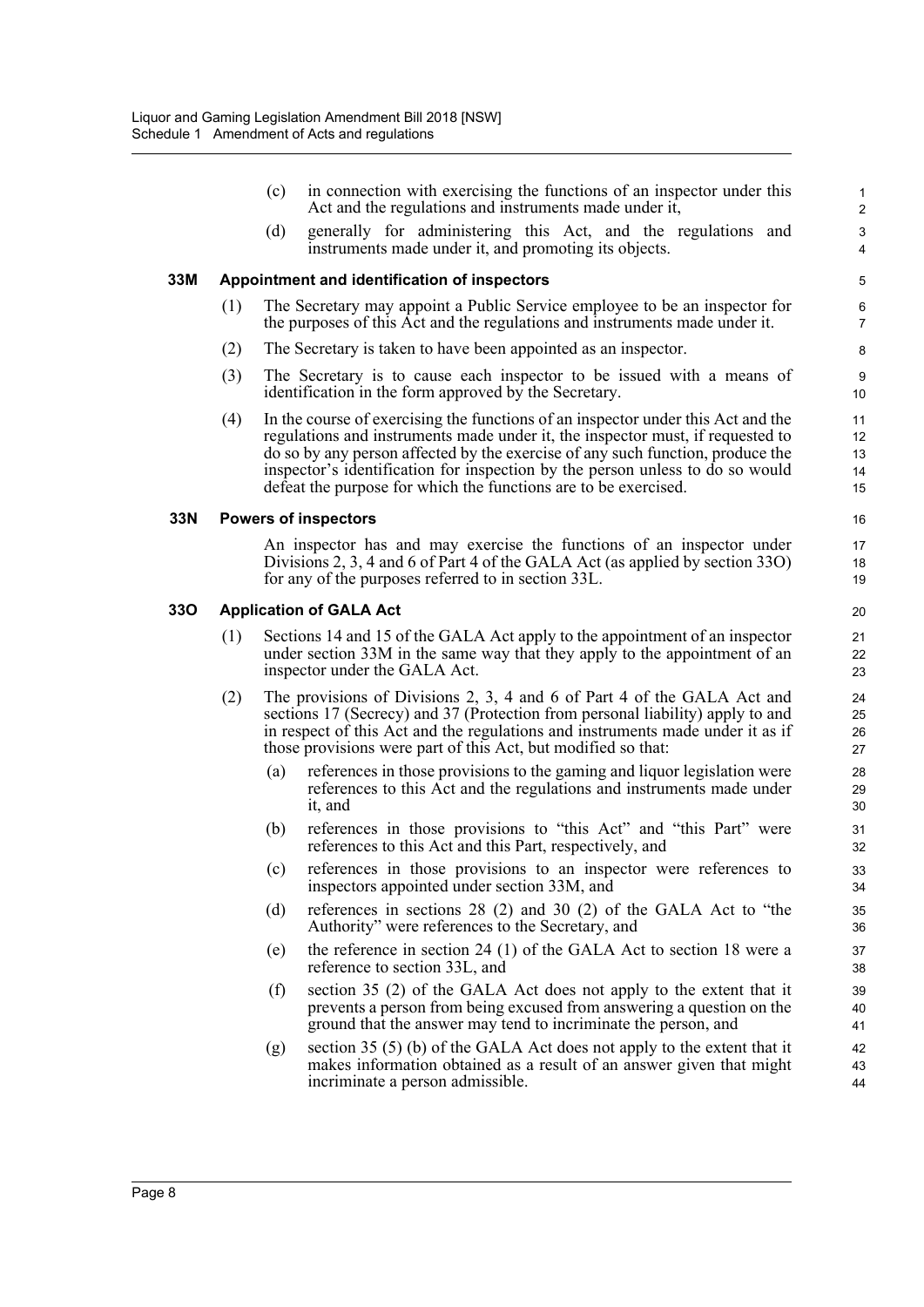|        |             |                     | provision of the GALA Act (as applying under this section) is to be taken as if<br>the offence were an offence under this Act.                                                                                                                                                                                                                                                                                                            | $\sqrt{2}$<br>3                |
|--------|-------------|---------------------|-------------------------------------------------------------------------------------------------------------------------------------------------------------------------------------------------------------------------------------------------------------------------------------------------------------------------------------------------------------------------------------------------------------------------------------------|--------------------------------|
|        |             | (4)                 | The functions that an inspector has under Part 4 of the GALA Act are, for the<br>purposes of any provision of this Act and the regulations and instruments<br>made under it, taken to be functions under this Act and the regulations and<br>instruments made under it.                                                                                                                                                                   | 4<br>5<br>6<br>$\overline{7}$  |
|        |             | (5)                 | If an inspector has functions in respect of a matter under both the GALA Act<br>(as applying under this section) and under any other provision of this Act or<br>the regulations made under it, the fact that there is a restriction on the exercise<br>of a function under this Act or the regulations does not of itself operate to<br>restrict the exercise by an inspector of any similar or the same function under<br>the GALA Act. | 8<br>9<br>10<br>11<br>12<br>13 |
| [19]   |             |                     | <b>Section 34 Delegation</b>                                                                                                                                                                                                                                                                                                                                                                                                              | 14                             |
|        |             |                     | Omit "and" from the end of section 34 (a) and omit section 34 (b).                                                                                                                                                                                                                                                                                                                                                                        | 15                             |
| [20]   |             | <b>Section 35AA</b> |                                                                                                                                                                                                                                                                                                                                                                                                                                           | 16                             |
|        |             |                     | Insert after section 35:                                                                                                                                                                                                                                                                                                                                                                                                                  | 17                             |
|        | <b>35AA</b> |                     | <b>Penalty notices</b>                                                                                                                                                                                                                                                                                                                                                                                                                    | 18                             |
|        |             | (1)                 | An authorised officer may issue a penalty notice to a person if it appears to the<br>officer that the person has committed a penalty notice offence.                                                                                                                                                                                                                                                                                      | 19<br>20                       |
|        |             | (2)                 | A penalty notice offence is an offence against this Act or the regulations that<br>is prescribed by the regulations as a penalty notice offence.                                                                                                                                                                                                                                                                                          | 21<br>22                       |
|        |             | (3)                 | The <i>Fines Act 1996</i> applies to a penalty notice issued under this section.<br>Note. The Fines Act 1996 provides that, if a person issued with a penalty notice does<br>not wish to have the matter determined by a court, the person may pay the amount<br>specified in the notice and is not liable to any further proceedings for the alleged<br>offence.                                                                         | 23<br>24<br>25<br>26<br>27     |
|        |             | (4)                 | The amount payable under a penalty notice issued under this section is the<br>amount prescribed for the alleged offence by the regulations (not exceeding<br>the maximum amount of penalty that could be imposed for the offence by a<br>court).                                                                                                                                                                                          | 28<br>29<br>30<br>31           |
|        |             | (5)                 | This section does not limit the operation of any other provision of, or made<br>under, this or any other Act relating to proceedings that may be taken in<br>respect of offences.                                                                                                                                                                                                                                                         | 32<br>33<br>34                 |
|        |             | (6)                 | In this section, <i>authorised officer</i> means a police officer or an inspector.                                                                                                                                                                                                                                                                                                                                                        | 35                             |
| $[21]$ |             |                     | <b>Section 35A Remedial orders</b>                                                                                                                                                                                                                                                                                                                                                                                                        | 36                             |
|        |             |                     | Insert ", or cause to be published," after "publish" in section 35A (1) (a).                                                                                                                                                                                                                                                                                                                                                              | 37                             |
| [22]   |             | <b>Section 36AA</b> |                                                                                                                                                                                                                                                                                                                                                                                                                                           | 38                             |
|        |             |                     | Insert after section 36A:                                                                                                                                                                                                                                                                                                                                                                                                                 | 39                             |
|        | <b>36AA</b> |                     | Liability of directors etc for offences by corporation-offences attracting<br>executive liability                                                                                                                                                                                                                                                                                                                                         | 40<br>41                       |
|        |             | (1)                 | For the purposes of this section, an executive liability offence is:                                                                                                                                                                                                                                                                                                                                                                      | 42                             |
|        |             |                     | an offence against any of the following provisions of this Act that is<br>(a)<br>committed by a corporation:                                                                                                                                                                                                                                                                                                                              | 43<br>44                       |
|        |             |                     |                                                                                                                                                                                                                                                                                                                                                                                                                                           |                                |

(3) For the avoidance of doubt, a prosecution of a person for an offence against a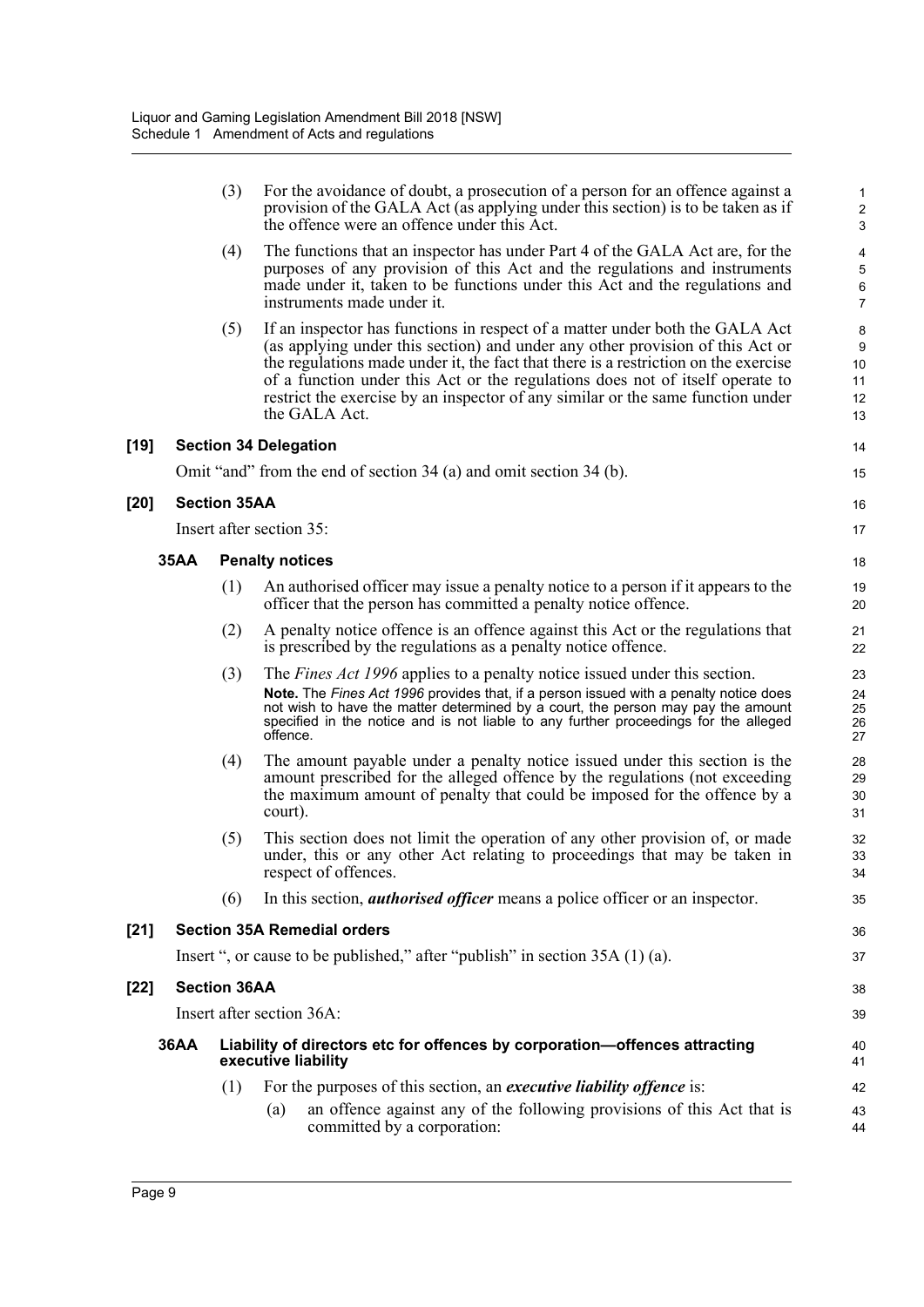|     |     | (i)              | section 18C,                                                                                                                                                                                                                                                                                                                                                        | $\mathbf{1}$               |
|-----|-----|------------------|---------------------------------------------------------------------------------------------------------------------------------------------------------------------------------------------------------------------------------------------------------------------------------------------------------------------------------------------------------------------|----------------------------|
|     |     | (ii)             | section 19,                                                                                                                                                                                                                                                                                                                                                         | $\overline{2}$             |
|     |     | (iii)            | section 33H,                                                                                                                                                                                                                                                                                                                                                        | 3                          |
|     |     | (iv)             | section 33I,                                                                                                                                                                                                                                                                                                                                                        | 4                          |
|     |     | (v)              | section 33J, or                                                                                                                                                                                                                                                                                                                                                     | 5                          |
|     | (b) |                  | an offence against the regulations:                                                                                                                                                                                                                                                                                                                                 | 6                          |
|     |     | (i)              | that is prescribed by the regulations as an offence to which this<br>section applies, and                                                                                                                                                                                                                                                                           | $\overline{7}$<br>8        |
|     |     | (ii)             | that is committed by a corporation.                                                                                                                                                                                                                                                                                                                                 | 9                          |
| (2) |     |                  | A person commits an offence against this section if:                                                                                                                                                                                                                                                                                                                | 10                         |
|     | (a) |                  | a corporation commits an executive liability offence, and                                                                                                                                                                                                                                                                                                           | 11                         |
|     | (b) |                  | the person is:                                                                                                                                                                                                                                                                                                                                                      | 12                         |
|     |     | (i)              | a director of the corporation, or                                                                                                                                                                                                                                                                                                                                   | 13                         |
|     |     | (ii)             | an individual who is involved in the management of the<br>corporation and who is in a position to influence the conduct of<br>the corporation in relation to the commission of the executive<br>liability offence, and                                                                                                                                              | 14<br>15<br>16<br>17       |
|     | (c) |                  | the person:                                                                                                                                                                                                                                                                                                                                                         | 18                         |
|     |     | (i)              | knows or ought reasonably to know that the executive liability<br>offence (or an offence of the same type) would be or is being<br>committed, and                                                                                                                                                                                                                   | 19<br>20<br>21             |
|     |     | (ii)             | fails to take all reasonable steps to prevent or stop the<br>commission of that offence.                                                                                                                                                                                                                                                                            | 22<br>23                   |
|     |     |                  | Maximum penalty: The maximum penalty for the executive liability offence if<br>committed by an individual.                                                                                                                                                                                                                                                          | 24<br>25                   |
| (3) |     |                  | The prosecution bears the legal burden of proving the elements of the offence<br>against this section.                                                                                                                                                                                                                                                              | 26<br>27                   |
| (4) |     |                  | The offence against this section can only be prosecuted by a person who can<br>bring a prosecution for the executive liability offence.                                                                                                                                                                                                                             | 28<br>29                   |
| (5) |     |                  | This section does not affect the liability of the corporation for the executive<br>liability offence, and applies whether or not the corporation is prosecuted for,<br>or convicted of, the executive liability offence.                                                                                                                                            | 30<br>31<br>32             |
| (6) |     |                  | This section does not affect the application of any other law relating to the<br>criminal liability of any persons (whether or not directors or other managers of<br>the corporation) who are accessories to the commission of the executive<br>liability offence or are otherwise concerned in, or party to, the commission of<br>the executive liability offence. | 33<br>34<br>35<br>36<br>37 |
| (7) |     | In this section: |                                                                                                                                                                                                                                                                                                                                                                     | 38                         |
|     |     | Commonwealth.    | <i>director</i> has the same meaning as in the <i>Corporations Act 2001</i> of the                                                                                                                                                                                                                                                                                  | 39<br>40                   |
|     |     |                  | <b>reasonable steps</b> , in relation to the commission of an executive liability<br>offence, includes, but is not limited to, such action (if any) of the following<br>kinds as is reasonable in all the circumstances:                                                                                                                                            | 41<br>42<br>43             |
|     | (a) |                  | action towards:                                                                                                                                                                                                                                                                                                                                                     | 44                         |
|     |     | (i)              | assessing the corporation's compliance with the provision<br>creating the executive liability offence, and                                                                                                                                                                                                                                                          | 45<br>46                   |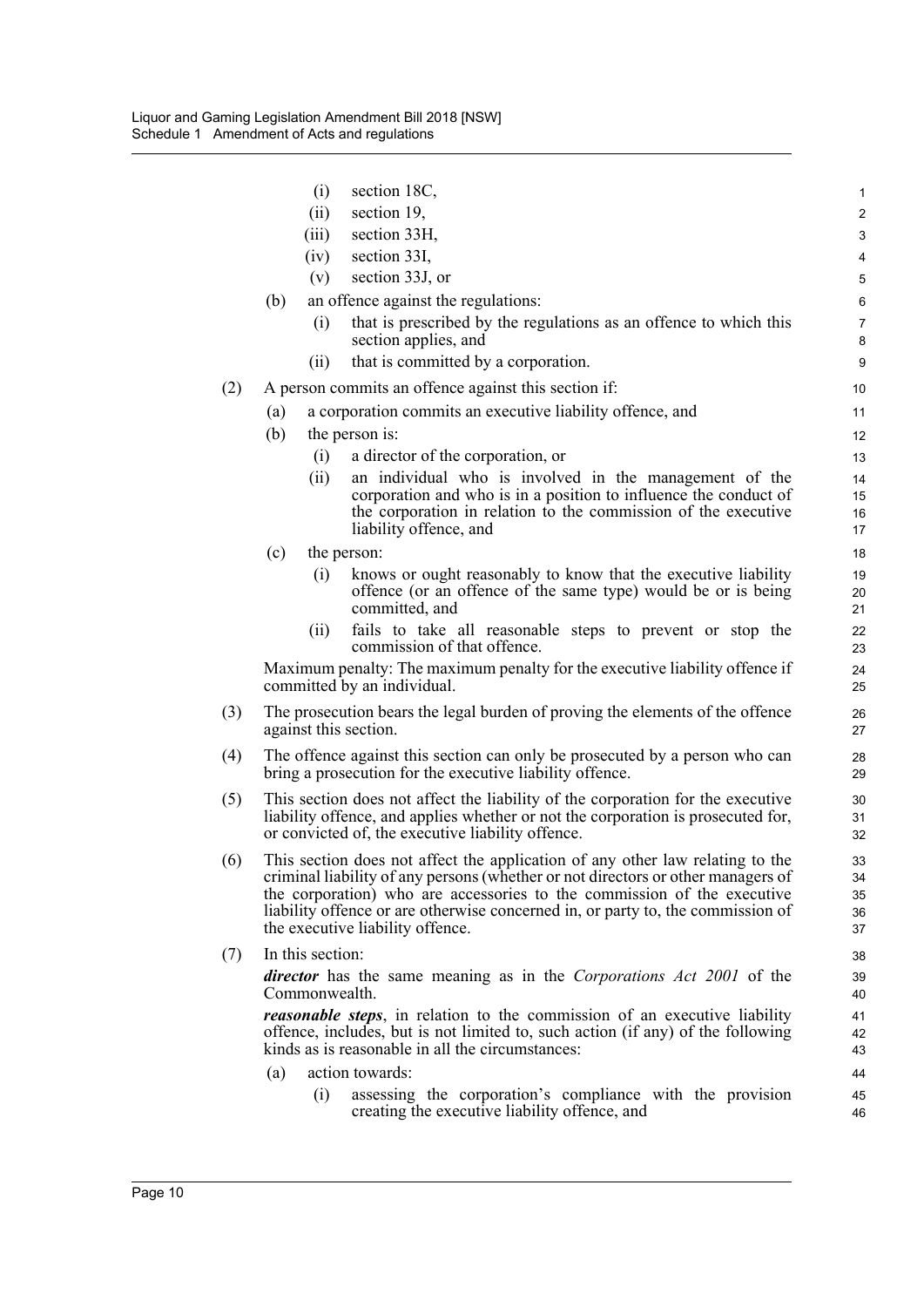|        |     |                    |     | (ii)  | ensuring that the corporation arranged regular professional                                                                                                                                                                                                                                                                                                                               | 1                                |
|--------|-----|--------------------|-----|-------|-------------------------------------------------------------------------------------------------------------------------------------------------------------------------------------------------------------------------------------------------------------------------------------------------------------------------------------------------------------------------------------------|----------------------------------|
|        |     |                    | (b) |       | assessments of its compliance with the provision,<br>action towards ensuring that the corporation's employees, agents and                                                                                                                                                                                                                                                                 | $\boldsymbol{2}$<br>3            |
|        |     |                    |     |       | contractors are provided with information, training, instruction and                                                                                                                                                                                                                                                                                                                      | 4                                |
|        |     |                    |     |       | supervision appropriate to them to enable them to comply with the                                                                                                                                                                                                                                                                                                                         | 5                                |
|        |     |                    |     |       | provision creating the executive liability offence so far as the provision<br>is relevant to them,                                                                                                                                                                                                                                                                                        | 6<br>$\overline{7}$              |
|        |     |                    | (c) |       | action towards ensuring that:                                                                                                                                                                                                                                                                                                                                                             | 8                                |
|        |     |                    |     | (i)   | the equipment and other resources, and                                                                                                                                                                                                                                                                                                                                                    | 9                                |
|        |     |                    |     | (i)   | the structures, work systems and other processes,                                                                                                                                                                                                                                                                                                                                         | 10                               |
|        |     |                    |     |       | relevant to compliance with the provision creating the executive<br>liability offence are appropriate in all the circumstances,                                                                                                                                                                                                                                                           | 11<br>12                         |
|        |     |                    | (d) |       | action towards creating and maintaining a corporate culture that does<br>not direct, encourage, tolerate or lead to non-compliance with the<br>provision creating the executive liability offence.                                                                                                                                                                                        | 13<br>14<br>15                   |
| $[23]$ |     | <b>Section 36C</b> |     |       |                                                                                                                                                                                                                                                                                                                                                                                           | 16                               |
|        |     |                    |     |       | Omit the section. Insert instead:                                                                                                                                                                                                                                                                                                                                                         | 17                               |
|        | 36C |                    |     |       | Giving of notices and other documents                                                                                                                                                                                                                                                                                                                                                     | 18                               |
|        |     | (1)                |     |       | For the purposes of this Act, a notice or other document may be given to a                                                                                                                                                                                                                                                                                                                | 19                               |
|        |     |                    |     |       | person (or a notice or other document may be served on a person):                                                                                                                                                                                                                                                                                                                         | 20                               |
|        |     |                    | (a) |       | in the case of an individual:                                                                                                                                                                                                                                                                                                                                                             | 21                               |
|        |     |                    |     | (i)   | by delivering it personally to the individual, or                                                                                                                                                                                                                                                                                                                                         | 22                               |
|        |     |                    |     | (ii)  | by posting it, addressed to the individual at the individual's<br>residential address, business address or address for service of<br>notices, or                                                                                                                                                                                                                                          | 23<br>24<br>25                   |
|        |     |                    |     | (iii) | by leaving it with a person apparently aged 16 years or more at<br>the individual's residential address or business address, or                                                                                                                                                                                                                                                           | 26<br>27                         |
|        |     |                    |     | (iv)  | by sending it by means of electronic communication or facsimile<br>transmission, addressed to the individual at the individual's<br>address for service of electronic communications or facsimile<br>transmissions, in accordance with the individual's information<br>technology requirements with respect to the receipt of electronic<br>communications or facsimile transmissions, or | 28<br>29<br>30<br>31<br>32<br>33 |
|        |     |                    | (b) |       | in the case of a corporation:                                                                                                                                                                                                                                                                                                                                                             | 34                               |
|        |     |                    |     | (i)   | by delivering it personally to a person concerned in the<br>corporation's management, or                                                                                                                                                                                                                                                                                                  | 35<br>36                         |
|        |     |                    |     | (ii)  | by posting it, addressed to the corporation at the corporation's<br>business address or address for service of notices, or                                                                                                                                                                                                                                                                | 37<br>38                         |
|        |     |                    |     | (111) | by leaving it with a person apparently aged 16 years or more at<br>the corporation's business address, or                                                                                                                                                                                                                                                                                 | 39<br>40                         |
|        |     |                    |     | (iv)  | by sending it by means of electronic communication or facsimile<br>transmission, addressed to the corporation at the corporation's<br>address for service of electronic communications or facsimile<br>transmissions, in accordance with the corporation's information<br>technology requirements with respect to the receipt of electronic<br>communications or facsimile transmissions. | 41<br>42<br>43<br>44<br>45<br>46 |
|        |     | (2)                |     |       | A reference in this section to a person's address of any particular kind includes<br>a reference to the address of that kind:                                                                                                                                                                                                                                                             | 47<br>48                         |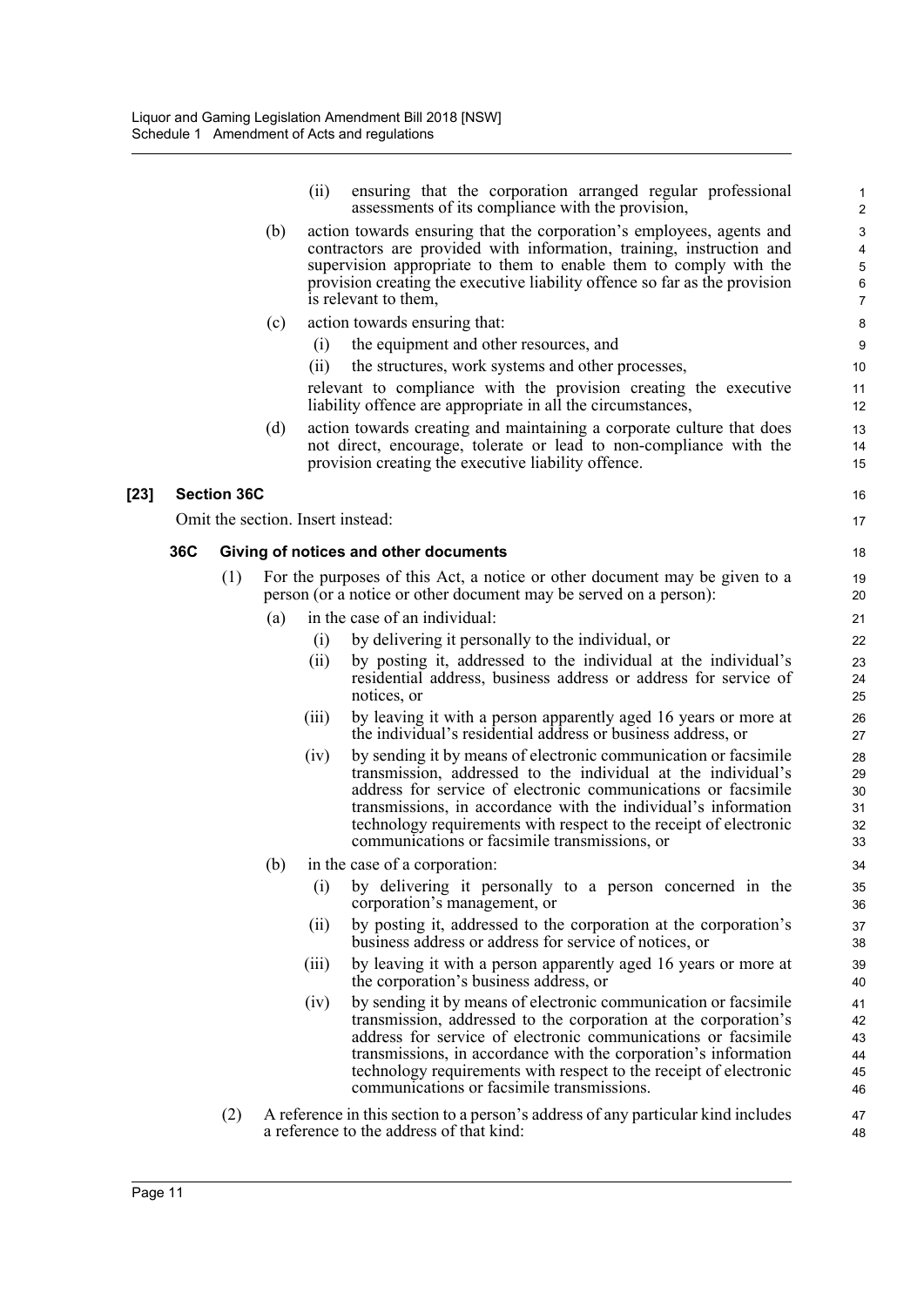|        |                         | as last known to the Secretary, or<br>(a)                                                                                                                                                                                                                                                                                 | 1                       |
|--------|-------------------------|---------------------------------------------------------------------------------------------------------------------------------------------------------------------------------------------------------------------------------------------------------------------------------------------------------------------------|-------------------------|
|        |                         | (b)<br>as nominated by the person and provided to the Secretary.                                                                                                                                                                                                                                                          | $\overline{\mathbf{c}}$ |
|        | (3)                     | In this section, <i>business address</i> in relation to a person includes the address of<br>any race course of which the person is the licensee.                                                                                                                                                                          | 3<br>4                  |
| $[24]$ |                         | <b>Schedule 1 Savings and transitional provisions</b>                                                                                                                                                                                                                                                                     | 5                       |
|        | Insert after clause 21: |                                                                                                                                                                                                                                                                                                                           | 6                       |
|        |                         |                                                                                                                                                                                                                                                                                                                           |                         |
|        |                         | Part 10 Provisions consequent on enactment of Liquor and<br><b>Gaming Legislation Amendment Act 2018</b>                                                                                                                                                                                                                  | 7<br>8                  |
|        | 22                      | <b>Definition</b>                                                                                                                                                                                                                                                                                                         | 9                       |
|        |                         | In this Part:                                                                                                                                                                                                                                                                                                             | 10                      |
|        |                         | <b>amending Act</b> means the Liquor and Gaming Legislation Amendment Act<br>2018.                                                                                                                                                                                                                                        | 11<br>12                |
|        | 23                      | <b>Inspectors</b>                                                                                                                                                                                                                                                                                                         | 13                      |
|        |                         | A person who, immediately before the amendment of section 11, 21 or 26I by<br>the amending Act, was an authorised officer or inspector within the meaning<br>of that section is taken, on the commencement of the amendment, to have been<br>appointed as an inspector under section 33M as inserted by the amending Act. | 14<br>15<br>16<br>17    |
| 1.2    |                         | <b>Betting and Racing Regulation 2012</b>                                                                                                                                                                                                                                                                                 | 18                      |
|        |                         |                                                                                                                                                                                                                                                                                                                           |                         |
| [1]    | <b>Clause 10A</b>       |                                                                                                                                                                                                                                                                                                                           | 19                      |
|        | Insert after clause 10: |                                                                                                                                                                                                                                                                                                                           | 20                      |
|        | 10A                     | <b>Advisory statement</b>                                                                                                                                                                                                                                                                                                 | 21                      |
|        |                         | The following advisory statement is prescribed for the purposes of<br>section $33H(4)$ of the Act:                                                                                                                                                                                                                        | 22<br>23                |
|        |                         | Think! About your choices                                                                                                                                                                                                                                                                                                 | 24                      |
|        |                         | Call Gambling Help                                                                                                                                                                                                                                                                                                        | 25                      |
|        |                         | 1800 858 858                                                                                                                                                                                                                                                                                                              | 26                      |
|        |                         | www.gamblinghelp.nsw.gov.au                                                                                                                                                                                                                                                                                               | 27                      |
| $[2]$  |                         | Part 2, Division 2 Gambling advertising and inducements                                                                                                                                                                                                                                                                   | 28                      |
|        | Omit the Division.      |                                                                                                                                                                                                                                                                                                                           | 29                      |
| $[3]$  |                         | <b>Clause 22 Remedial orders</b>                                                                                                                                                                                                                                                                                          | 30                      |
|        |                         | Omit "and 33" from clause 22 (a). Insert instead ", 33, 33H and 33J".                                                                                                                                                                                                                                                     | 31                      |
| [4]    | Clause 22 (b)           |                                                                                                                                                                                                                                                                                                                           | 32                      |
|        |                         | Omit "9, 10, 12 and 13". Insert instead "9 and 10".                                                                                                                                                                                                                                                                       | 33                      |
|        |                         |                                                                                                                                                                                                                                                                                                                           |                         |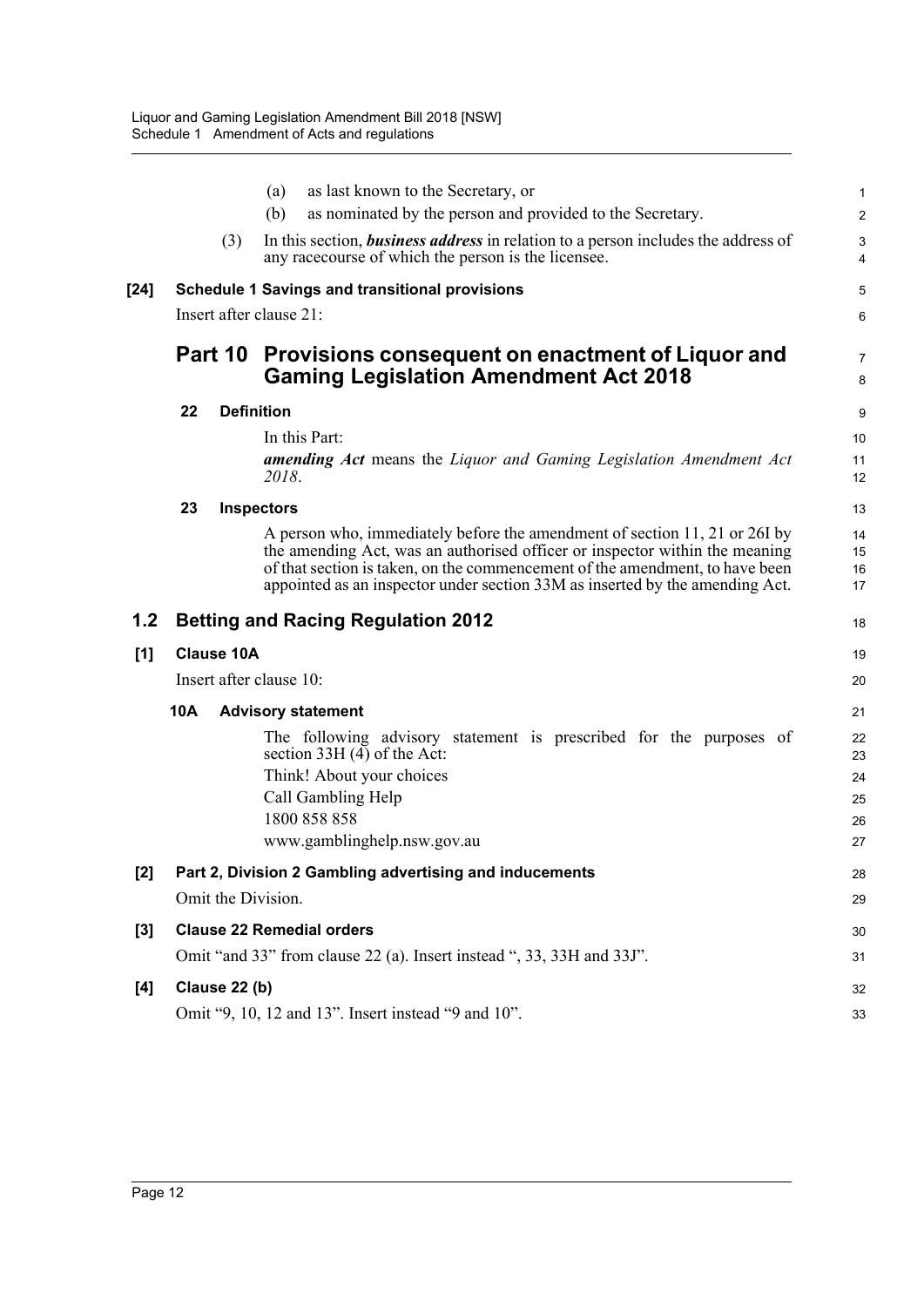| [5]   | <b>Clause 22A</b>                |                                                                                                                                                                                                                                                                                      |                                        |  |  |  |  |
|-------|----------------------------------|--------------------------------------------------------------------------------------------------------------------------------------------------------------------------------------------------------------------------------------------------------------------------------------|----------------------------------------|--|--|--|--|
|       |                                  | Insert after clause 22:                                                                                                                                                                                                                                                              | 2                                      |  |  |  |  |
|       | 22A                              | <b>Penalty notices</b>                                                                                                                                                                                                                                                               | 3                                      |  |  |  |  |
|       |                                  | For the purposes of section 35AA of the Act, an offence under section 34 (1)<br>or (4) of the GALA Act as applied by section 33O of the Act is prescribed as<br>an offence for which a penalty notice may be issued and the prescribed penalty<br>for any such offence is $$1,100$ . | 4<br>$\sqrt{5}$<br>6<br>$\overline{7}$ |  |  |  |  |
| 1.3   |                                  | Casino Control Act 1992 No 15                                                                                                                                                                                                                                                        | 8                                      |  |  |  |  |
| [1]   |                                  | Section 63 Change in state of affairs of licensee                                                                                                                                                                                                                                    | 9                                      |  |  |  |  |
|       |                                  | Omit "20 penalty units". Insert instead "50 penalty units".                                                                                                                                                                                                                          | 10                                     |  |  |  |  |
| $[2]$ |                                  | Section 79 Exclusion of persons from casino                                                                                                                                                                                                                                          | 11                                     |  |  |  |  |
|       |                                  | Omit section 79 (4).                                                                                                                                                                                                                                                                 | 12                                     |  |  |  |  |
| $[3]$ |                                  | Section 80 Review of exclusion order                                                                                                                                                                                                                                                 | 13                                     |  |  |  |  |
|       |                                  | Omit section $80(1)$ .                                                                                                                                                                                                                                                               | 14                                     |  |  |  |  |
| [4]   | Section 80 (1B)                  |                                                                                                                                                                                                                                                                                      |                                        |  |  |  |  |
|       | Insert after section 80 $(1A)$ : |                                                                                                                                                                                                                                                                                      |                                        |  |  |  |  |
|       | (1B)                             | A person who is given an exclusion order by the casino operator on application<br>made by another party who considers the person has a problem from gambling<br>activities may apply to the casino operator for review of the order.                                                 | 17<br>18<br>19                         |  |  |  |  |
| [5]   |                                  | Section 80 (2A) and (2B)                                                                                                                                                                                                                                                             | 20                                     |  |  |  |  |
|       |                                  | Insert after section $80(2)$ :                                                                                                                                                                                                                                                       | 21                                     |  |  |  |  |
|       | (2A)                             | The casino operator must review the exclusion order and notify the applicant<br>in writing of its decision within 14 days (or such other period as may be<br>prescribed by the regulations) of receiving the application.                                                            | 22<br>23<br>24                         |  |  |  |  |
|       | (2B)                             | An exclusion order that the casino operator allows to stand may be reviewed<br>by the Authority on application made to it by the person to whom the order<br>applies within 14 days after receiving notice of the decision to allow it to stand.                                     | 25<br>26<br>27                         |  |  |  |  |
| [6]   |                                  | Section 80 (4)-(5A)                                                                                                                                                                                                                                                                  | 28                                     |  |  |  |  |
|       |                                  | Omit the subsections.                                                                                                                                                                                                                                                                | 29                                     |  |  |  |  |
| [7]   | <b>Section 80 (7)</b>            |                                                                                                                                                                                                                                                                                      | 30                                     |  |  |  |  |
|       |                                  | Insert "casino operator's or the" after "pending the".                                                                                                                                                                                                                               | 31                                     |  |  |  |  |
| 1.4   |                                  | Gambling (Two-up) Act 1998 No 115                                                                                                                                                                                                                                                    | 32                                     |  |  |  |  |
| [1]   |                                  | Section 17 Appointment of two-up inspectors                                                                                                                                                                                                                                          | 33                                     |  |  |  |  |
|       |                                  | Omit ", fingerprints or palm prints" from section 17 (5).                                                                                                                                                                                                                            | 34                                     |  |  |  |  |
| $[2]$ |                                  | Section 23 Information relating to key employees                                                                                                                                                                                                                                     | 35                                     |  |  |  |  |
|       |                                  | Omit ", fingerprints and palm prints" wherever occurring in section 23 (1) (a) and (2).                                                                                                                                                                                              | 36                                     |  |  |  |  |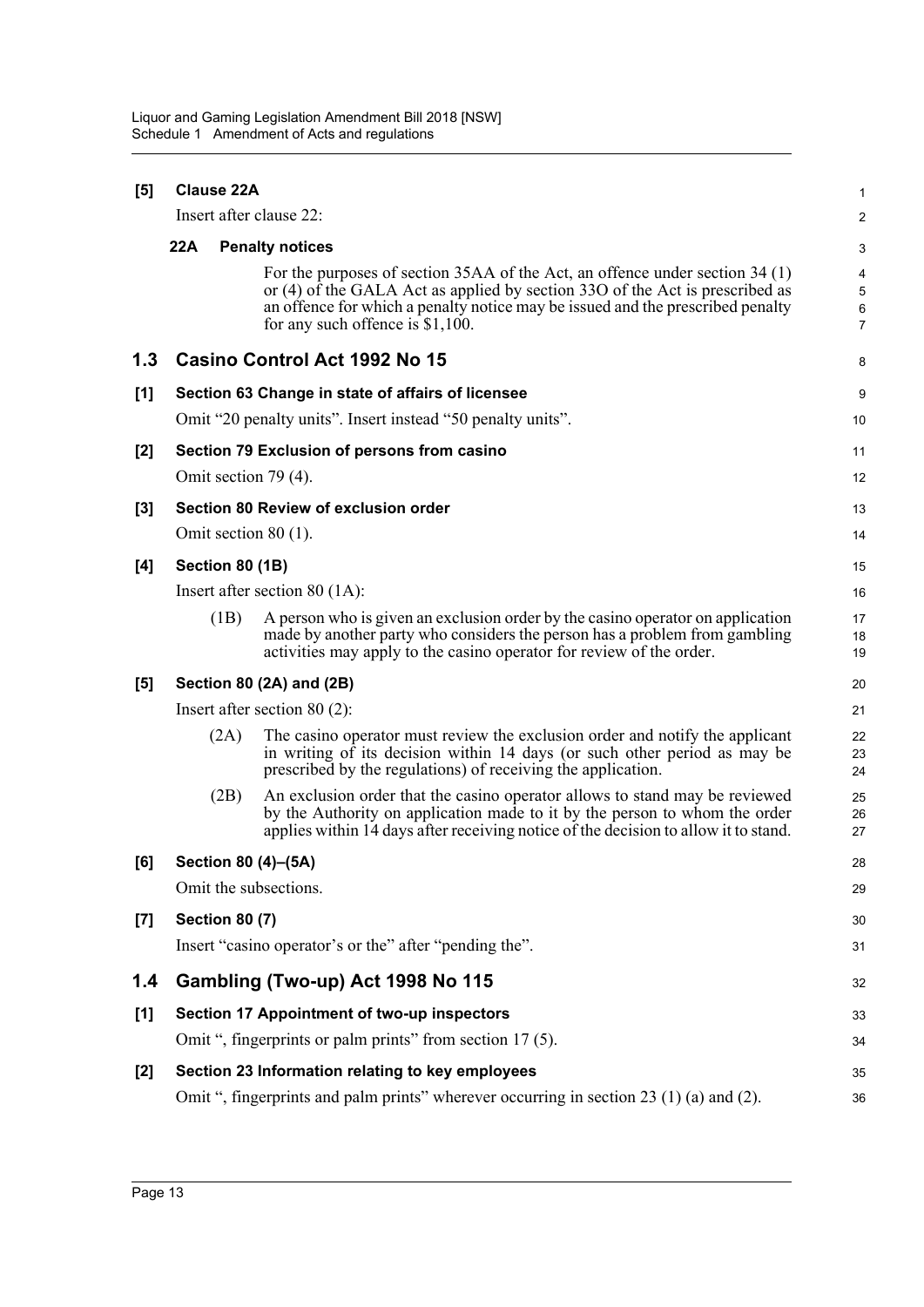| $[3]$ |                              | Section 28 Destruction of fingerprints and palm prints                                                                                                                                                                                                                     | $\mathbf{1}$         |
|-------|------------------------------|----------------------------------------------------------------------------------------------------------------------------------------------------------------------------------------------------------------------------------------------------------------------------|----------------------|
|       |                              | Insert "(as in force before the amendment of provisions of that Part by the <i>Liquor and</i><br>Gaming Legislation Amendment Act 2018)" after "Part 3" in section 28 (1).                                                                                                 | $\overline{c}$<br>3  |
| 1.5   |                              | <b>Gaming and Liquor Administration Act 2007 No 91</b>                                                                                                                                                                                                                     | 4                    |
| [1]   | <b>Section 3 Definitions</b> |                                                                                                                                                                                                                                                                            | 5                    |
|       |                              | Insert after paragraph (a) of the definition of key official in section $3(1)$ :                                                                                                                                                                                           | 6                    |
|       |                              | the General Counsel of the Authority,<br>(b)                                                                                                                                                                                                                               | $\overline{7}$       |
| [2]   |                              | Section 16 Restrictions relating to key officials and former key officials                                                                                                                                                                                                 | 8                    |
|       |                              | Insert "without the approval of the appropriate authority carry out any of the following<br>activities" after "must not" wherever occurring in section $16(1)$ and $(2)$ .                                                                                                 | 9<br>10              |
| $[3]$ |                              | Section 16 (1) (a), (b) and (e) and (2) (a)                                                                                                                                                                                                                                | 11                   |
|       |                              | Omit "or" wherever lastly occurring.                                                                                                                                                                                                                                       | 12                   |
| [4]   |                              | Section 16 (1) (b) and (e) and (2) (b)                                                                                                                                                                                                                                     | 13                   |
|       |                              | Omit "without the approval of the appropriate authority," wherever occurring.                                                                                                                                                                                              | 14                   |
| [5]   | Section 16 (1) (c)           |                                                                                                                                                                                                                                                                            | 15                   |
|       |                              | Omit the paragraph. Insert instead:                                                                                                                                                                                                                                        | 16                   |
|       |                              | solicit employment, in any capacity, from a gaming or liquor licensee,<br>(c)<br>a person known by the official to be a close associate of such a licensee                                                                                                                 | 17<br>18             |
|       |                              | or from a gaming or liquor industry peak body,                                                                                                                                                                                                                             | 19                   |
| [6]   | Section 16 (1) (d) (iv)      |                                                                                                                                                                                                                                                                            | 20                   |
|       |                              | Insert after section 16 (1) (d) (iii):                                                                                                                                                                                                                                     | 21                   |
|       |                              | a gaming or liquor industry peak body,<br>(iv)                                                                                                                                                                                                                             | 22                   |
| $[7]$ | Section 16 (2A)-(2C)         |                                                                                                                                                                                                                                                                            | 23                   |
|       |                              | Insert after section 16 $(2)$ :                                                                                                                                                                                                                                            | 24                   |
|       | (2A)                         | A key official, former key official, gaming or liquor licensee or close associate<br>may apply in writing to the appropriate authority for an approval under this<br>section.                                                                                              | 25<br>26<br>27       |
|       | (2B)                         | The appropriate authority may grant an approval under this section if the<br>appropriate authority is satisfied that the carrying out of the activity does not<br>involve, or is unlikely to involve, any undue risk that is inconsistent with the<br>objects of this Act. | 28<br>29<br>30<br>31 |
|       | (2C)                         | The regulations may make provision for and with respect to the criteria to be<br>used by the appropriate authority in determining whether to grant an approval<br>under this section.                                                                                      | 32<br>33<br>34       |
| [8]   | Section 16 (3A)              |                                                                                                                                                                                                                                                                            | 35                   |
|       |                              | Insert after section 16 $(3)$ :                                                                                                                                                                                                                                            | 36                   |
|       | (3A)                         | The Minister may, by order in writing published in the Gazette, determine that<br>an association, organisation or other body representing the interests of gaming                                                                                                          | 37                   |
|       |                              | or liquor licensees is a gaming or liquor industry peak body for the purposes                                                                                                                                                                                              | 38<br>39             |
|       |                              | of this section.                                                                                                                                                                                                                                                           | 40                   |
|       |                              |                                                                                                                                                                                                                                                                            |                      |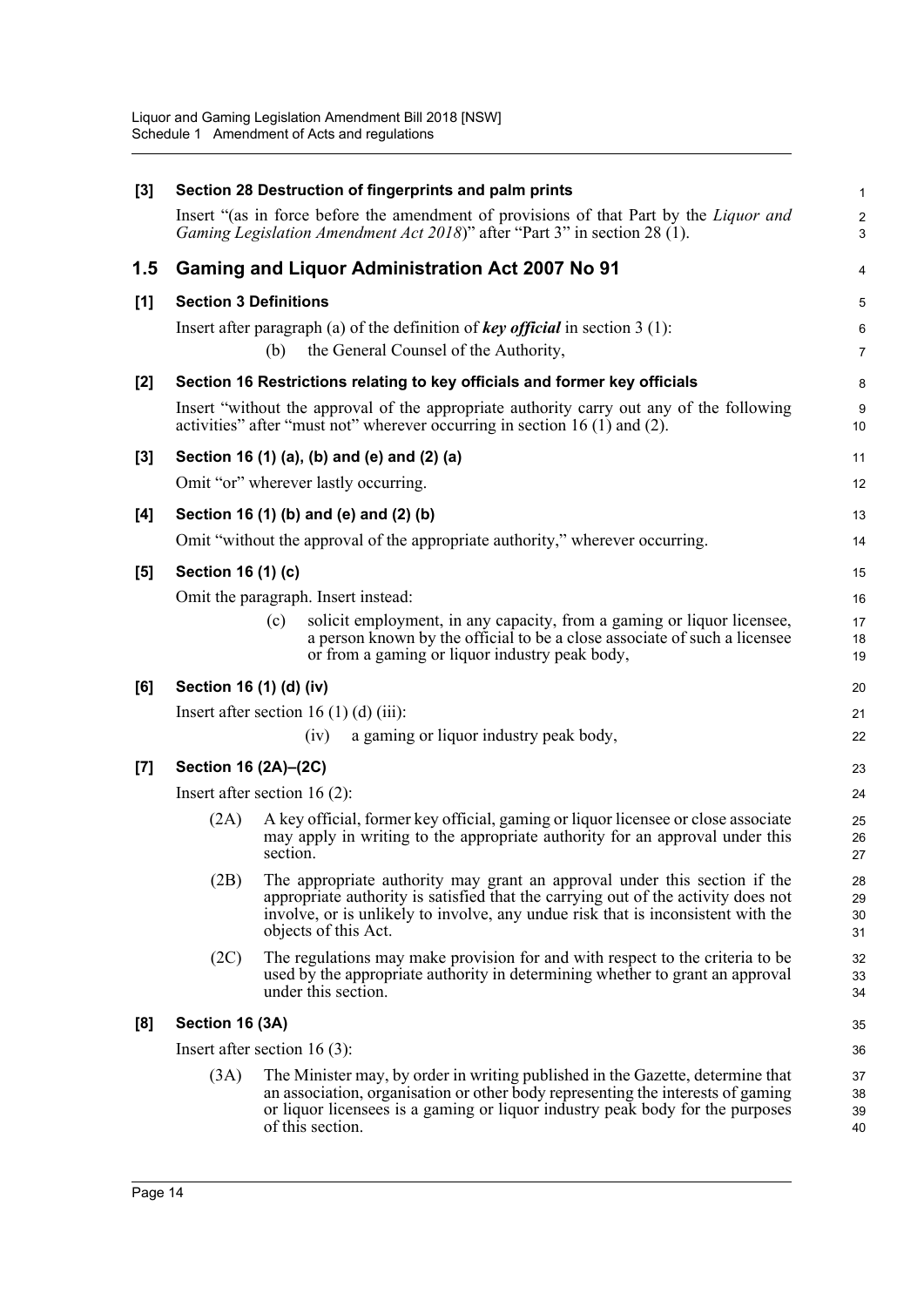| [9]   |     | Section 16 (4), definition of "former key official" |     |                                                                                                                                                                                                                                                                                                     |                                    |
|-------|-----|-----------------------------------------------------|-----|-----------------------------------------------------------------------------------------------------------------------------------------------------------------------------------------------------------------------------------------------------------------------------------------------------|------------------------------------|
|       |     |                                                     |     | Omit the definition. Insert instead:                                                                                                                                                                                                                                                                | $\sqrt{2}$                         |
|       |     |                                                     |     | former key official means:                                                                                                                                                                                                                                                                          | $\sqrt{3}$                         |
|       |     |                                                     | (a) | a person who was a key official (other than a person referred to in<br>paragraph $(b)$ or $(c)$ ) at any time during the previous 2 years but who is<br>no longer a key official, or                                                                                                                | $\overline{4}$<br>$\mathbf 5$<br>6 |
|       |     |                                                     | (b) | a person who was engaged in the administration of the gaming and<br>liquor legislation and was a designated Public Service employee other<br>than a Public Service senior executive at any time during the previous<br>6 months but who is no longer a key official, or                             | $\overline{7}$<br>8<br>9<br>10     |
|       |     |                                                     | (c) | a person who was at any time General Counsel of the Authority but who<br>is no longer a key official.                                                                                                                                                                                               | 11<br>12                           |
| [10]  |     | <b>Section 16 (4)</b>                               |     |                                                                                                                                                                                                                                                                                                     | 13                                 |
|       |     | Insert in alphabetical order:                       |     |                                                                                                                                                                                                                                                                                                     | 14                                 |
|       |     |                                                     |     | <i>gaming or liquor industry peak body</i> means an association, organisation or<br>other body determined to be a gaming or liquor industry peak body by order<br>under subsection (3A).                                                                                                            | 15<br>16<br>17                     |
| 1.6   |     |                                                     |     | Gaming Machines Act 2001 No 127                                                                                                                                                                                                                                                                     | 18                                 |
| [1]   |     |                                                     |     | Section 45 Regulation of promotional prizes and player reward schemes                                                                                                                                                                                                                               | 19                                 |
|       |     | section 45 $(2)$ (a) and (b).                       |     | Insert "or cause or permit to be offered or presented" after "present" wherever occurring in                                                                                                                                                                                                        | 20<br>21                           |
| $[2]$ |     | Section 45 (2) (b1)                                 |     |                                                                                                                                                                                                                                                                                                     | 22                                 |
|       |     |                                                     |     | Insert after section $45(2)$ (b):                                                                                                                                                                                                                                                                   | 23                                 |
|       |     | (b1)                                                |     | offer or provide, or cause or permit to be offered or provided, a<br>promotional prize (including a free give away) that is indecent or<br>offensive, or                                                                                                                                            | 24<br>25<br>26                     |
| $[3]$ |     | Sections 45A and 45B                                |     |                                                                                                                                                                                                                                                                                                     | 27                                 |
|       |     | Insert after section 45:                            |     |                                                                                                                                                                                                                                                                                                     |                                    |
|       | 45A |                                                     |     | Disclosure of information in player activity statements                                                                                                                                                                                                                                             | 29                                 |
|       |     | (1)                                                 |     | This section applies in relation to a player activity statement that relates to the<br>playing of approved gaming machines under a player reward scheme (within<br>the meaning of section 45) conducted regardless of whether the player activity<br>statement is provided under section 45 $(4)$ . | 30<br>31<br>32<br>33               |
|       |     | (2)                                                 |     | A hotelier or club must not disclose any information contained in a player<br>activity statement to any person unless that person:                                                                                                                                                                  | 34<br>35                           |
|       |     |                                                     | (a) | is the person to whom the information relates, or                                                                                                                                                                                                                                                   | 36                                 |
|       |     |                                                     | (b) | is lawfully entitled to have access to the information.<br>Maximum penalty: 100 penalty units.                                                                                                                                                                                                      | 37                                 |
|       |     |                                                     |     |                                                                                                                                                                                                                                                                                                     | 38                                 |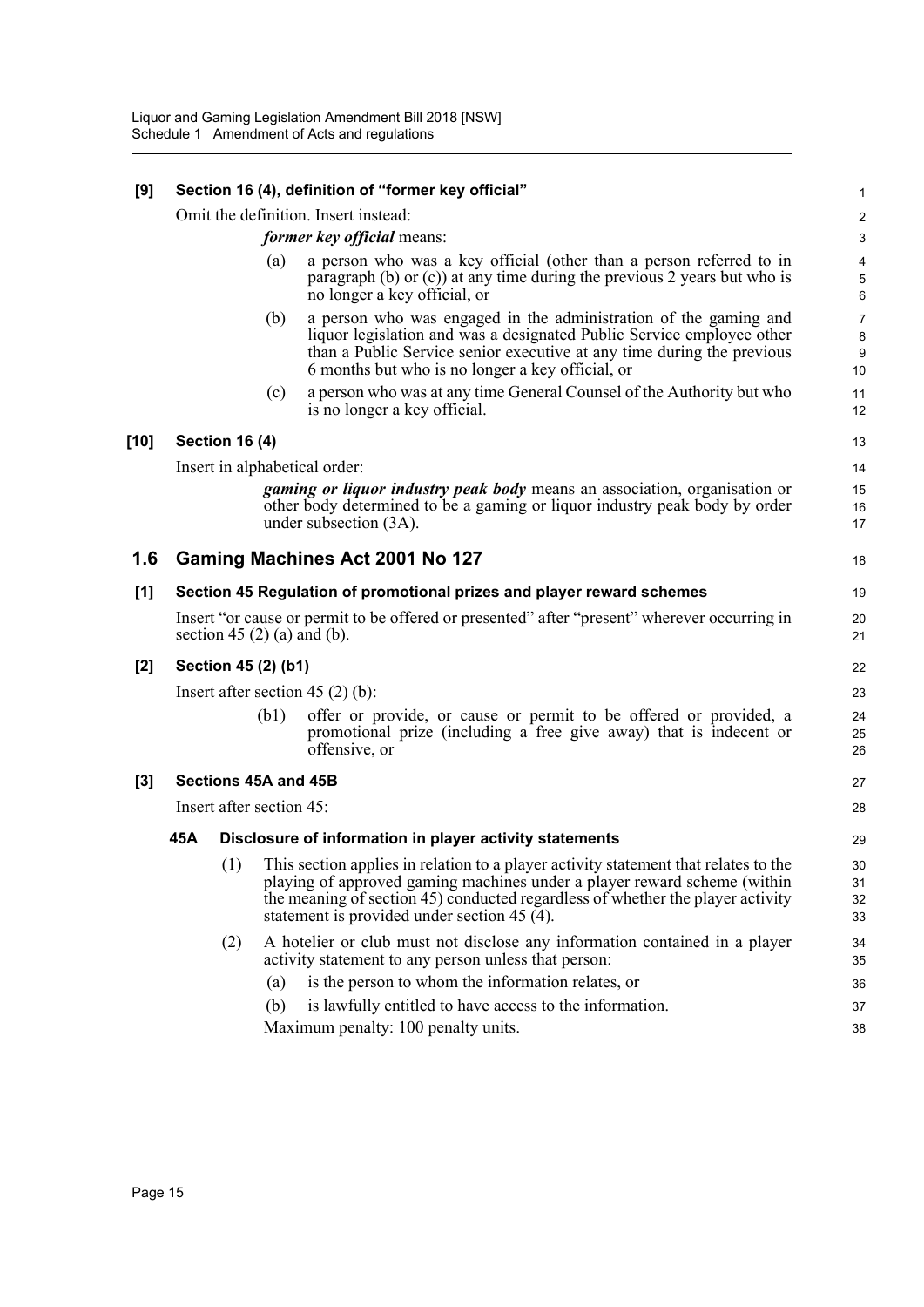|     | (3) |         | A person who acquires any information contained in a player activity<br>statement provided by a hotelier or club must not disclose the information to<br>any person unless the person disclosing the information: | $\mathbf{1}$<br>$\overline{\mathbf{c}}$<br>$\mathsf 3$ |
|-----|-----|---------|-------------------------------------------------------------------------------------------------------------------------------------------------------------------------------------------------------------------|--------------------------------------------------------|
|     |     | (a)     | is the person to whom the information relates, or                                                                                                                                                                 | 4                                                      |
|     |     | (b)     | is authorised or required to do so by law.                                                                                                                                                                        | 5                                                      |
|     |     |         | Maximum penalty: 100 penalty units.                                                                                                                                                                               | 6                                                      |
| 45B |     |         | Disclosure of information in relation to players                                                                                                                                                                  | 7                                                      |
|     | (1) |         | In this section:                                                                                                                                                                                                  | 8                                                      |
|     |     |         | <i>account card</i> means a card:                                                                                                                                                                                 | 9                                                      |
|     |     | (a)     | issued by a hotelier or club to a person when the person opens up a<br>player account with the hotelier or club, and                                                                                              | 10<br>11                                               |
|     |     | (b)     | through which the person can access money held in the player account<br>for the purposes of operating electronic payment gaming machines in<br>the hotel or on the premises of the club.                          | 12<br>13<br>14                                         |
|     |     |         | <i>electronic payment gaming machine</i> means an approved gaming machine<br>that can be operated by means of a player card.                                                                                      | 15<br>16                                               |
|     |     |         | <i>player account</i> means an account opened by a person with a hotelier or club<br>for the purposes of operating electronic payment gaming machines in the hotel<br>or on the premises of the club.             | 17<br>18<br>19                                         |
|     |     |         | <i>player card means:</i>                                                                                                                                                                                         | 20                                                     |
|     |     | (a)     | an account card, or                                                                                                                                                                                               | 21                                                     |
|     |     | (b)     | a Smartcard.                                                                                                                                                                                                      | 22                                                     |
|     |     |         | <b><i>Smartcard</i></b> means a card:                                                                                                                                                                             | 23                                                     |
|     |     | (a)     | issued by a hotelier or club, and                                                                                                                                                                                 | 24                                                     |
|     |     | (b)     | on which information and credit in relation to the operation of electronic<br>payment gaming machines can be stored electronically.                                                                               | 25<br>26                                               |
|     | (2) | except: | Any information obtained by a hotelier or club in relation to any person to<br>whom the hotelier or club has issued a player card must not be disclosed                                                           | 27<br>28<br>29                                         |
|     |     | (a)     | with the consent of the person to whom the information relates, or                                                                                                                                                | 30                                                     |
|     |     | (b)     | for the purposes of law enforcement, or                                                                                                                                                                           | 31                                                     |
|     |     | (c)     | to any person (including an inspector) who is lawfully entitled to have<br>access to the information.                                                                                                             | 32<br>33                                               |
|     | (3) |         | Any person who acquires any information contained in a player activity<br>statement must not disclose the information to any person unless the person<br>disclosing the information:                              | 34<br>35<br>36                                         |
|     |     | (a)     | is the person to whom the information relates, or                                                                                                                                                                 | 37                                                     |
|     |     | (b)     | is authorised or required to do so by law.                                                                                                                                                                        | 38                                                     |
|     |     |         | Maximum penalty: 100 penalty units.                                                                                                                                                                               | 39                                                     |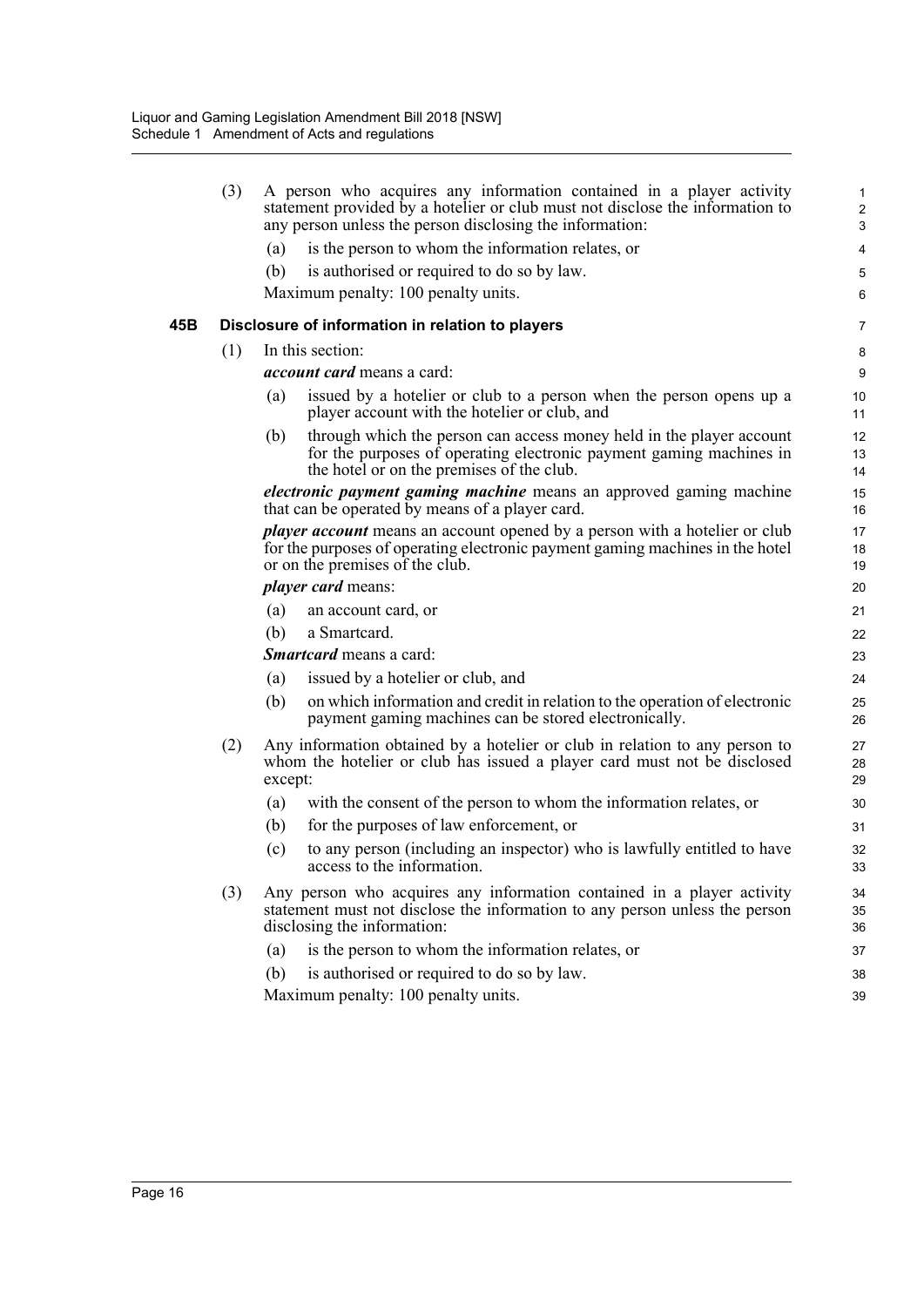|     | Part 4, Division 3A<br>Insert after section 49: |                                                                                                                                                                                                                                                                                                                                                          |  |
|-----|-------------------------------------------------|----------------------------------------------------------------------------------------------------------------------------------------------------------------------------------------------------------------------------------------------------------------------------------------------------------------------------------------------------------|--|
|     |                                                 |                                                                                                                                                                                                                                                                                                                                                          |  |
|     | <b>Division 3A</b>                              | Responsible conduct of gambling (RCG) training                                                                                                                                                                                                                                                                                                           |  |
| 49A | <b>Definitions</b>                              |                                                                                                                                                                                                                                                                                                                                                          |  |
|     |                                                 | In this Division:                                                                                                                                                                                                                                                                                                                                        |  |
|     |                                                 | <i>approved RCG training course</i> means a course of training with respect to the<br>responsible conduct of gambling that is provided:                                                                                                                                                                                                                  |  |
|     | (a)                                             | by an approved training provider approved by the Secretary in<br>accordance with the regulations in relation to the course, or                                                                                                                                                                                                                           |  |
|     | (b)                                             | by or on behalf of the Secretary.                                                                                                                                                                                                                                                                                                                        |  |
|     |                                                 | <i>approved training provider</i> means a training provider approved by the<br>Secretary in accordance with the regulations to provide training courses with<br>respect to the responsible conduct of gambling.                                                                                                                                          |  |
|     |                                                 | <i>interim RCG certificate</i> means a certificate (in hard copy or electronic form)<br>granted to a person by the Secretary, or by an approved training provider on<br>behalf of the Secretary, following the person's successful completion of an<br>approved RCG training course, for use by the person in obtaining a recognised<br>competency card. |  |
|     |                                                 | <i>recognised competency card</i> means a card issued to a person in accordance<br>with the regulations that certifies as to the matters prescribed by the<br>regulations and provides for the expiry of the card in accordance with the<br>regulations.                                                                                                 |  |
|     |                                                 | <i>recognised RCG certification</i> means an interim RCG certificate or recognised<br>competency card.                                                                                                                                                                                                                                                   |  |
| 49B |                                                 | Conditions of approval to conduct RCG training courses                                                                                                                                                                                                                                                                                                   |  |
|     |                                                 | An approved training provider must comply with such conditions as may be<br>imposed by or under the regulations on the provider's approval to conduct<br>training courses with respect to the responsible conduct of gambling.                                                                                                                           |  |
|     |                                                 | Maximum penalty:                                                                                                                                                                                                                                                                                                                                         |  |
|     | (a)                                             | for an individual—50 penalty units, or                                                                                                                                                                                                                                                                                                                   |  |
|     | (b)                                             | for a corporation—250 penalty units.                                                                                                                                                                                                                                                                                                                     |  |
| 49C |                                                 | Prohibition on granting interim RCG certificates to unqualified persons                                                                                                                                                                                                                                                                                  |  |
|     |                                                 | An approved training provider must not grant an interim RCG certificate on<br>behalf of the Secretary to any person who has not successfully completed an<br>approved RCG training course conducted by the training provider.                                                                                                                            |  |
|     |                                                 | Maximum penalty:                                                                                                                                                                                                                                                                                                                                         |  |
|     | (a)                                             | for an individual—50 penalty units, or                                                                                                                                                                                                                                                                                                                   |  |
|     | (b)                                             | for a corporation—250 penalty units.                                                                                                                                                                                                                                                                                                                     |  |
| 49D |                                                 | Prohibition on providing training courses without approval                                                                                                                                                                                                                                                                                               |  |
|     |                                                 | A person must not:                                                                                                                                                                                                                                                                                                                                       |  |
|     | (a)                                             | provide or offer to provide any training course that is held out, whether<br>directly or indirectly, to be a course that will satisfy the requirements<br>imposed by or under the Act for issue of recognised RCG certification,<br>or                                                                                                                   |  |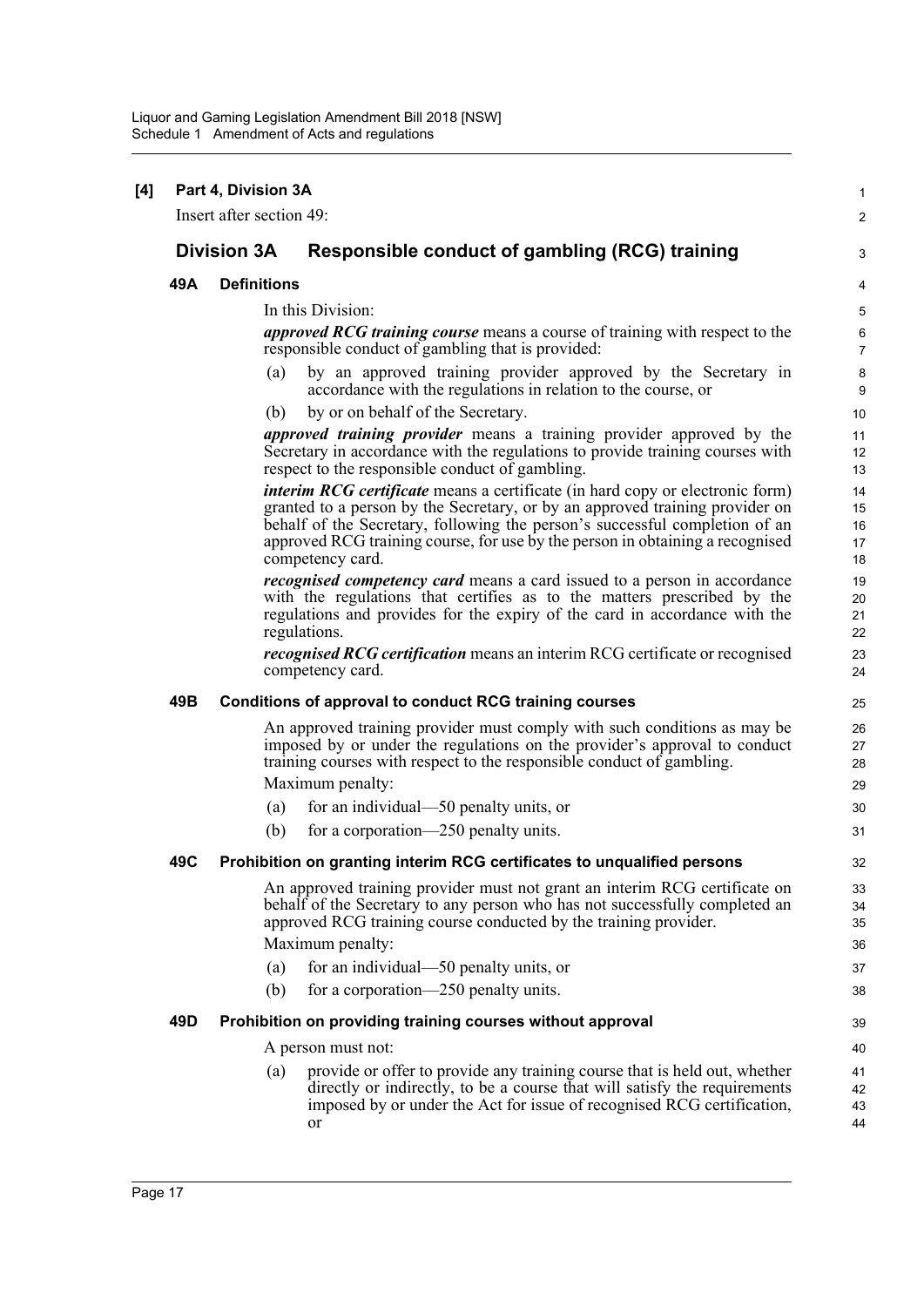|                  |            |                          | (b) | advertise, state or imply in any way that the person is qualified to<br>provide any such course,                                                                                                                                                                                                                                                                                    | 2                                |
|------------------|------------|--------------------------|-----|-------------------------------------------------------------------------------------------------------------------------------------------------------------------------------------------------------------------------------------------------------------------------------------------------------------------------------------------------------------------------------------|----------------------------------|
|                  |            |                          |     | unless the person is the Secretary, a person who provides an approved RCG<br>training course on behalf of the Secretary or an approved training provider.                                                                                                                                                                                                                           | З                                |
|                  |            |                          |     | Maximum penalty:                                                                                                                                                                                                                                                                                                                                                                    | 5                                |
|                  |            |                          | (a) | for an individual—50 penalty units, or                                                                                                                                                                                                                                                                                                                                              | Е                                |
|                  |            |                          | (b) | for a corporation-250 penalty units.                                                                                                                                                                                                                                                                                                                                                | 7                                |
| $\left[5\right]$ |            |                          |     | Section 50 Minors prohibited from operating gaming machines in hotels or clubs                                                                                                                                                                                                                                                                                                      | ε                                |
|                  |            |                          |     | Omit "10 penalty units" from section 50 (1). Insert instead "20 penalty units".                                                                                                                                                                                                                                                                                                     | ç                                |
| [6]              |            |                          |     | Section 52 Minors not permitted in gaming machine areas                                                                                                                                                                                                                                                                                                                             | 10                               |
|                  |            |                          |     | Omit "10 penalty units" from section 52 (1). Insert instead "20 penalty units".                                                                                                                                                                                                                                                                                                     | 11                               |
| [7]              |            |                          |     | Section 64 Declaration of approved gaming machines                                                                                                                                                                                                                                                                                                                                  | 12                               |
|                  |            |                          |     | Insert after section $64(6)$ :                                                                                                                                                                                                                                                                                                                                                      | 13                               |
|                  |            | (6A)                     |     | A device ceases to be an approved gaming device if the Authority has<br>authorised the destruction of that device or devices of that class or description<br>under section 81A.                                                                                                                                                                                                     | 14<br>15<br>16                   |
| [8]              |            | <b>Section 68A</b>       |     |                                                                                                                                                                                                                                                                                                                                                                                     | 17                               |
|                  |            | Insert after section 68: |     |                                                                                                                                                                                                                                                                                                                                                                                     | 18                               |
|                  | 68A        |                          |     | Location and operation of gaming machines in hotels                                                                                                                                                                                                                                                                                                                                 | 1 <sup>c</sup>                   |
|                  |            | (1)                      |     | A hotelier must not:                                                                                                                                                                                                                                                                                                                                                                | 20                               |
|                  |            |                          | (a) | keep an approved gaming machine in the hotel unless the gaming<br>machine is located in a bar area (within the meaning of the <i>Liquor Act</i><br>$2007$ ) of the hotel, or                                                                                                                                                                                                        | 21<br>22<br>23                   |
|                  |            |                          | (b) | permit an approved gaming machine in the hotel to be operated at any<br>time other than a time when liquor may be lawfully sold or supplied<br>under the <i>Liquor Act 2007</i> in the bar area in which the gaming machine<br>is kept or when the continued provision of services and facilities such<br>as gambling activities is authorised by or under that Act at such a time. | 24<br>25<br>26<br>27<br>28       |
|                  |            |                          |     | Maximum penalty: 100 penalty units.                                                                                                                                                                                                                                                                                                                                                 | 29                               |
|                  |            | (2)                      |     | Subsection $(1)$ (a) does not apply in relation to an approved gaming machine<br>that is stored by the hotelier at such place (whether or not in the hotel) and in<br>such circumstances as may be approved by the Authority or that is kept in<br>accordance with section 68 (b).                                                                                                  | 3 <sub>C</sub><br>31<br>32<br>33 |
| [9]              |            | <b>Section 75A</b>       |     |                                                                                                                                                                                                                                                                                                                                                                                     | 34                               |
|                  |            | Insert after section 75: |     |                                                                                                                                                                                                                                                                                                                                                                                     | 35                               |
|                  | <b>75A</b> |                          |     | General requirement to award or pay prizes                                                                                                                                                                                                                                                                                                                                          | 36                               |
|                  |            | (1)                      |     | A hotelier or club must award or pay a prize that is won from the playing of an<br>approved gaming machine kept in the hotel or on the premises of the club to a<br>player who is entitled to the prize (the <i>prizewinner</i> ) on request by the<br>prizewinner and in accordance with subsections $(2)$ – $(7)$ .                                                               | 37<br>38<br>39<br>40             |
|                  |            |                          |     | Maximum penalty: 100 penalty units.                                                                                                                                                                                                                                                                                                                                                 | 41                               |
|                  |            | (2)                      |     | A prize may be awarded in a non-monetary form or paid as money.                                                                                                                                                                                                                                                                                                                     | 42                               |
|                  |            |                          |     |                                                                                                                                                                                                                                                                                                                                                                                     |                                  |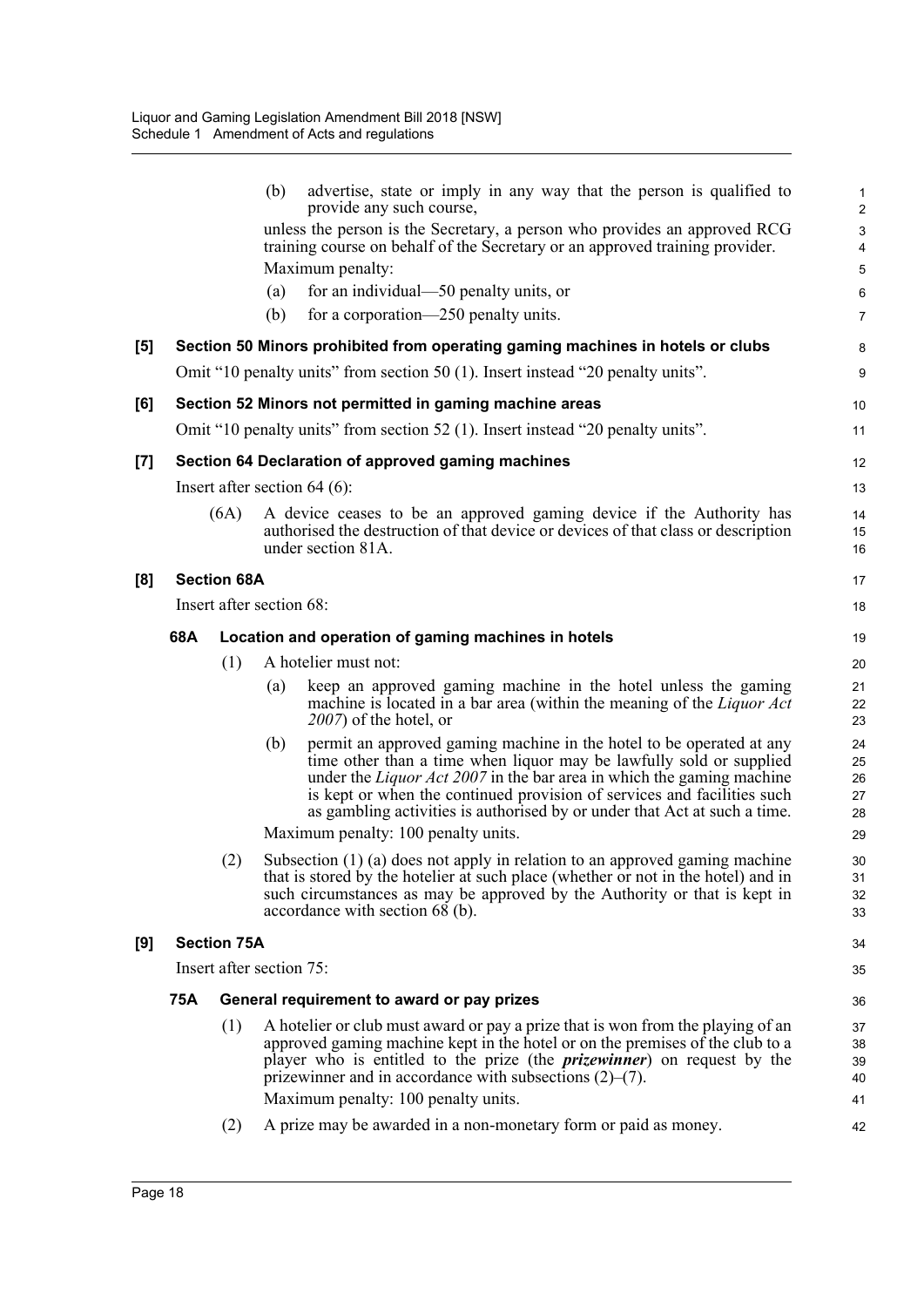|        |     | (3)                      | If a prize is awarded in a non-monetary form, the hotelier or club must give the<br>prizewinner the choice to be paid money instead.                                                                                                                                                                            | 1<br>$\boldsymbol{2}$      |
|--------|-----|--------------------------|-----------------------------------------------------------------------------------------------------------------------------------------------------------------------------------------------------------------------------------------------------------------------------------------------------------------|----------------------------|
|        |     | (4)                      | If a hotelier or club pays a monetary prize to a prizewinner, the hotelier or club<br>must pay an amount equal to (but not exceeding) the value of the credits<br>accumulated by the prizewinner from playing the relevant approved gaming<br>machine.                                                          | 3<br>4<br>$\mathbf 5$<br>6 |
|        |     | (5)                      | A non-monetary prize must not consist of or include:                                                                                                                                                                                                                                                            | $\overline{7}$             |
|        |     |                          | more than the following total amount of liquor:<br>(a)                                                                                                                                                                                                                                                          | $\bf 8$                    |
|        |     |                          | in the case of liquor with an alcohol content not exceeding 20%<br>(i)<br>by volume, 20 litres,                                                                                                                                                                                                                 | 9<br>10                    |
|        |     |                          | in the case of liquor with an alcohol content exceeding 20% by<br>(11)<br>volume, 5 litres, or                                                                                                                                                                                                                  | 11<br>12                   |
|        |     |                          | tobacco in any form, or<br>(b)                                                                                                                                                                                                                                                                                  | 13                         |
|        |     |                          | knives or knife blades, or<br>(c)                                                                                                                                                                                                                                                                               | 14                         |
|        |     |                          | (d)<br>firearms or ammunition within the meaning of the <i>Firearms Act 1996</i> .                                                                                                                                                                                                                              | 15                         |
|        |     | (6)                      | The hotelier or club, or an employee of the hotelier or club, need not award or<br>pay a prize immediately after a prizewinner requests it, but:                                                                                                                                                                | 16<br>17                   |
|        |     |                          | (a)<br>in the case of a monetary prize—must pay the prize within 48 hours of<br>the request (except where the prize is a jackpot prize under a linked<br>gaming system operated under Part 10, in which case the prize is to be<br>paid in accordance with the rules under the links licence concerned),<br>and | 18<br>19<br>20<br>21<br>22 |
|        |     |                          | (b)<br>in the case of a non-monetary prize—must award the prize:                                                                                                                                                                                                                                                | 23                         |
|        |     |                          | within the time stated in the information required to be provided<br>(i)<br>by the regulations with respect to award of such prizes, or                                                                                                                                                                         | 24<br>25                   |
|        |     |                          | if no such time is stated—within 48 hours of the request.<br>(i)                                                                                                                                                                                                                                                | 26                         |
|        |     | (7)                      | If a prize is not awarded or paid immediately after the prizewinner has<br>requested it, the hotelier or club, or an employee of the hotelier or club, must<br>give the prizewinner a written acknowledgment of the prizewinner's<br>entitlement to the prize.                                                  | 27<br>28<br>29<br>30       |
| $[10]$ |     | <b>Section 81A</b>       |                                                                                                                                                                                                                                                                                                                 | 31                         |
|        |     | Insert after section 81: |                                                                                                                                                                                                                                                                                                                 |                            |
|        | 81A |                          | Authorisation to destroy approved gaming machine                                                                                                                                                                                                                                                                | 33                         |
|        |     | (1)                      | A person who destroys, or causes the destruction of, an approved gaming<br>machine is guilty of an offence unless:                                                                                                                                                                                              | 34<br>35                   |
|        |     |                          | the person is the manufacturer of the approved gaming machine or the<br>(a)<br>holder of a dealer's licence or seller's licence, and                                                                                                                                                                            | 36<br>37                   |
|        |     |                          | the destruction of the approved gaming machine has been authorised by<br>(b)<br>the Authority under this section and is carried out in accordance with<br>any conditions imposed by the Authority when authorising the<br>destruction or that are prescribed by the regulations, and                            | 38<br>39<br>40<br>41       |
|        |     |                          | the person provides such evidence as may be required by the regulations<br>(c)<br>of the destruction.                                                                                                                                                                                                           | 42<br>43                   |
|        |     |                          | Maximum penalty: 100 penalty units or imprisonment for 12 months, or both.                                                                                                                                                                                                                                      | 44                         |
|        |     | (2)                      | The manufacturer of an approved gaming machine or a holder of a dealer's or<br>seller's licence may apply to the Authority in writing for authorisation to                                                                                                                                                      | 45<br>46                   |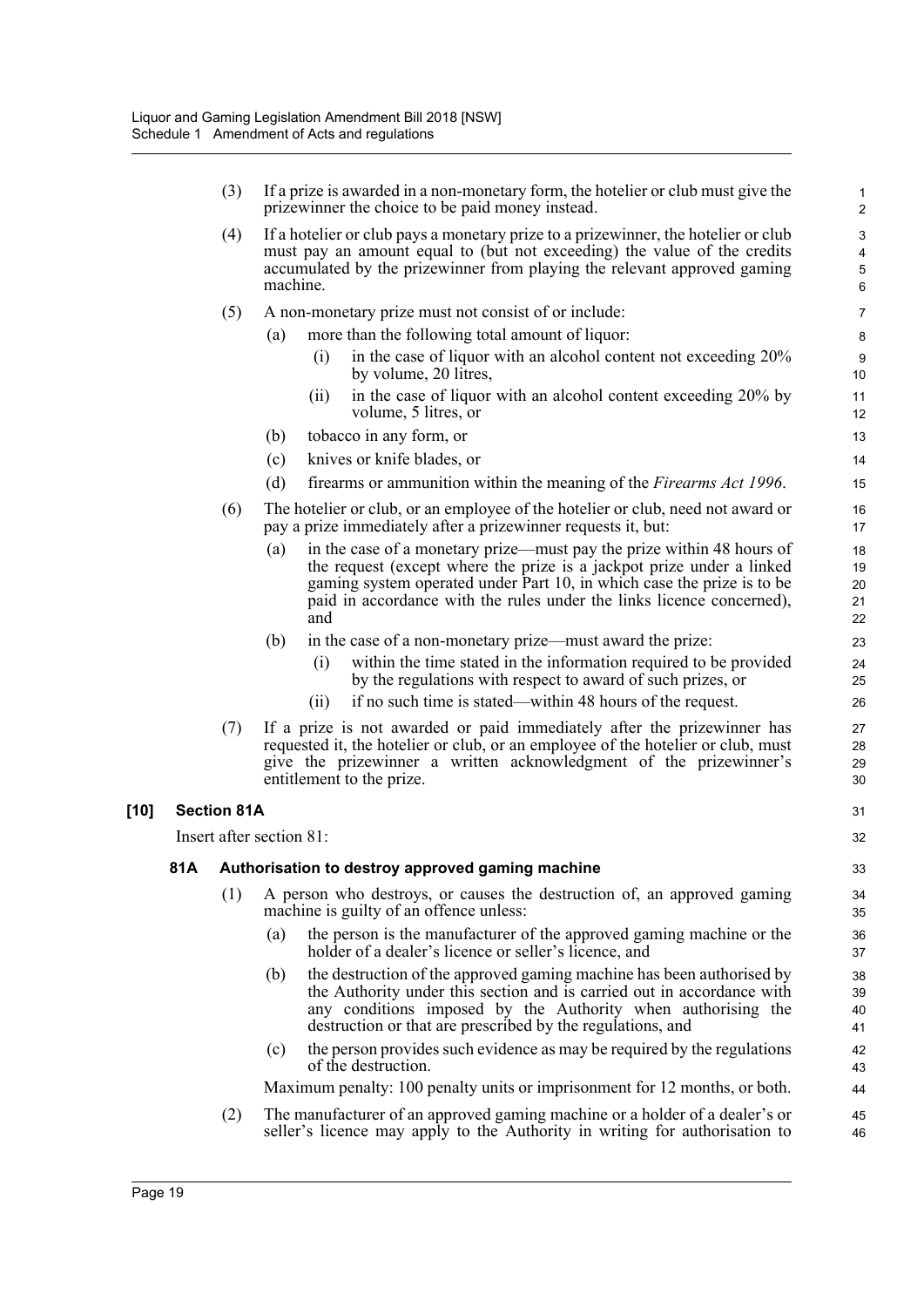|        |                        | destroy, or cause the destruction of, a specified approved gaming machine or<br>approved gaming machines of a class or description.                                                                                                                                                                                                              | 1<br>$\sqrt{2}$                   |
|--------|------------------------|--------------------------------------------------------------------------------------------------------------------------------------------------------------------------------------------------------------------------------------------------------------------------------------------------------------------------------------------------|-----------------------------------|
|        |                        | Note. Under section 64, a device ceases to be an approved gaming machine if an<br>authorisation is given under subsection (2). Accordingly, a person may carry out<br>actions in destroying a device in accordance with an authorisation that might otherwise<br>be an offence—see for example, sections 77 (1) (e), (f) and (g) and 80 (1) (b). | $\mathsf 3$<br>$\frac{4}{5}$<br>6 |
|        | (3)                    | The regulations may make provision for or with respect to applications under<br>subsection $(2)$ .                                                                                                                                                                                                                                               | $\overline{7}$<br>8               |
| $[11]$ |                        | <b>Section 92 Updating of applications</b>                                                                                                                                                                                                                                                                                                       | 9                                 |
|        |                        | Omit the penalty provision.                                                                                                                                                                                                                                                                                                                      | 10                                |
| $[12]$ |                        | <b>Section 172 Disciplinary action against licensees</b>                                                                                                                                                                                                                                                                                         | 11                                |
|        | section $172(1)$ .     | Omit "\$250,000" from paragraph (b) of the definition of <i>disciplinary action</i> in                                                                                                                                                                                                                                                           | 12<br>13                          |
|        |                        | Insert instead "\$1,000,000".                                                                                                                                                                                                                                                                                                                    | 14                                |
| $[13]$ |                        | <b>Section 210 Regulations</b>                                                                                                                                                                                                                                                                                                                   | 15                                |
|        |                        | Omit "and disposal" wherever occurring in section $210(2)$ (b) and (d).                                                                                                                                                                                                                                                                          | 16                                |
|        |                        | Insert instead ", disposal and destruction".                                                                                                                                                                                                                                                                                                     | 17                                |
| $[14]$ | <b>Section 210 (3)</b> |                                                                                                                                                                                                                                                                                                                                                  | 18                                |
|        |                        | Omit "100 penalty units". Insert instead "50 penalty units".                                                                                                                                                                                                                                                                                     | 19                                |
| $[15]$ |                        | Schedule 1 Savings, transitional and other provisions                                                                                                                                                                                                                                                                                            | 20                                |
|        |                        | Insert at the end of the Schedule, with appropriate Part and clause numbering:                                                                                                                                                                                                                                                                   | 21                                |
|        | <b>Part</b>            | Provisions consequent on enactment of Liquor and<br><b>Gaming Legislation Amendment Act 2018</b>                                                                                                                                                                                                                                                 | 22<br>23                          |
|        |                        | <b>Definition</b>                                                                                                                                                                                                                                                                                                                                | 24                                |
|        |                        | In this Part:                                                                                                                                                                                                                                                                                                                                    | 25                                |
|        |                        |                                                                                                                                                                                                                                                                                                                                                  |                                   |
|        |                        | <b>amending Act</b> means the Liquor and Gaming Legislation Amendment Act<br>2018.                                                                                                                                                                                                                                                               | 26<br>27                          |
|        |                        | <b>Existing competency cards</b>                                                                                                                                                                                                                                                                                                                 | 28                                |
|        |                        | Any competency card that was in force under the Gaming Machines<br>Regulation 2010 immediately before the insertion of the definition of<br><i>recognised competency card</i> in section 49A by the amending Act is taken to<br>be a competency card within the meaning of that definition.                                                      | 29<br>30<br>31<br>32              |
|        |                        | <b>Existing conditions of approval to conduct RCG training courses</b>                                                                                                                                                                                                                                                                           | 33                                |
|        |                        | Any condition that applied to an approval to conduct RCG training courses in<br>force immediately before the insertion of section 49B by the amending Act is<br>taken to be a condition of such an approval for the purposes of section 49B as<br>inserted.                                                                                      | 34<br>35<br>36<br>37              |
|        |                        | <b>Disciplinary action against licensees</b>                                                                                                                                                                                                                                                                                                     | 38                                |
|        |                        | Section 172 as amended by the amending Act extends to the taking of<br>disciplinary action against a licensee who has been served with a notice to                                                                                                                                                                                               | 39<br>40                          |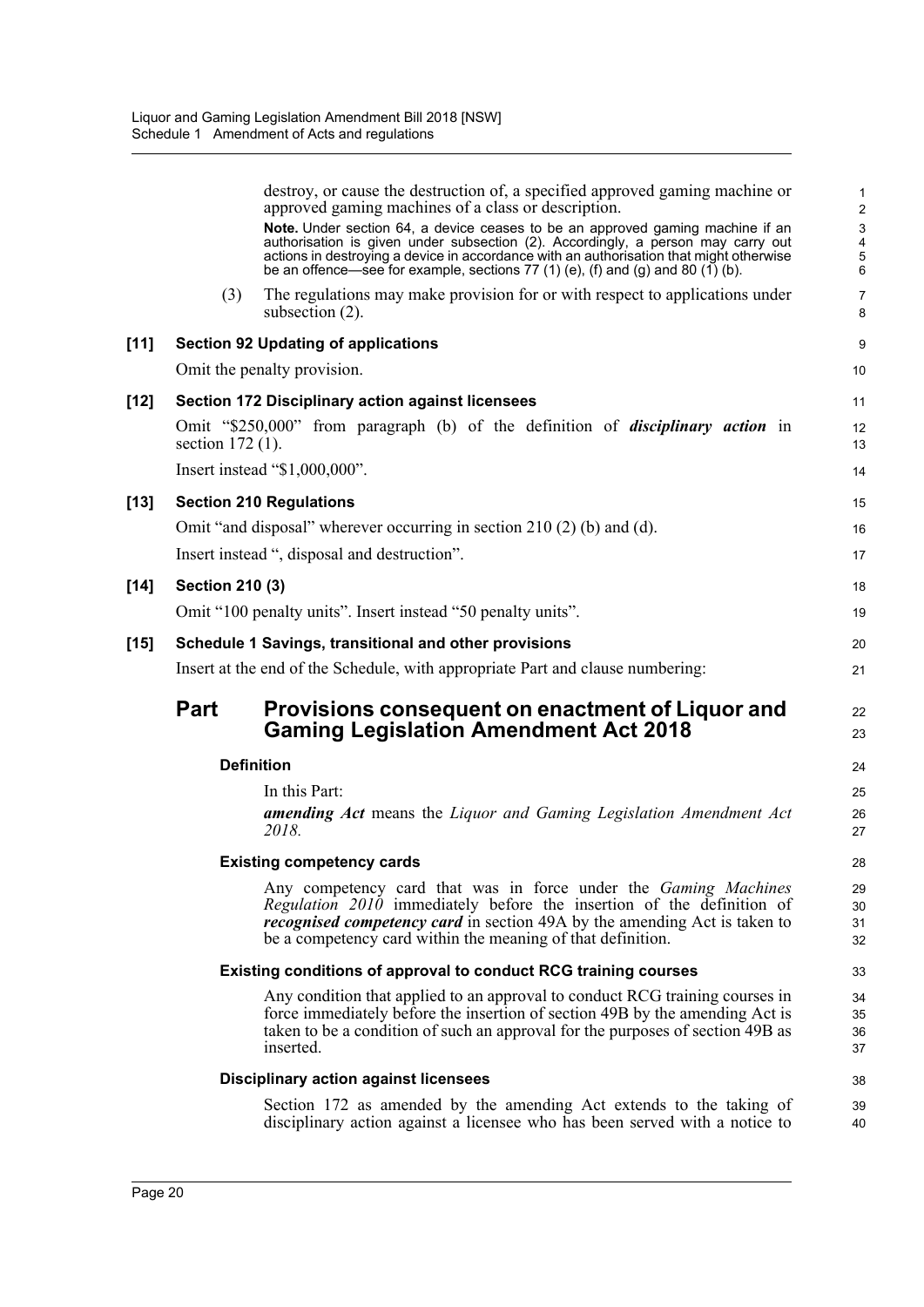|                    | show cause immediately before the amendment but in respect of whom a<br>decision has not been made under section 172 (4).         | $\mathbf{1}$<br>2 |
|--------------------|-----------------------------------------------------------------------------------------------------------------------------------|-------------------|
| 1.7                | <b>Gaming Machines Regulation 2010</b>                                                                                            | 3                 |
| [1]                | Clause 9 Location and operation of gaming machines in hotels                                                                      | 4                 |
|                    | Omit the clause.                                                                                                                  | 5                 |
| [2]                | Clause 12 General requirement to award or pay prizes                                                                              | 6                 |
|                    | Omit the clause.                                                                                                                  | $\overline{7}$    |
| [3]                | <b>Clause 46 Gaming machine advertising and signs-exclusions</b>                                                                  | 8                 |
|                    | Omit "gaming machine sign" wherever occurring in clause $46(6)$ , $(7)$ and $(9)$ .                                               | 9                 |
|                    | Insert instead "gambling-related sign".                                                                                           | 10                |
| [4]                | Clause 47 Display of outdoor signs advertising gaming machines                                                                    | 11                |
|                    | Omit the clause.                                                                                                                  | 12                |
| [5]                | <b>Clause 49 Prohibition on certain promotional prizes</b>                                                                        | 13                |
|                    | Omit the clause.                                                                                                                  | 14                |
| [6]                | Clause 51 Disclosure of information in player activity statements<br>Omit the clause.                                             | 15                |
|                    |                                                                                                                                   | 16                |
| $\left[ 7 \right]$ | <b>Clause 55 Offering of inducements to gamble</b><br>Omit clause 55 (c).                                                         | 17                |
|                    |                                                                                                                                   | 18                |
| [8]                | <b>Clause 58A Definitions</b><br>Omit the definitions of <i>approved RCG training course</i> , <i>interim RCG certificate</i> and | 19                |
|                    | recognised competency card.                                                                                                       | 20<br>21          |
|                    | Insert instead, respectively:                                                                                                     | 22                |
|                    | <i>approved RCG training course</i> has the meaning it has in section 49A of the<br>Act.                                          | 23<br>24          |
|                    | <i>interim RCG certificate</i> has the meaning it has in section 49A of the Act.                                                  | 25                |
|                    | <i>recognised competency card</i> has the meaning it has in section 49A of the Act.                                               | 26                |
| [9]                | Clause 58B Issue and expiry of recognised competency card                                                                         | 27                |
|                    | Omit "A" from clause 58B (1).                                                                                                     | 28                |
|                    | Insert instead "For the purposes of the definition of <i>recognised competency card</i> in<br>section 49A of the Act, $a^7$ .     | 29<br>30          |
| [10]               | <b>Clause 58B (2)</b>                                                                                                             | 31                |
|                    | Omit "for the purposes of this Division".                                                                                         | 32                |
| $[11]$             | <b>Clause 58B (5)</b>                                                                                                             | 33                |
|                    | Omit "Division 1 of Part 5 of the Liquor Regulation 2008".                                                                        | 34                |
|                    | Insert instead "Division 1A of Part 6 of the Liquor Act 2007".                                                                    | 35                |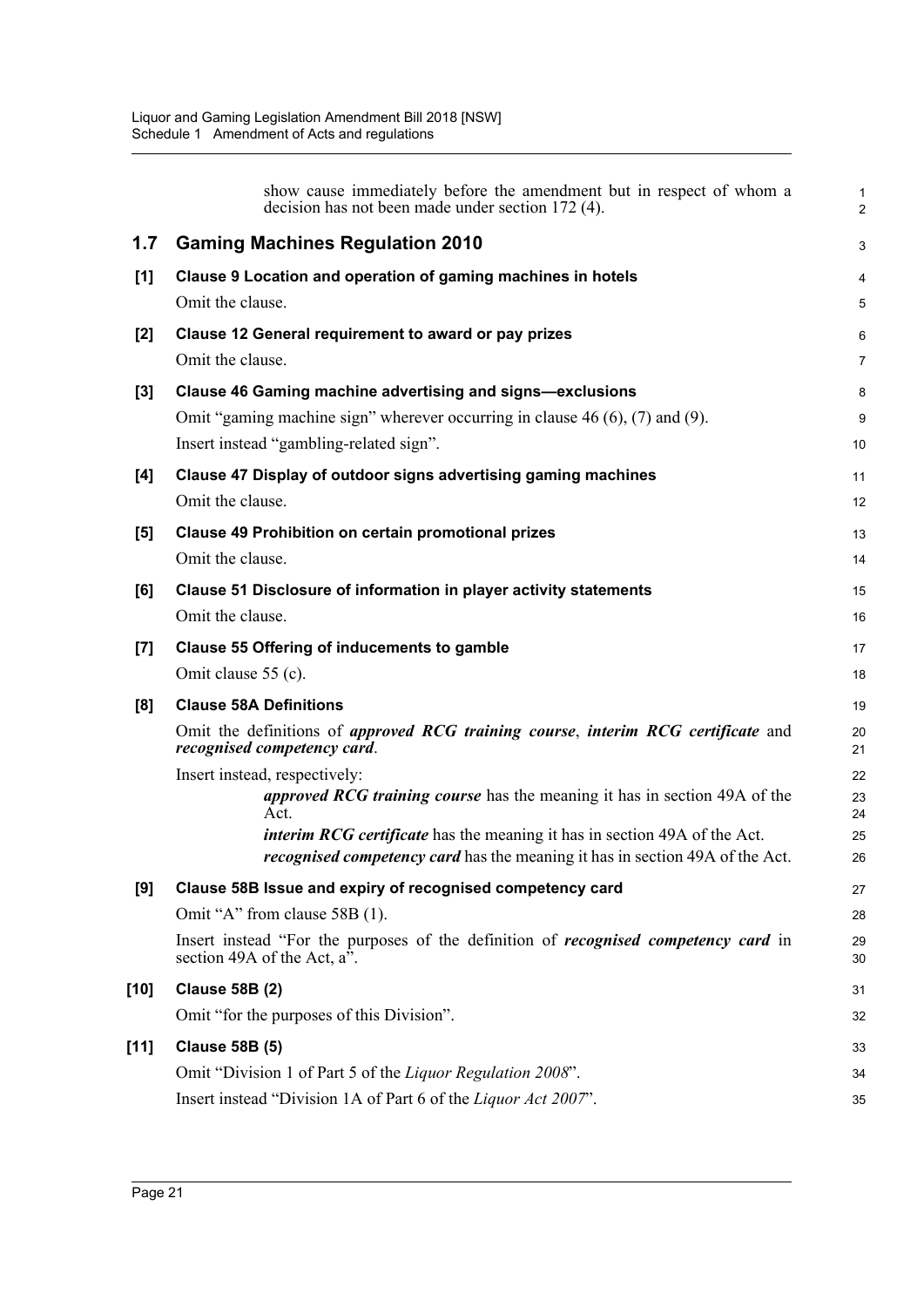| $[12]$ | <b>Clause 60 Approval of training providers</b>                                    |                                                                                    |                |  |  |  |  |  |
|--------|------------------------------------------------------------------------------------|------------------------------------------------------------------------------------|----------------|--|--|--|--|--|
|        | Omit clause 60 (6A).                                                               |                                                                                    | $\overline{c}$ |  |  |  |  |  |
| $[13]$ | Clause 60A Prohibition on granting interim RCG certificates to unqualified persons |                                                                                    |                |  |  |  |  |  |
|        | Omit the clause.                                                                   |                                                                                    |                |  |  |  |  |  |
| $[14]$ |                                                                                    | Clause 60B Prohibition on providing training courses without approval              | 5              |  |  |  |  |  |
|        | Omit the clause.                                                                   |                                                                                    | 6              |  |  |  |  |  |
| $[15]$ | <b>Clause 94</b>                                                                   |                                                                                    | 7              |  |  |  |  |  |
|        | Omit the clause. Insert instead:                                                   |                                                                                    | 8              |  |  |  |  |  |
|        | <b>Definitions</b><br>94                                                           |                                                                                    | 9              |  |  |  |  |  |
|        | In this Part:                                                                      |                                                                                    | 10             |  |  |  |  |  |
|        |                                                                                    | <i>account card</i> has the meaning it has in section 45B of the Act.              | 11             |  |  |  |  |  |
|        | the Act.                                                                           | electronic payment gaming machine has the meaning it has in section 45B of         |                |  |  |  |  |  |
|        |                                                                                    | <i>player account</i> has the meaning it has in section 45B of the Act.            | 14             |  |  |  |  |  |
|        | <i>player card</i> has the meaning it has in section 45B of the Act.               |                                                                                    |                |  |  |  |  |  |
|        |                                                                                    | Smartcard has the meaning it has in section 45B of the Act.                        | 16             |  |  |  |  |  |
| $[16]$ |                                                                                    | Clause 104 Disclosure of information in relation to players                        | 17             |  |  |  |  |  |
|        | Omit the clause.                                                                   |                                                                                    | 18             |  |  |  |  |  |
| $[17]$ | <b>Schedule 3 Penalty notice offences</b>                                          |                                                                                    | 19             |  |  |  |  |  |
|        |                                                                                    | Omit the matter relating to section 92 under the heading "Offences under the Act". | 20             |  |  |  |  |  |
|        | Insert in numerical order:                                                         |                                                                                    |                |  |  |  |  |  |
|        | Section $45A(2)$ and $(3)$                                                         | \$1,100                                                                            |                |  |  |  |  |  |
|        | Section $45B(3)$                                                                   | \$1,100                                                                            |                |  |  |  |  |  |
|        | Section 49B                                                                        | \$2,750 (in the case of a corporation)<br>\$550 (in the case of an individual)     |                |  |  |  |  |  |
|        | Section 49C                                                                        | \$2,750 (in the case of a corporation)<br>\$550 (in the case of an individual)     |                |  |  |  |  |  |
|        | Section 49D                                                                        | \$2,750 (in the case of a corporation)<br>\$550 (in the case of an individual)     |                |  |  |  |  |  |
|        | Section $68A(1)$                                                                   | \$1,100                                                                            |                |  |  |  |  |  |
|        | Section 75A (1)                                                                    | \$1,100                                                                            |                |  |  |  |  |  |
|        |                                                                                    |                                                                                    |                |  |  |  |  |  |

### **[18] Schedule 3**

Omit the matter relating to clauses 9, 12 (1), 47, 49, 51, 60 (6A), 60A, 60B and 104 under the heading "**Offences under this Regulation**". 23 24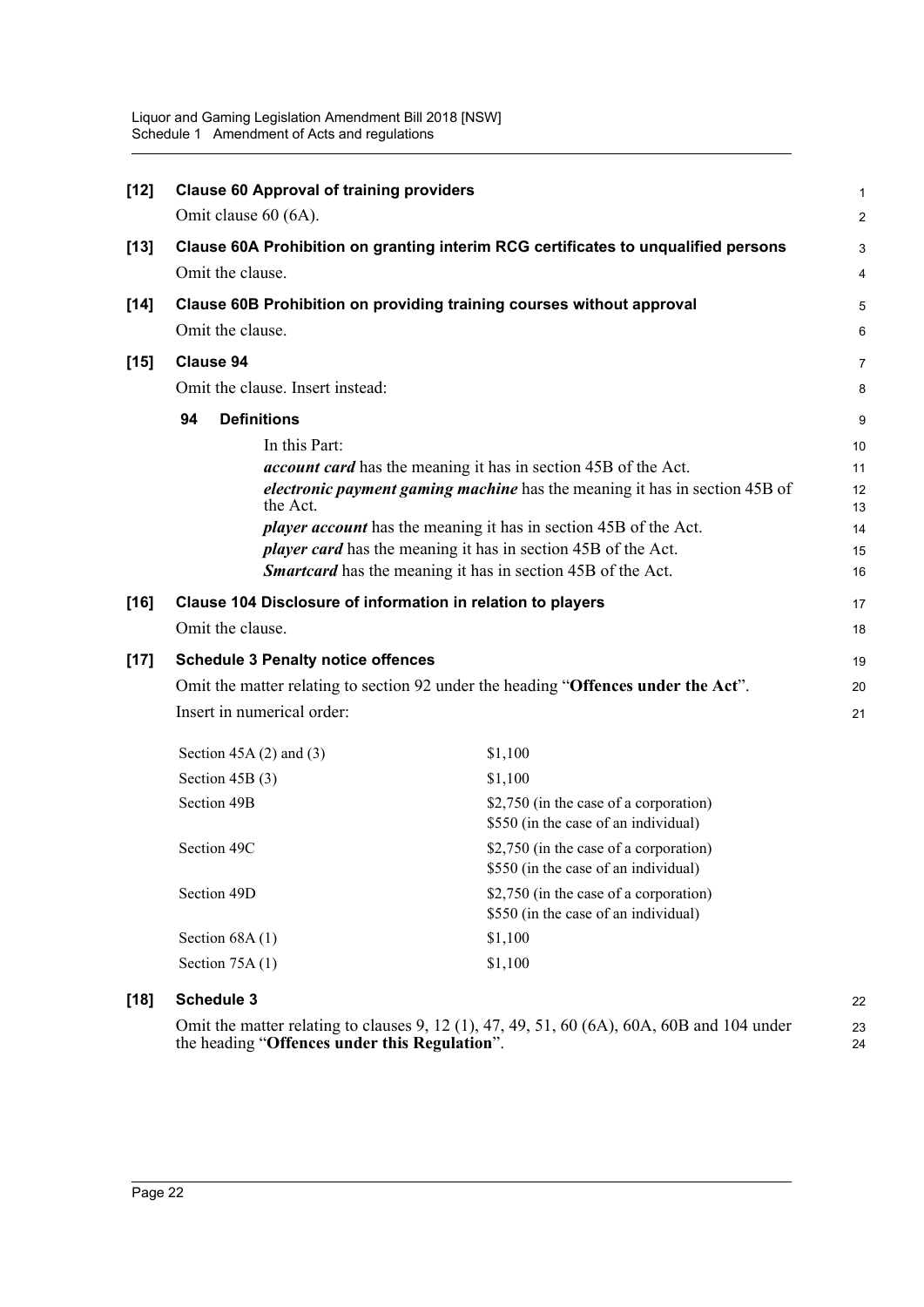| 1.8   | Law Enforcement (Powers and Responsibilities) Act 2002 No 103                                                                                                                          | 1              |
|-------|----------------------------------------------------------------------------------------------------------------------------------------------------------------------------------------|----------------|
| [1]   | <b>Schedule 2 Search warrants under other Acts</b>                                                                                                                                     | $\overline{a}$ |
|       | Insert in alphabetical order:<br>Betting and Racing Act 1998, section 330 (to the extent it applies section 27 of the<br>Gaming and Liquor Administration Act 2007)                    | 3<br>4<br>5    |
| $[2]$ | <b>Schedule 2</b>                                                                                                                                                                      | 6              |
|       | Omit "section 72" from the matter relating to the <i>Public Lotteries Act 1996</i> .                                                                                                   | 7              |
|       | Insert instead "section 73 (to the extent it applies section 27 of the <i>Gaming and Liquor</i><br>Administration Act 2007)".                                                          | 8<br>9         |
| $[3]$ | <b>Schedule 2</b>                                                                                                                                                                      | 10             |
|       | Omit "section 95" from the matter relating to the <i>Totalizator Act 1997</i> .                                                                                                        | 11             |
|       | Insert instead "section 91E (to the extent it applies section 27 of the <i>Gaming and Liquor</i><br>Administration Act 2007)".                                                         | 12<br>13       |
| 1.9   | Liquor Act 2007 No 90                                                                                                                                                                  | 14             |
| [1]   | <b>Section 4 Definitions</b>                                                                                                                                                           | 15             |
|       | Omit the definition of <i>tertiary institution</i> from section $4(1)$ . Insert instead:<br>tertiary institution means:                                                                | 16<br>17       |
|       | (a)<br>a university, or                                                                                                                                                                | 18             |
|       | a TAFE establishment within the meaning of the Technical and Further<br>(b)<br>Education Commission Act 1990, or                                                                       | 19<br>20       |
|       | any higher education provider (within the meaning of Division 16 of<br>(c)<br>Part 2-1 of the Higher Education Support Act 2003 of the<br>Commonwealth) prescribed by the regulations. | 21<br>22<br>23 |
| $[2]$ | <b>Section 40 Licence applications</b>                                                                                                                                                 | 24             |
|       | Omit the penalty provision.                                                                                                                                                            | 25             |
| $[3]$ | Section 51 General provisions relating to licence-related authorisations                                                                                                               | 26             |
|       | Omit the penalty provision from section 51 (4).                                                                                                                                        | 27             |
| [4]   | Section 54A Directions relating to "sale on other premises" authorisations                                                                                                             | 28             |
|       | Omit "50 penalty units" from section 54A (4). Insert instead "100 penalty units".                                                                                                      | 29             |
| [5]   | Section 74 Sale of stolen goods and possession, use or sale of drugs on licensed<br>premises                                                                                           | 30<br>31       |
|       | Omit "50 penalty units" wherever occurring.                                                                                                                                            | 32             |
|       | Insert instead "100 penalty units".                                                                                                                                                    | 33             |
| [6]   | Section 75 Directions to licensees and staff of licensed premises                                                                                                                      | 34             |
|       | Omit "50 penalty units" from section 75 (3). Insert instead "100 penalty units".                                                                                                       | 35             |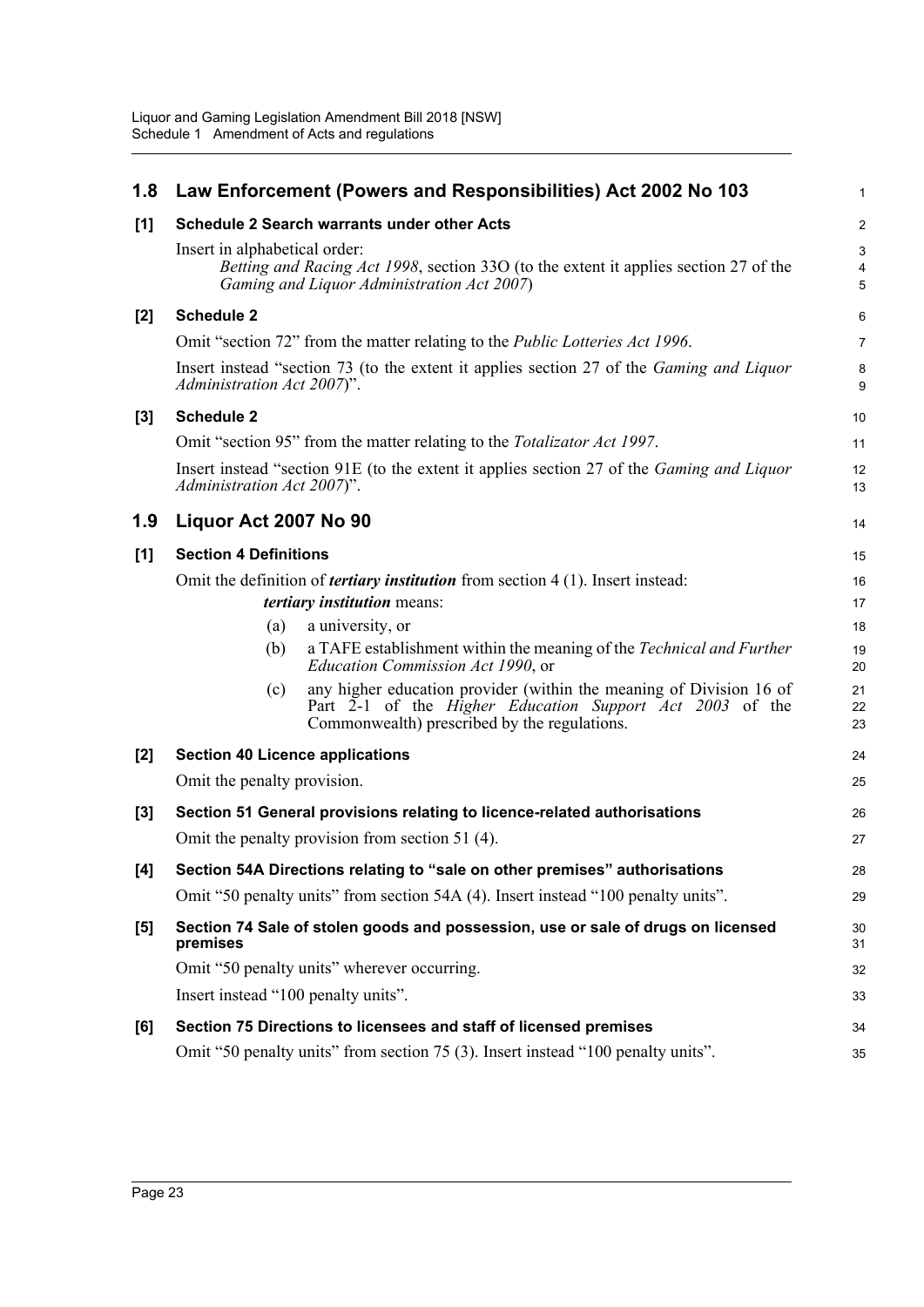| [7]    | Section 84 Order by Authority for long-term closure of licensed premises |                           |                                                                                                                                                                                                                                                                                                                                                          |                                |  |  |
|--------|--------------------------------------------------------------------------|---------------------------|----------------------------------------------------------------------------------------------------------------------------------------------------------------------------------------------------------------------------------------------------------------------------------------------------------------------------------------------------------|--------------------------------|--|--|
|        |                                                                          |                           | Omit the penalty provision from section 84 (7). Insert instead:                                                                                                                                                                                                                                                                                          | $\boldsymbol{2}$               |  |  |
|        |                                                                          |                           | Maximum penalty:                                                                                                                                                                                                                                                                                                                                         | $\ensuremath{\mathsf{3}}$      |  |  |
|        |                                                                          | (a)                       | for an individual—50 penalty units or imprisonment for 6 months (or<br>both), or                                                                                                                                                                                                                                                                         | 4<br>5                         |  |  |
|        |                                                                          | (b)                       | for a corporation—250 penalty units.                                                                                                                                                                                                                                                                                                                     | 6                              |  |  |
| [8]    |                                                                          |                           | Section 99 Responsible sale, supply, service or promotion of liquor                                                                                                                                                                                                                                                                                      | $\overline{7}$                 |  |  |
|        |                                                                          | Omit section 99 (4).      |                                                                                                                                                                                                                                                                                                                                                          | 8                              |  |  |
| [9]    |                                                                          |                           | Section 108 Prohibition on extension of credit for gambling                                                                                                                                                                                                                                                                                              | $\boldsymbol{9}$               |  |  |
|        |                                                                          |                           | Omit "50 penalty units". Insert instead "100 penalty units".                                                                                                                                                                                                                                                                                             | 10                             |  |  |
| $[10]$ |                                                                          |                           | Section 109 Misrepresentation or misdescription of credit transactions                                                                                                                                                                                                                                                                                   | 11                             |  |  |
|        |                                                                          |                           | Omit "50 penalty units". Insert instead "100 penalty units".                                                                                                                                                                                                                                                                                             | 12                             |  |  |
| [11]   |                                                                          | Part 6, Division 1A       |                                                                                                                                                                                                                                                                                                                                                          | 13                             |  |  |
|        |                                                                          | Insert after section 114: |                                                                                                                                                                                                                                                                                                                                                          | 14                             |  |  |
|        | <b>Division 1A</b>                                                       |                           | Responsible service of alcohol training courses                                                                                                                                                                                                                                                                                                          | 15                             |  |  |
|        |                                                                          | <b>Definitions</b>        |                                                                                                                                                                                                                                                                                                                                                          |                                |  |  |
|        | 114A                                                                     |                           |                                                                                                                                                                                                                                                                                                                                                          | 16                             |  |  |
|        |                                                                          |                           | In this Division:                                                                                                                                                                                                                                                                                                                                        | 17                             |  |  |
|        |                                                                          |                           | <i>approved RSA training course</i> means a course of training with respect to the<br>responsible service of alcohol that is provided:                                                                                                                                                                                                                   | 18<br>19                       |  |  |
|        |                                                                          | (a)                       | by an approved training provider approved by the Secretary in<br>accordance with the regulations in relation to the course, or                                                                                                                                                                                                                           | 20<br>21                       |  |  |
|        |                                                                          | (b)                       | by or on behalf of the Secretary.                                                                                                                                                                                                                                                                                                                        | 22                             |  |  |
|        |                                                                          |                           | approved training provider means a training provider approved by the<br>Secretary in accordance with the regulations to provide training courses with<br>respect to the responsible service of alcohol.                                                                                                                                                  | 23<br>24<br>25                 |  |  |
|        |                                                                          |                           | <i>interim RSA certificate</i> means a certificate (in hard copy or electronic form)<br>granted to a person by the Secretary, or by an approved training provider on<br>behalf of the Secretary, following the person's successful completion of an<br>approved RSA training course, for use by the person in obtaining a recognised<br>competency card. | 26<br>27<br>28<br>29<br>$30\,$ |  |  |
|        |                                                                          |                           | <i>recognised competency card</i> means a card issued to a person in accordance<br>with the regulations that certifies as to the matters prescribed by the<br>regulations and provides for the expiry of the card in accordance with the<br>regulations.                                                                                                 | 31<br>32<br>33<br>34           |  |  |
|        |                                                                          |                           | <i>recognised RSA certification</i> means an interim RSA certificate or a<br>recognised competency card.                                                                                                                                                                                                                                                 | 35<br>36                       |  |  |
|        | 114B                                                                     |                           | Conditions of approval to conduct RSA training courses                                                                                                                                                                                                                                                                                                   | 37                             |  |  |
|        |                                                                          |                           | An approved training provider must comply with such conditions as may be<br>imposed by or under the regulations on the provider's approval to conduct<br>training courses with respect to the responsible service of alcohol.<br>Maximum penalty:                                                                                                        | 38<br>39<br>40<br>41           |  |  |
|        |                                                                          | (a)                       | for an individual—50 penalty units, or                                                                                                                                                                                                                                                                                                                   | 42                             |  |  |
|        |                                                                          |                           |                                                                                                                                                                                                                                                                                                                                                          |                                |  |  |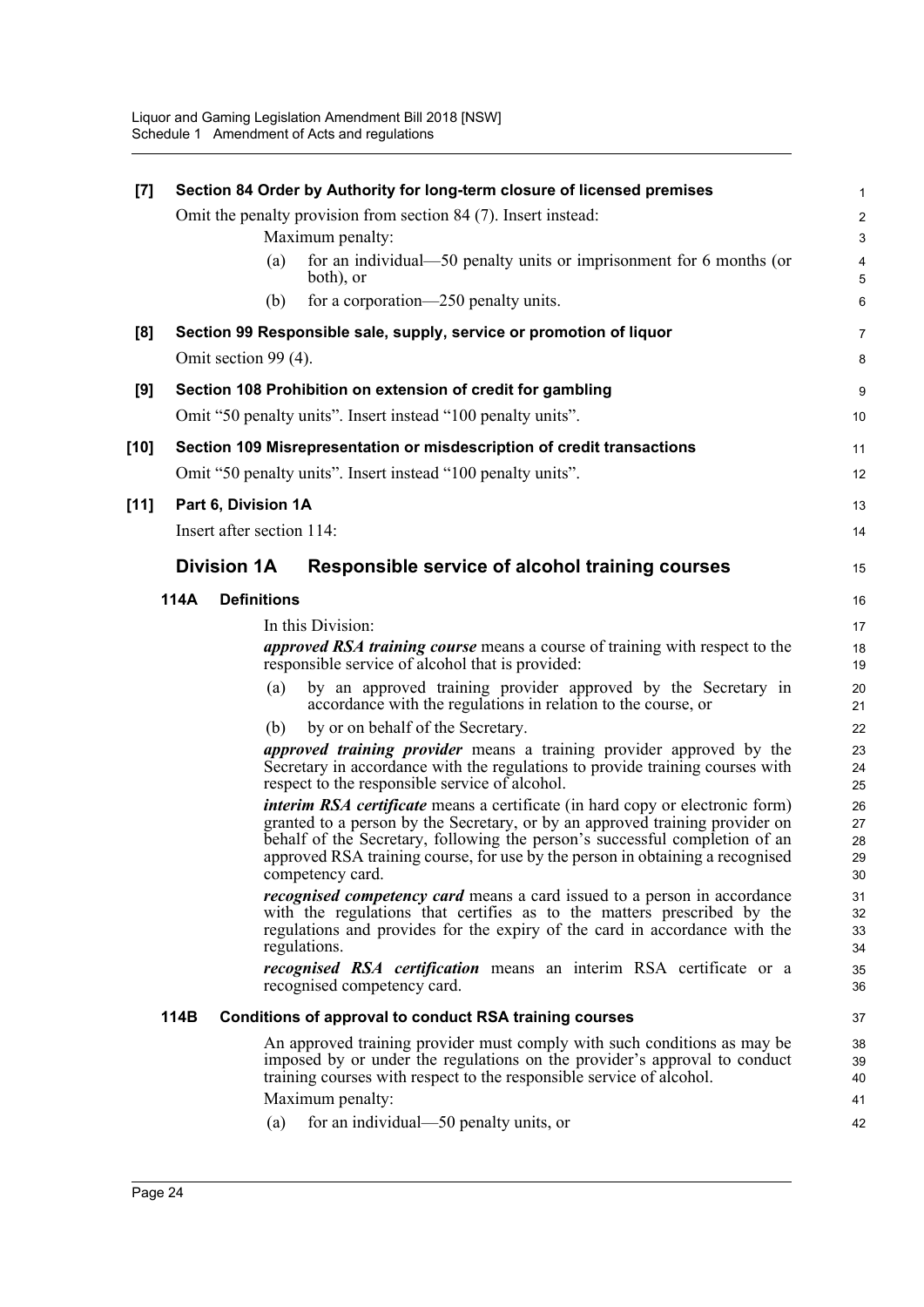|        |      |     | (b)  |                                    | for a corporation—250 penalty units.                                                                                                                                                                                                                                                        | 1                                                                   |
|--------|------|-----|------|------------------------------------|---------------------------------------------------------------------------------------------------------------------------------------------------------------------------------------------------------------------------------------------------------------------------------------------|---------------------------------------------------------------------|
|        | 114C |     |      |                                    | Prohibition on granting interim RSA certificates to unqualified persons                                                                                                                                                                                                                     | $\overline{2}$                                                      |
|        |      |     | (a)  |                                    | An approved training provider must not grant an interim RSA certificate on<br>behalf of the Secretary to any person who has not successfully completed an<br>approved RSA training course conducted by the training provider.<br>Maximum penalty:<br>for an individual—50 penalty units, or | $\ensuremath{\mathsf{3}}$<br>4<br>$\sqrt{5}$<br>6<br>$\overline{7}$ |
|        |      |     | (b)  |                                    | for a corporation—250 penalty units.                                                                                                                                                                                                                                                        | 8                                                                   |
|        | 114D |     |      |                                    | Prohibition on providing training courses without approval                                                                                                                                                                                                                                  | 9                                                                   |
|        |      |     |      |                                    | A person must not:                                                                                                                                                                                                                                                                          | 10                                                                  |
|        |      |     | (a)  | <sub>or</sub>                      | provide or offer to provide any training course that is held out, whether<br>directly or indirectly, to be a course that will satisfy the requirements<br>imposed by or under the Act for issue of recognised RSA certification,                                                            | 11<br>12<br>13<br>14                                                |
|        |      |     | (b)  |                                    | advertise, state or imply in any way that the person is qualified to<br>provide any such course,                                                                                                                                                                                            | 15<br>16                                                            |
|        |      |     |      |                                    | unless the person is the Secretary, a person who provides an approved RSA<br>training course on behalf of the Secretary or an approved training provider.<br>Maximum penalty:                                                                                                               | 17<br>18<br>19                                                      |
|        |      |     | (a)  |                                    | for an individual—50 penalty units, or                                                                                                                                                                                                                                                      | 20                                                                  |
|        |      |     | (b)  |                                    | for a corporation—250 penalty units.                                                                                                                                                                                                                                                        | 21                                                                  |
| [12]   |      |     |      | <b>Section 116B Interpretation</b> |                                                                                                                                                                                                                                                                                             | 22                                                                  |
|        |      |     |      |                                    | Insert in alphabetical order in section $116B(1)$ :                                                                                                                                                                                                                                         | 23                                                                  |
|        |      |     |      |                                    | licensee ban means the exercise by a licensee of premises in a prescribed<br>precinct of a right referred to in section $77(13)$ to refuse to admit, or turn out,<br>any person from the premises.                                                                                          | 24<br>25<br>26                                                      |
| [13]   |      |     |      |                                    | Section 116D Prescribed precinct ID scanner system                                                                                                                                                                                                                                          | 27                                                                  |
|        |      |     |      |                                    | Insert after section $116D(1)(a)$ :                                                                                                                                                                                                                                                         | 28                                                                  |
|        |      |     | (a1) |                                    | information of the kind prescribed by the regulations concerning the<br>identity of any person who is the subject of a licensee ban and the<br>circumstances of the ban,                                                                                                                    | 29<br>30<br>31                                                      |
| $[14]$ |      |     |      | Section 116D (4) (b) (ia)          |                                                                                                                                                                                                                                                                                             | 32                                                                  |
|        |      |     |      |                                    | Insert after section $116D(4)$ (b) (i):                                                                                                                                                                                                                                                     | 33                                                                  |
|        |      |     |      | (ia)                               | in the case of information relating to a person who is the subject<br>of a licensee ban (in which case the information may be held for<br>the period specified on the system or for the period prescribed by<br>the regulations, whichever is the lesser), or                               | 34<br>35<br>36<br>37                                                |
| [15]   |      |     |      | Section 116D (5) and (6)           |                                                                                                                                                                                                                                                                                             | 38                                                                  |
|        |      |     |      | Insert after section $116D(4)$ :   |                                                                                                                                                                                                                                                                                             | 39                                                                  |
|        |      | (5) |      |                                    | The regulations may make provision for or with respect to the way in which<br>information about persons the subject of a licensee ban may be included and<br>kept on the system.                                                                                                            | 40<br>41<br>42                                                      |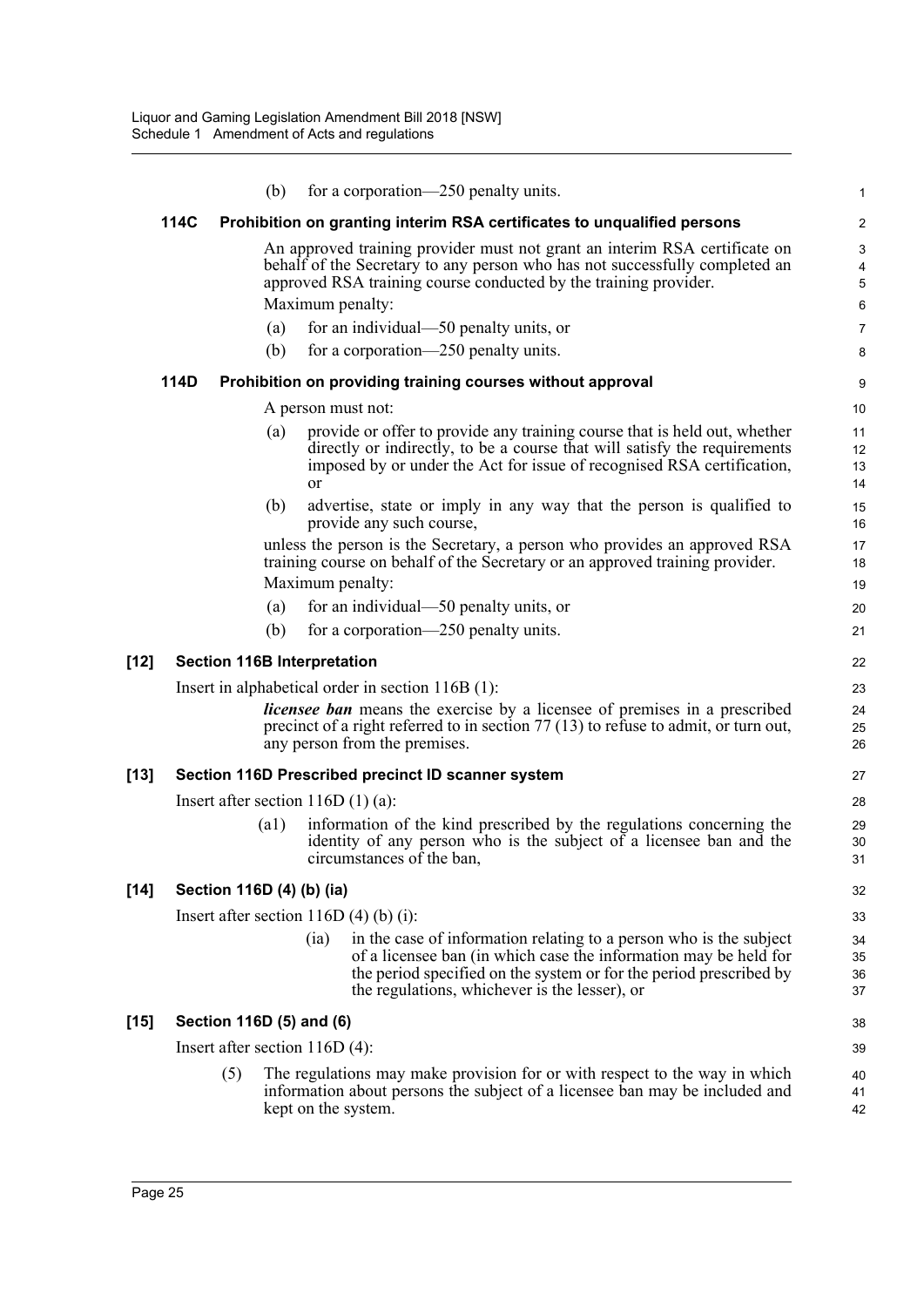|      | (6)               | The regulations may make provision for or with respect to the inclusion,<br>holding and sharing of information held on the system about persons the<br>subject of a licensee ban.                                                                                                                                                                                                                                              | $\mathbf{1}$<br>$\overline{c}$<br>3 |
|------|-------------------|--------------------------------------------------------------------------------------------------------------------------------------------------------------------------------------------------------------------------------------------------------------------------------------------------------------------------------------------------------------------------------------------------------------------------------|-------------------------------------|
| [16] |                   | <b>Section 130A Operation of Division</b>                                                                                                                                                                                                                                                                                                                                                                                      | 4                                   |
|      |                   | Insert "or $(8)$ " after "section 117 $(1)$ " in section 130A $(1)$ .                                                                                                                                                                                                                                                                                                                                                          | 5                                   |
| [17] |                   | <b>Section 130B Interpretation</b>                                                                                                                                                                                                                                                                                                                                                                                             | 6                                   |
|      |                   | Omit the definition of <i>prescribed offence</i> from section 130B (1). Insert instead:<br><i>prescribed offence</i> means an offence under section $117(1)$ or $(8)$ .                                                                                                                                                                                                                                                        | $\overline{7}$<br>8                 |
| [18] | Omit the section. | Section 147 Maximum penalties for certain offences                                                                                                                                                                                                                                                                                                                                                                             | $\boldsymbol{9}$<br>10              |
| [19] |                   | <b>Schedule 1 Savings and transitional provisions</b>                                                                                                                                                                                                                                                                                                                                                                          | 11                                  |
|      |                   | Insert at the end of the Schedule, with appropriate Part and clause numbering:                                                                                                                                                                                                                                                                                                                                                 | 12                                  |
|      | <b>Part</b>       | Provisions consequent on enactment of Liquor and<br><b>Gaming Legislation Amendment Act 2018</b>                                                                                                                                                                                                                                                                                                                               | 13<br>14                            |
|      |                   | <b>Definition</b>                                                                                                                                                                                                                                                                                                                                                                                                              | 15                                  |
|      |                   | In this Part:                                                                                                                                                                                                                                                                                                                                                                                                                  | 16                                  |
|      |                   | <b>amending Act</b> means the Liquor and Gaming Legislation Amendment Act<br>2018.                                                                                                                                                                                                                                                                                                                                             | 17<br>18                            |
|      |                   | <b>Duration of licences</b>                                                                                                                                                                                                                                                                                                                                                                                                    | 19                                  |
|      |                   | The amendments made by the amending Act to the provisions of Division 4 of<br>Part 7 (Special provisions relating to minors) do not apply to a relevant<br>prescribed offence event (within the meaning of that Division) derived from a<br>conviction, payment or making of an order occurring after the commencement<br>of the amendments in respect of a prescribed offence that was committed<br>before that commencement. | 20<br>21<br>22<br>23<br>24<br>25    |
|      |                   | <b>Existing competency cards</b>                                                                                                                                                                                                                                                                                                                                                                                               | 26                                  |
|      |                   | Any competency card that was in force under clause 39A (1) of the Liquor<br>Regulation 2008 immediately before the insertion of the definition of<br><i>recognised competency card</i> in section 114A by the amending Act is taken to<br>be a competency card within the meaning of that definition.                                                                                                                          | 27<br>28<br>29<br>30                |
|      |                   | Existing conditions of approval to conduct RSA training courses                                                                                                                                                                                                                                                                                                                                                                | 31                                  |
|      |                   | Any condition that applied to an approval to conduct RSA training courses in<br>force immediately before the insertion of section 114B by the amending Act<br>is taken to be a condition of such an approval for the purposes of section 114B<br>as inserted.                                                                                                                                                                  | 32<br>33<br>34<br>35                |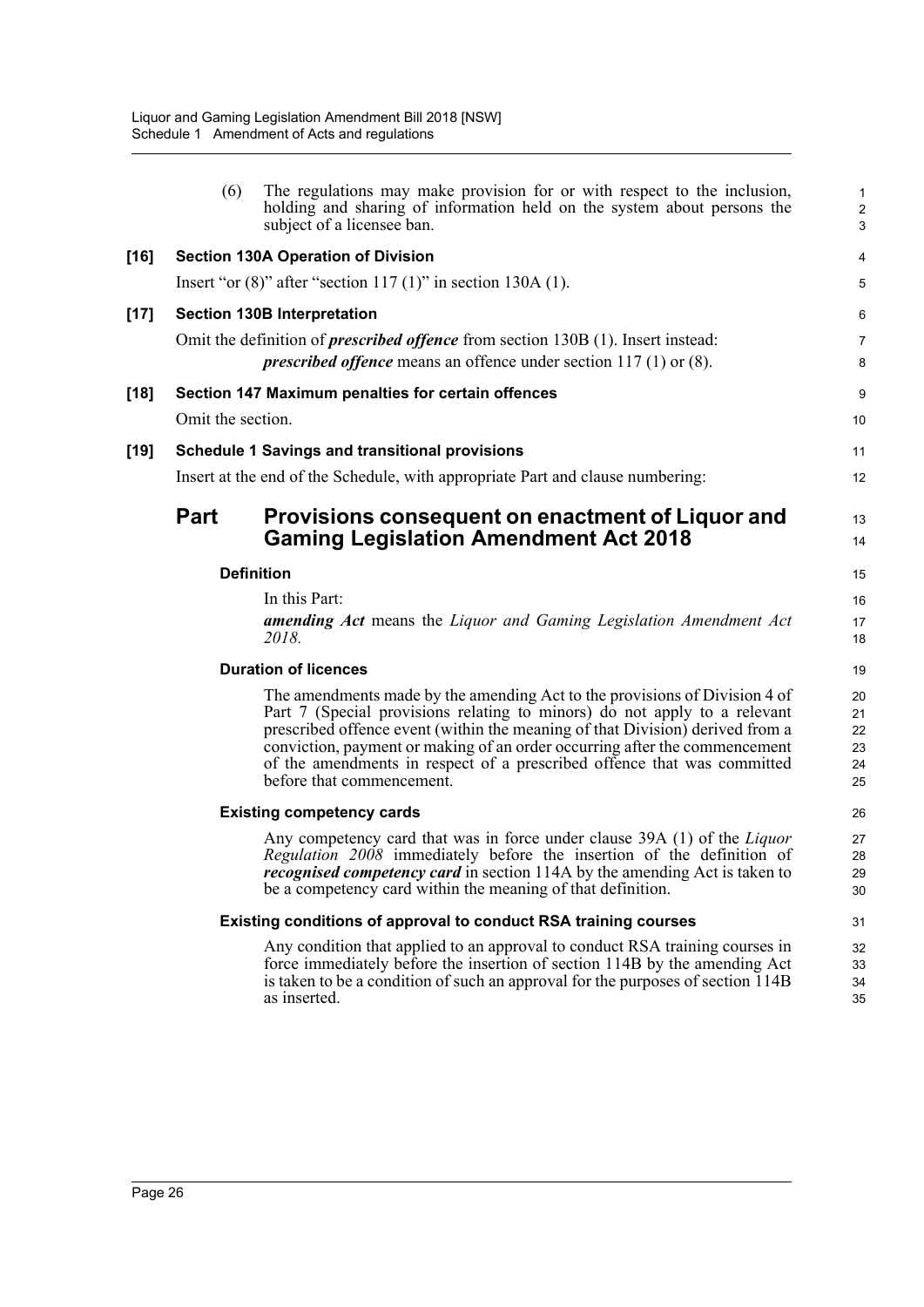|       |     |                       | 1.10 Liquor Regulation 2008                                                                                                                                                                                                                                                                        | 1                       |
|-------|-----|-----------------------|----------------------------------------------------------------------------------------------------------------------------------------------------------------------------------------------------------------------------------------------------------------------------------------------------|-------------------------|
| [1]   |     |                       | <b>Clause 39 Definitions</b>                                                                                                                                                                                                                                                                       | $\overline{\mathbf{c}}$ |
|       |     |                       | Omit the definitions of <i>approved RSA training course</i> , <i>interim RSA certificate</i> and<br>recognised competency card.                                                                                                                                                                    | 3<br>4                  |
|       |     |                       | Insert instead, respectively:<br><i>approved RSA training course</i> has the meaning it has in section 114A of the<br>Act.                                                                                                                                                                         | 5<br>6<br>7             |
|       |     |                       | <i>interim RSA certificate</i> has the meaning it has in section 114A of the Act.<br><i>recognised competency card</i> has the meaning it has in section 114A of the<br>Act.                                                                                                                       | 8<br>9<br>10            |
| $[2]$ |     |                       | Clause 39A Issue and expiry of recognised competency card                                                                                                                                                                                                                                          | 11                      |
|       |     |                       | Omit "A" from clause 39A (1).                                                                                                                                                                                                                                                                      | 12                      |
|       |     |                       | Insert instead "For the purposes of the definition of <i>recognised competency card</i> in<br>section 114A of the Act, a".                                                                                                                                                                         | 13<br>14                |
| $[3]$ |     | <b>Clause 39A (2)</b> |                                                                                                                                                                                                                                                                                                    | 15                      |
|       |     |                       | Omit "for the purposes of this Division".                                                                                                                                                                                                                                                          | 16                      |
| [4]   |     |                       | Clause 47 Conditions of approval to conduct RSA training courses                                                                                                                                                                                                                                   | 17                      |
|       |     |                       | Omit "An approval" from clause 47 (1).                                                                                                                                                                                                                                                             | 18                      |
|       |     |                       | Insert instead "For the purposes of section 114B of the Act, an approval".                                                                                                                                                                                                                         | 19                      |
| [5]   |     | <b>Clause 47 (1A)</b> |                                                                                                                                                                                                                                                                                                    | 20                      |
|       |     |                       | Omit the subclause.                                                                                                                                                                                                                                                                                | 21                      |
| [6]   |     | Omit the clause.      | Clause 47A Prohibition on granting interim RSA certificates to unqualified persons                                                                                                                                                                                                                 | 22<br>23                |
| $[7]$ |     |                       | Clause 49B Prohibition on providing training courses without approval                                                                                                                                                                                                                              | 24                      |
|       |     | Omit the clause.      |                                                                                                                                                                                                                                                                                                    | 25                      |
| [8]   |     |                       | Part 5A, Division 4                                                                                                                                                                                                                                                                                | 26                      |
|       |     |                       | Insert after clause 53W:                                                                                                                                                                                                                                                                           | 27                      |
|       |     | <b>Division 4</b>     | <b>Prescribed precinct scanner system</b>                                                                                                                                                                                                                                                          | 28                      |
|       |     |                       |                                                                                                                                                                                                                                                                                                    |                         |
|       | 53X |                       | Licensee bans                                                                                                                                                                                                                                                                                      | 29                      |
|       |     | (1)                   | In this clause:<br>system means the prescribed precinct ID scanner system as defined in<br>section 116D of the Act.                                                                                                                                                                                | 30<br>31<br>32          |
|       |     | (2)                   | For the purposes of section $116D(1)(a1)$ of the Act, the kind of information<br>that may be included on the system is identification details about persons the<br>subject of a licensee ban.                                                                                                      | 33<br>34<br>35          |
|       |     | (3)                   | For the purposes of section $116D(6)$ of the Act, identification details about<br>persons the subject of a licensee ban in relation to high risk venues in the Kings<br>Cross precinct may be held and stored on the system and shared with other<br>high risk venues in the Kings Cross precinct. | 36<br>37<br>38<br>39    |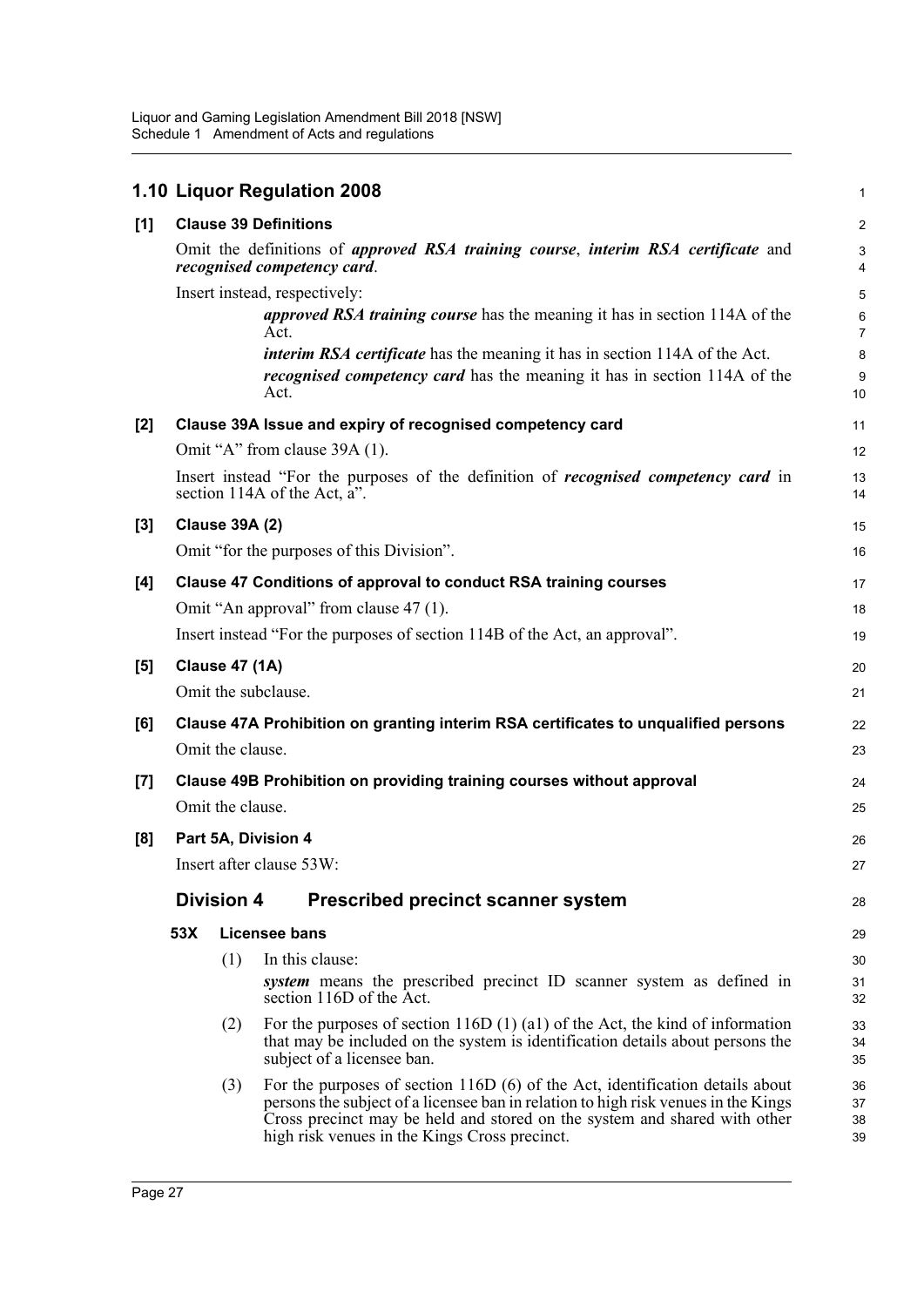| [9]    | <b>Clause 80C</b>                        |                                                            |                                                                                                                                                                                                                                            | $\mathbf{1}$                  |
|--------|------------------------------------------|------------------------------------------------------------|--------------------------------------------------------------------------------------------------------------------------------------------------------------------------------------------------------------------------------------------|-------------------------------|
|        | Insert after clause 80B:                 |                                                            |                                                                                                                                                                                                                                            | $\overline{c}$                |
|        | 80C                                      |                                                            | Definition of "tertiary institution"-section 4 of Act                                                                                                                                                                                      | 3                             |
|        |                                          | prescribed:                                                | For the purposes of paragraph $(c)$ of the definition of <i>tertiary institution</i> in<br>section 4 (1) of the Act, the following higher education providers are<br>National Art School (ACN 140179111), Forbes Street, Darlinghurst, NSW | 4<br>5<br>6<br>$\overline{7}$ |
|        | 2010                                     |                                                            |                                                                                                                                                                                                                                            | 8                             |
| $[10]$ |                                          | <b>Schedule 2 Penalty notice offences</b>                  |                                                                                                                                                                                                                                            | 9                             |
|        | the Act".                                |                                                            | Omit the matter relating to sections 40 (5) and 51 (4) under the heading "Offences under                                                                                                                                                   | 10<br>11                      |
|        | Insert in numerical order:               |                                                            |                                                                                                                                                                                                                                            | 12                            |
|        | Section 114B                             |                                                            | \$2,750 (in the case of a corporation)<br>\$550 (in the case of an individual)                                                                                                                                                             |                               |
|        | Section 114C                             |                                                            | \$2,750 (in the case of a corporation)<br>\$550 (in the case of an individual)                                                                                                                                                             |                               |
|        | Section 114D                             |                                                            | \$2,750 (in the case of a corporation)<br>\$550 (in the case of an individual)                                                                                                                                                             |                               |
| $[11]$ | <b>Schedule 2</b>                        |                                                            |                                                                                                                                                                                                                                            | 13                            |
|        | under this Regulation".                  |                                                            | Omit the matter relating to clauses 47 (1A), 47A and 49B under the heading "Offences                                                                                                                                                       | 14<br>15                      |
|        |                                          | 1.11 Public Lotteries Act 1996 No 86                       |                                                                                                                                                                                                                                            | 16                            |
| [1]    | <b>Section 4 Definitions</b>             |                                                            |                                                                                                                                                                                                                                            | 17                            |
|        |                                          |                                                            | Omit "section 69" from the definition of <i>inspector</i> in section $4(1)$ .                                                                                                                                                              | 18                            |
|        | Insert instead "section 71".             |                                                            |                                                                                                                                                                                                                                            | 19                            |
| $[2]$  |                                          |                                                            | Section 44 Licensee or agent not to accept entry or payment from minor                                                                                                                                                                     | 20                            |
|        |                                          |                                                            | Omit "20 penalty units" from section 44 (1). Insert instead "50 penalty units".                                                                                                                                                            | 21                            |
| $[3]$  |                                          |                                                            | Section 45 Person not to enter or subscribe to public lottery on behalf of minor                                                                                                                                                           | 22                            |
|        |                                          |                                                            | Omit "20 penalty units" from section 45 (1). Insert instead "50 penalty units".                                                                                                                                                            | 23                            |
| [4]    |                                          | Section 46 Minor not to enter public lottery               |                                                                                                                                                                                                                                            | 24                            |
|        |                                          | Omit "5 penalty units". Insert instead "20 penalty units". |                                                                                                                                                                                                                                            | 25                            |
| [5]    | Part 7, heading                          | Omit the heading. Insert instead:                          |                                                                                                                                                                                                                                            | 26<br>27                      |
|        | Part 7                                   |                                                            | <b>Ministerial enforcement powers</b>                                                                                                                                                                                                      | 28                            |
| [6]    | Part 7, Division 5<br>Omit the Division. |                                                            |                                                                                                                                                                                                                                            | 29<br>30                      |
|        |                                          |                                                            |                                                                                                                                                                                                                                            |                               |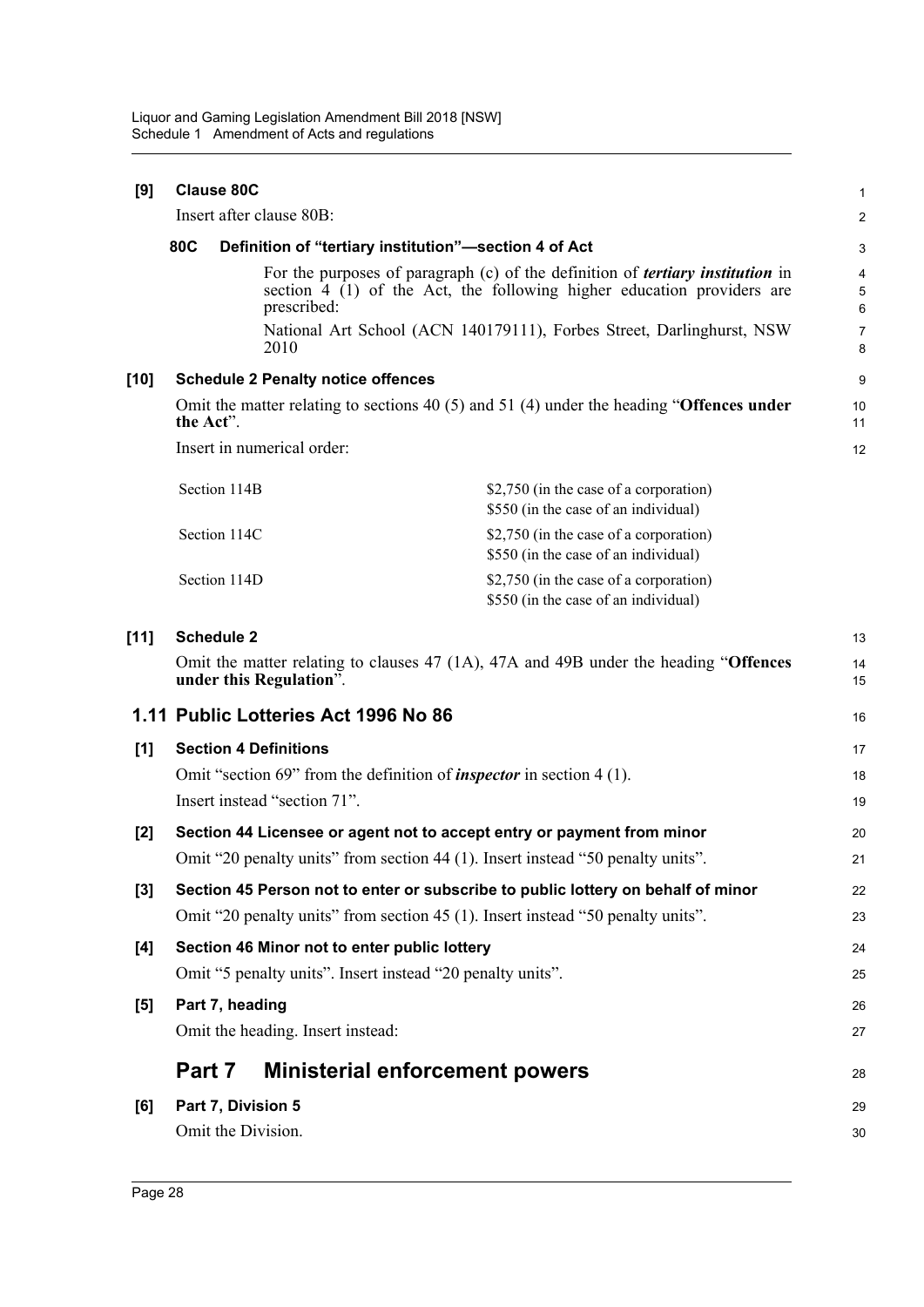| $[7]$ | Part 7A |     |                                                                                                                                                                                                                                                                                                                                                                                                          | $\mathbf{1}$               |
|-------|---------|-----|----------------------------------------------------------------------------------------------------------------------------------------------------------------------------------------------------------------------------------------------------------------------------------------------------------------------------------------------------------------------------------------------------------|----------------------------|
|       |         |     | Insert after section 68:                                                                                                                                                                                                                                                                                                                                                                                 | 2                          |
|       |         |     | Part 7A Investigation and enforcement powers generally                                                                                                                                                                                                                                                                                                                                                   | 3                          |
|       | 69      |     | <b>Definitions</b>                                                                                                                                                                                                                                                                                                                                                                                       | 4                          |
|       |         |     | In this Part:                                                                                                                                                                                                                                                                                                                                                                                            | 5                          |
|       |         |     | <b>GALA Act</b> means the Gaming and Liquor Administration Act 2007.                                                                                                                                                                                                                                                                                                                                     | 6                          |
|       |         |     | <b>Secretary</b> has the same meaning as in the Gaming and Liquor Administration<br><i>Act 2007.</i>                                                                                                                                                                                                                                                                                                     | $\overline{7}$<br>8        |
|       | 70      |     | Purposes for which powers under this Part may be exercised                                                                                                                                                                                                                                                                                                                                               | 9                          |
|       |         |     | Powers may be exercised under this Part for the following purposes:                                                                                                                                                                                                                                                                                                                                      | 10                         |
|       |         |     | for determining whether there has been compliance with or a<br>$\left( a\right)$<br>contravention of this Act, and the regulations and instruments made<br>under it,                                                                                                                                                                                                                                     | 11<br>12<br>13             |
|       |         |     | for obtaining information or records for purposes connected with the<br>(b)<br>administration of this Act and the regulations and instruments made<br>under it,                                                                                                                                                                                                                                          | 14<br>15<br>16             |
|       |         |     | in connection with exercising the functions of an inspector under this<br>(c)<br>Act and the regulations and instruments made under it,                                                                                                                                                                                                                                                                  | 17<br>18                   |
|       |         |     | (d)<br>generally for administering this Act, and the regulations and<br>instruments made under it, and promoting its objects.                                                                                                                                                                                                                                                                            | 19<br>20                   |
|       | 71      |     | Appointment and identification of inspectors                                                                                                                                                                                                                                                                                                                                                             | 21                         |
|       |         | (1) | The Secretary may appoint a Public Service employee to be an inspector for<br>the purposes of this Act and the regulations and instruments made under it.                                                                                                                                                                                                                                                | 22<br>23                   |
|       |         | (2) | The Secretary is taken to have been appointed as an inspector.                                                                                                                                                                                                                                                                                                                                           | 24                         |
|       |         | (3) | The Secretary is to cause each inspector to be issued with a means of<br>identification in the form approved by the Secretary.                                                                                                                                                                                                                                                                           | 25<br>26                   |
|       |         | (4) | In the course of exercising the functions of an inspector under this Act and the<br>regulations and instruments made under it, the inspector must, if requested to<br>do so by any person affected by the exercise of any such function, produce the<br>inspector's identification for inspection by the person unless to do so would<br>defeat the purpose for which the functions are to be exercised. | 27<br>28<br>29<br>30<br>31 |
|       | 72      |     | <b>Powers of inspectors</b>                                                                                                                                                                                                                                                                                                                                                                              | 32                         |
|       |         |     | An inspector has and may exercise the functions of an inspector under<br>Divisions 2, 3, 4 and 6 of Part 4 of the GALA Act (as applied by section 73)<br>for any of the purposes referred to in section 70.                                                                                                                                                                                              | 33<br>34<br>35             |
|       | 73      |     | <b>Application of GALA Act</b>                                                                                                                                                                                                                                                                                                                                                                           | 36                         |
|       |         | (1) | Sections 14 and 15 of the GALA Act apply to the appointment of an inspector<br>under section 71 in the same way that they apply to the appointment of an<br>inspector under the GALA Act.                                                                                                                                                                                                                | 37<br>38<br>39             |
|       |         | (2) | The provisions of Divisions 2, 3, 4 and 6 of Part 4 of the GALA Act and<br>sections 17 (Secrecy) and 37 (Protection from personal liability) apply to and<br>in respect of this Act and the regulations and instruments made under it as if<br>those provisions were part of this Act, but modified so that:                                                                                             | 40<br>41<br>42<br>43       |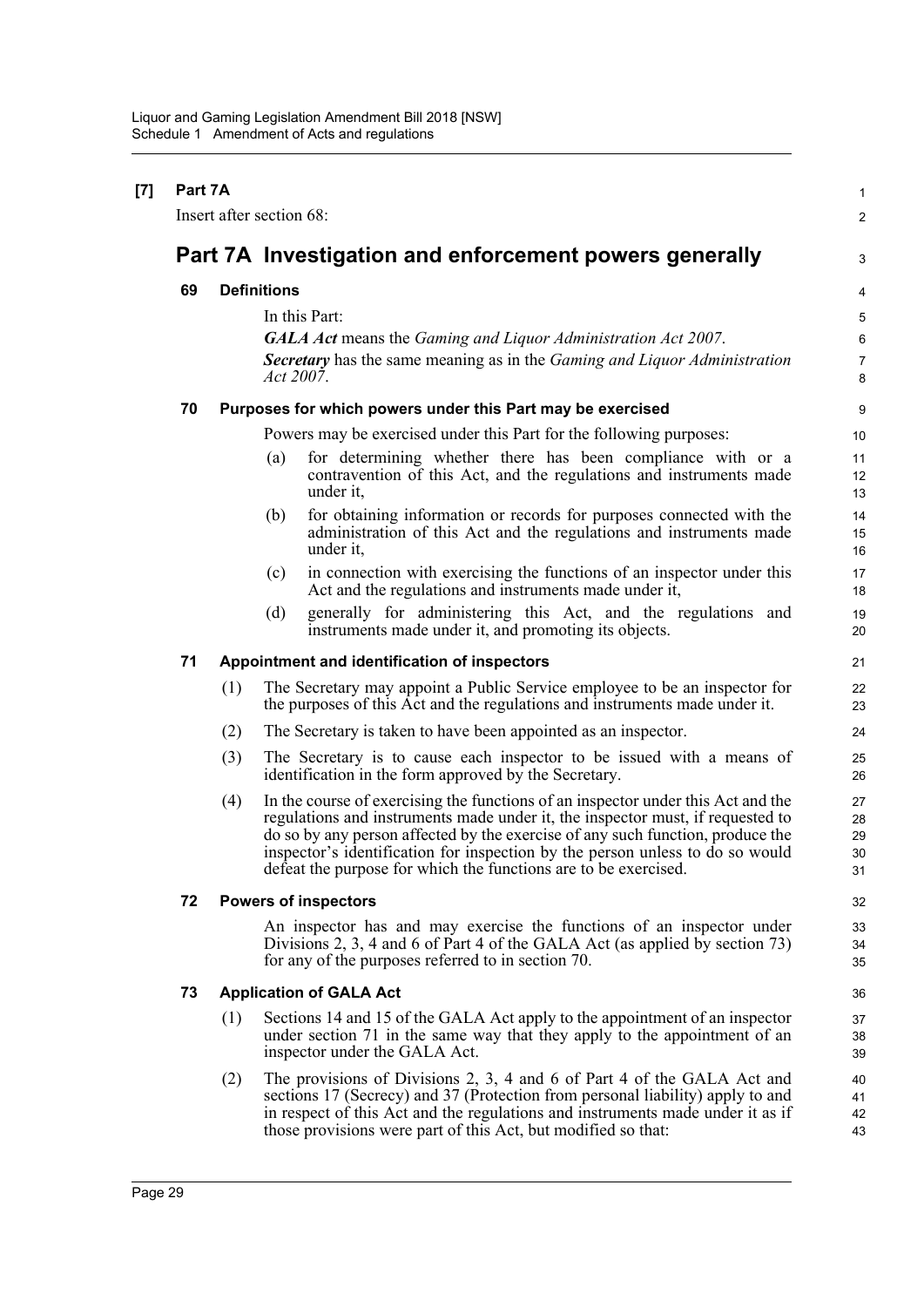| (a) | references in those provisions to the gaming and liquor legislation were<br>references to this Act and the regulations and instruments made under |
|-----|---------------------------------------------------------------------------------------------------------------------------------------------------|
|     | it. and                                                                                                                                           |

35

- (b) references in those provisions to "this Act" and "this Part" were references to this Act and this Part, respectively, and
- (c) references in those provisions to an inspector were references to inspectors appointed under section 71, and
- (d) references in sections 28 (2) and 30 (2) of the GALA Act to "the Authority" were references to the Secretary, and
- (e) the reference in section 24 (1) of the GALA Act to section 18 were a reference to section 70, and
- (f) section 35 (2) of the GALA Act does not apply to the extent that it prevents a person from being excused from answering a question on the ground that the answer may tend to incriminate the person, and
- (g) section 35 (5) (b) of the GALA Act does not apply to the extent that it makes information obtained as a result of an answer given that might incriminate a person admissible.
- (3) For the avoidance of doubt, a prosecution of a person for an offence against a provision of the GALA Act (as applying under this section) is to be taken as if the offence were an offence under this Act.
- (4) The functions that an inspector has under Part 4 of the GALA Act are, for the purposes of any provision of this Act and the regulations and instruments made under it, taken to be functions under this Act and the regulations and instruments made under it.
- (5) If an inspector has functions in respect of a matter under both the GALA Act (as applying under this section) and under any other provision of this Act or the regulations made under it, the fact that there is a restriction on the exercise of a function under this Act or the regulations does not of itself operate to restrict the exercise by an inspector of any similar or the same function under the GALA Act.

| [8] Part 7, Division 6, heading | 31 |
|---------------------------------|----|
| Omit the heading.               | 32 |
| [9] Part 7B, heading            | 33 |
| Insert before section 75:       | 34 |

## **Part 7B Proceedings for offences**

### **[10] Section 75A**

| Insert after section 75: |  |  |
|--------------------------|--|--|
|--------------------------|--|--|

#### **75A Penalty notices**

- (1) An inspector may issue a penalty notice to a person if it appears to the inspector that the person has committed a penalty notice offence.
- (2) A penalty notice offence is an offence against this Act or the regulations that is prescribed by the regulations as a penalty notice offence.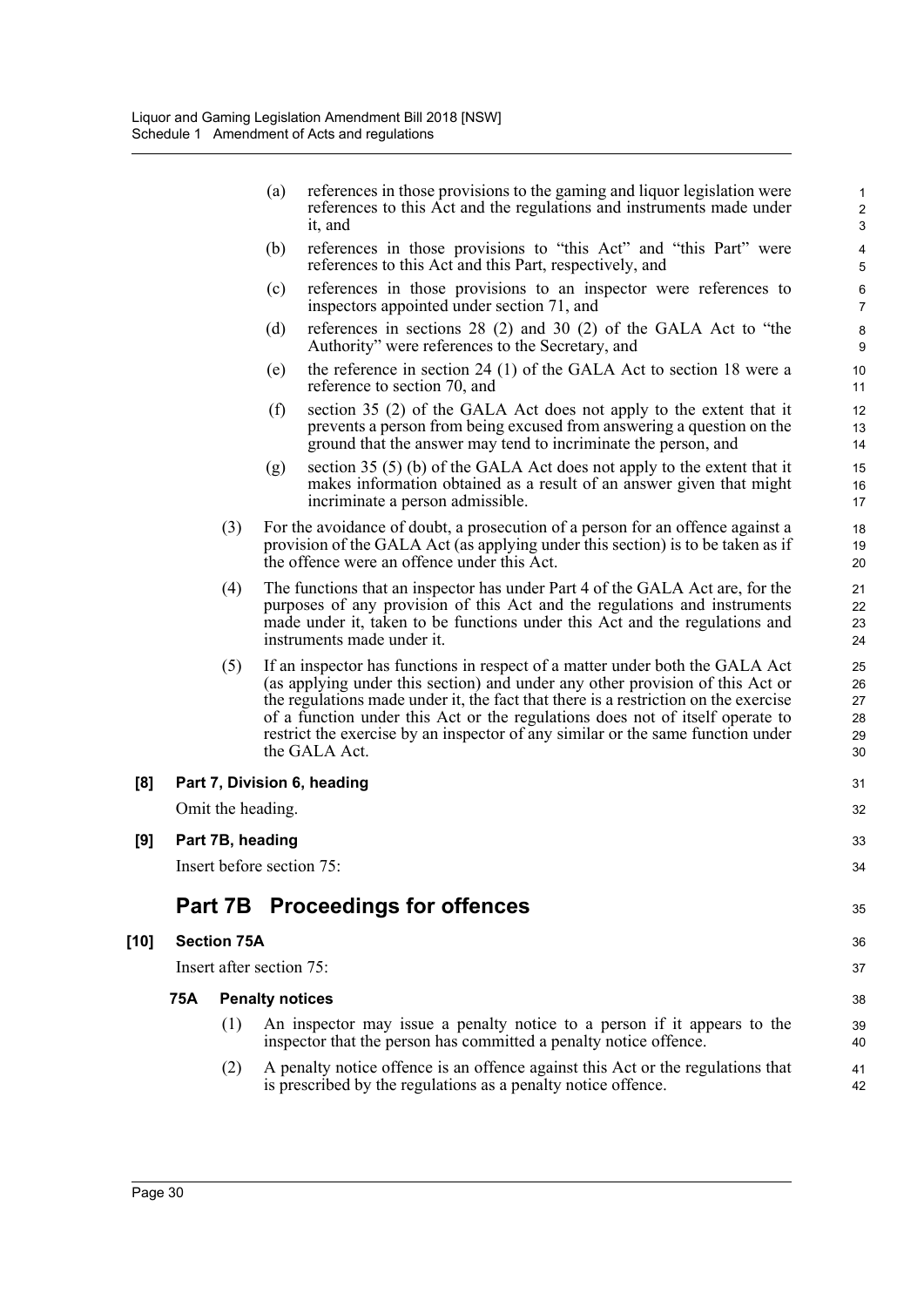|        |        | (3)                     |                        | The <i>Fines Act 1996</i> applies to a penalty notice issued under this section.                                                                                                                                                                                                                     | 1                                                   |
|--------|--------|-------------------------|------------------------|------------------------------------------------------------------------------------------------------------------------------------------------------------------------------------------------------------------------------------------------------------------------------------------------------|-----------------------------------------------------|
|        |        |                         | offence.               | Note. The Fines Act 1996 provides that, if a person issued with a penalty notice does<br>not wish to have the matter determined by a court, the person may pay the amount<br>specified in the notice and is not liable to any further proceedings for the alleged                                    | $\begin{array}{c}\n 2 \\ 3 \\ 4 \\ 5\n \end{array}$ |
|        |        | (4)                     | However:               |                                                                                                                                                                                                                                                                                                      | 6                                                   |
|        |        |                         | (a)                    | section 22A (1) of the <i>Fines Act 1996</i> does not apply in relation to<br>disciplinary action under Part 3 of this Act, and                                                                                                                                                                      | 7<br>8                                              |
|        |        |                         | (b)                    | despite section 22A (2) of the <i>Fines Act 1996</i> , when an amount is paid<br>under this section in respect of a penalty notice issued to a person, the<br>person is, for the purposes of Part 3 of this Act, taken to have been<br>convicted of the offence to which the penalty notice relates. | 9<br>10<br>11<br>12                                 |
|        |        | (5)                     | court).                | The amount payable under a penalty notice issued under this section is the<br>amount prescribed for the alleged offence by the regulations (not exceeding<br>the maximum amount of penalty that could be imposed for the offence by a                                                                | 13<br>14<br>15<br>16                                |
|        |        | (6)                     |                        | This section does not limit the operation of any other provision of, or made<br>under, this or any other Act relating to proceedings that may be taken in<br>respect of offences.                                                                                                                    | 17<br>18<br>19                                      |
| $[11]$ |        |                         |                        | Schedule 2 Savings, transitional and other provisions                                                                                                                                                                                                                                                | 20                                                  |
|        |        | Insert after clause 50: |                        |                                                                                                                                                                                                                                                                                                      | 21                                                  |
|        | Part 5 |                         |                        | Provisions consequent on enactment of Liquor and<br><b>Gaming Legislation Amendment Act 2018</b>                                                                                                                                                                                                     | 22<br>23                                            |
|        | 51     | <b>Definition</b>       |                        |                                                                                                                                                                                                                                                                                                      | 24                                                  |
|        |        |                         | 2018.                  | In this Part:<br><b>amending Act</b> means the Liquor and Gaming Legislation Amendment Act                                                                                                                                                                                                           | 25<br>26<br>27                                      |
|        | 52     |                         | <b>Inspectors</b>      |                                                                                                                                                                                                                                                                                                      | 28                                                  |
|        |        |                         |                        | A person who, immediately before the repeal of section 69 by the amending<br>Act, was an inspector for the purposes of this Act is taken, on that repeal, to<br>have been appointed as an inspector under section 71 as inserted by the<br>amending Act.                                             | 29<br>30<br>31<br>32                                |
|        | 53     |                         |                        | <b>Search warrants</b>                                                                                                                                                                                                                                                                               | 33                                                  |
|        |        |                         |                        | Section 72, as in force immediately before its repeal by the amending Act,                                                                                                                                                                                                                           | 34<br>35                                            |
|        |        |                         | repeal.                | continues to apply to a search warrant issued under that section before its                                                                                                                                                                                                                          | 36                                                  |
|        |        |                         |                        | 1.12 Public Lotteries Regulation 2016                                                                                                                                                                                                                                                                | 37                                                  |
|        |        | <b>Clause 19A</b>       |                        |                                                                                                                                                                                                                                                                                                      | 38                                                  |
|        |        | Insert after clause 19: |                        |                                                                                                                                                                                                                                                                                                      | 39                                                  |
|        | 19A    |                         | <b>Penalty notices</b> |                                                                                                                                                                                                                                                                                                      | 40                                                  |
|        |        |                         |                        | For the purposes of section 75A of the Act, an offence under section 34 (1) or<br>(4) of the GALA Act as applied by section 73 of the Act is prescribed as an                                                                                                                                        | 41<br>42                                            |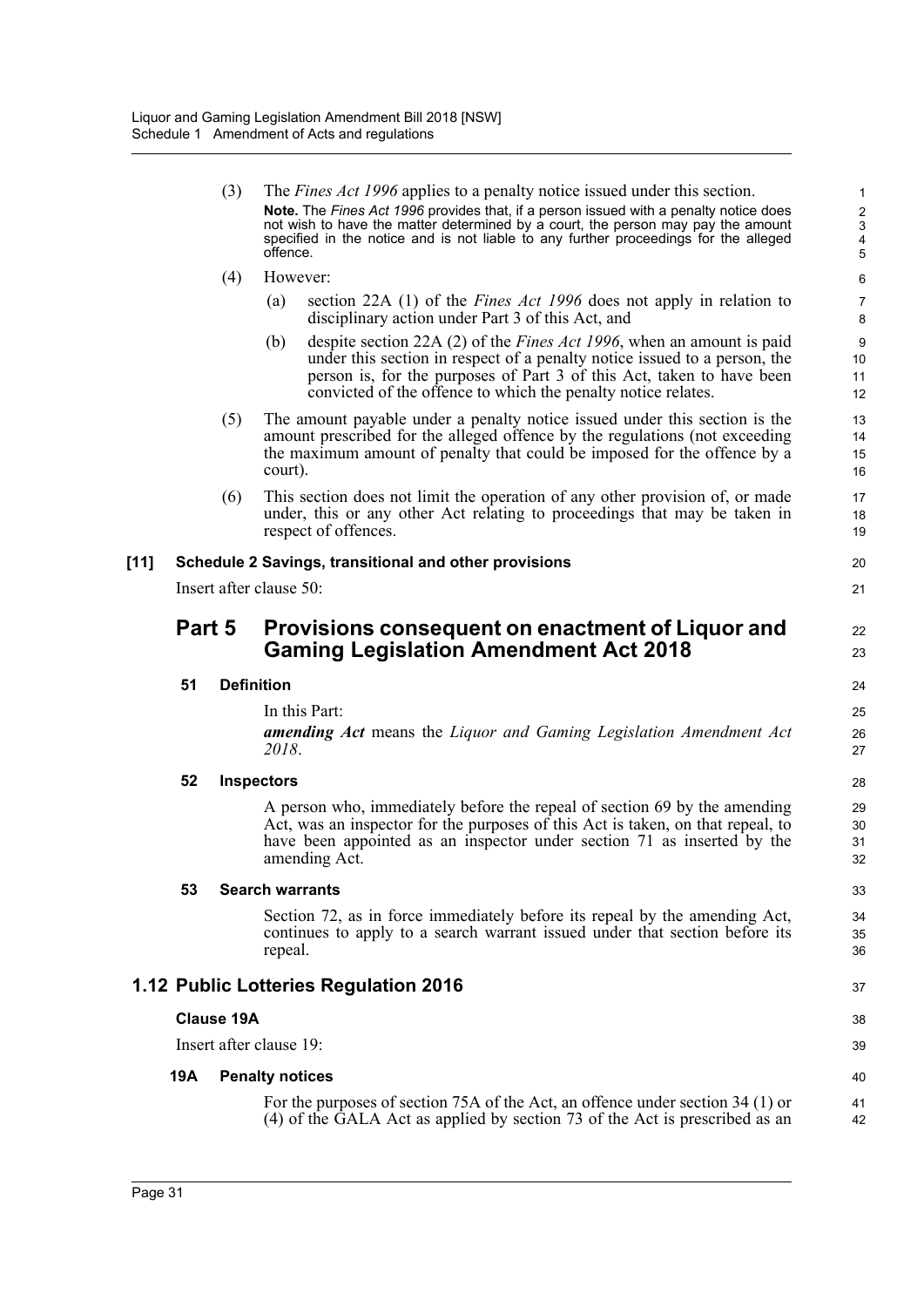|       |     |                   | offence for which a penalty notice may be issued and the prescribed penalty<br>for any such offence is $$1,100$ .                                                                                                                                                                                                    | 1<br>$\overline{2}$  |
|-------|-----|-------------------|----------------------------------------------------------------------------------------------------------------------------------------------------------------------------------------------------------------------------------------------------------------------------------------------------------------------|----------------------|
|       |     |                   | 1.13 Registered Clubs Act 1976 No 31                                                                                                                                                                                                                                                                                 | 3                    |
| [1]   |     |                   | <b>Section 57H Disciplinary powers of Authority</b>                                                                                                                                                                                                                                                                  | 4                    |
|       |     |                   | Omit "(not exceeding 3 years)" from section 57H $(2)$ (g).                                                                                                                                                                                                                                                           | 5                    |
| $[2]$ |     |                   | Schedule 2 Savings, transitional and other provisions                                                                                                                                                                                                                                                                | 6                    |
|       |     |                   | Insert after clause 102:                                                                                                                                                                                                                                                                                             | $\overline{7}$       |
|       |     |                   | Part 22 Provisions consequent on enactment of Liquor and<br><b>Gaming Legislation Amendment Act 2018</b>                                                                                                                                                                                                             | 8<br>9               |
|       | 103 |                   | <b>Disciplinary powers of Authority</b>                                                                                                                                                                                                                                                                              | 10                   |
|       |     |                   | Section 57H $(2)$ $(g)$ (as amended by the <i>Liquor and Gaming Legislation</i><br>Amendment Act 2018) extends to a complaint made, but not determined,<br>before the commencement of the amendment.                                                                                                                 | 11<br>12<br>13       |
|       |     |                   | 1.14 Totalizator Act 1997 No 45                                                                                                                                                                                                                                                                                      | 14                   |
| [1]   |     |                   | <b>Section 5 Definitions</b>                                                                                                                                                                                                                                                                                         | 15                   |
|       |     |                   | Omit "this Act" from the definition of <i>inspector</i> . Insert instead "section 92".                                                                                                                                                                                                                               | 16                   |
| $[2]$ |     |                   | Section 9 Unlawful conduct of totalizator                                                                                                                                                                                                                                                                            | 17                   |
|       |     |                   | Omit the penalty provisions wherever occurring in section $9(1)$ and (2). Insert instead:<br>Maximum penalty:                                                                                                                                                                                                        | 18<br>19             |
|       |     |                   | for an individual:<br>(a)                                                                                                                                                                                                                                                                                            | 20                   |
|       |     |                   | 50 penalty units for a first offence, or<br>(i)                                                                                                                                                                                                                                                                      | 21                   |
|       |     |                   | 100 penalty units or imprisonment for 6 months (or both) for a<br>(ii)<br>second or subsequent offence, or                                                                                                                                                                                                           | 22<br>23             |
|       |     |                   | for a corporation:<br>(b)                                                                                                                                                                                                                                                                                            | 24                   |
|       |     |                   | 250 penalty units for a first offence, or<br>(i)                                                                                                                                                                                                                                                                     | 25                   |
|       |     |                   | 1,000 penalty units for a second or subsequent offence.<br>(ii)                                                                                                                                                                                                                                                      | 26                   |
| $[3]$ |     |                   | Section 59 Licensees and contractors to inform Minister of changed circumstances                                                                                                                                                                                                                                     | 27                   |
|       |     |                   | Omit "100 penalty units". Insert instead "50 penalty units".                                                                                                                                                                                                                                                         | 28                   |
| [4]   |     | <b>Section 79</b> |                                                                                                                                                                                                                                                                                                                      | 29                   |
|       |     |                   | Insert after the heading to Part 7:                                                                                                                                                                                                                                                                                  | 30                   |
|       | 79  |                   | Interpretation                                                                                                                                                                                                                                                                                                       | 31                   |
|       |     | (1)               | In this Part:                                                                                                                                                                                                                                                                                                        | 32                   |
|       |     |                   | <i>advertisement</i> includes any information or material in the nature of an<br>advertisement.                                                                                                                                                                                                                      | 33<br>34             |
|       |     |                   | <i>publish</i> means disseminate or provide access to the public or a section of the<br>public by oral, visual, written, electronic or other means (for example, by<br>means of newspaper, radio, television, cinema or through the use of the<br>Internet, subscription TV or other on-line communications system). | 35<br>36<br>37<br>38 |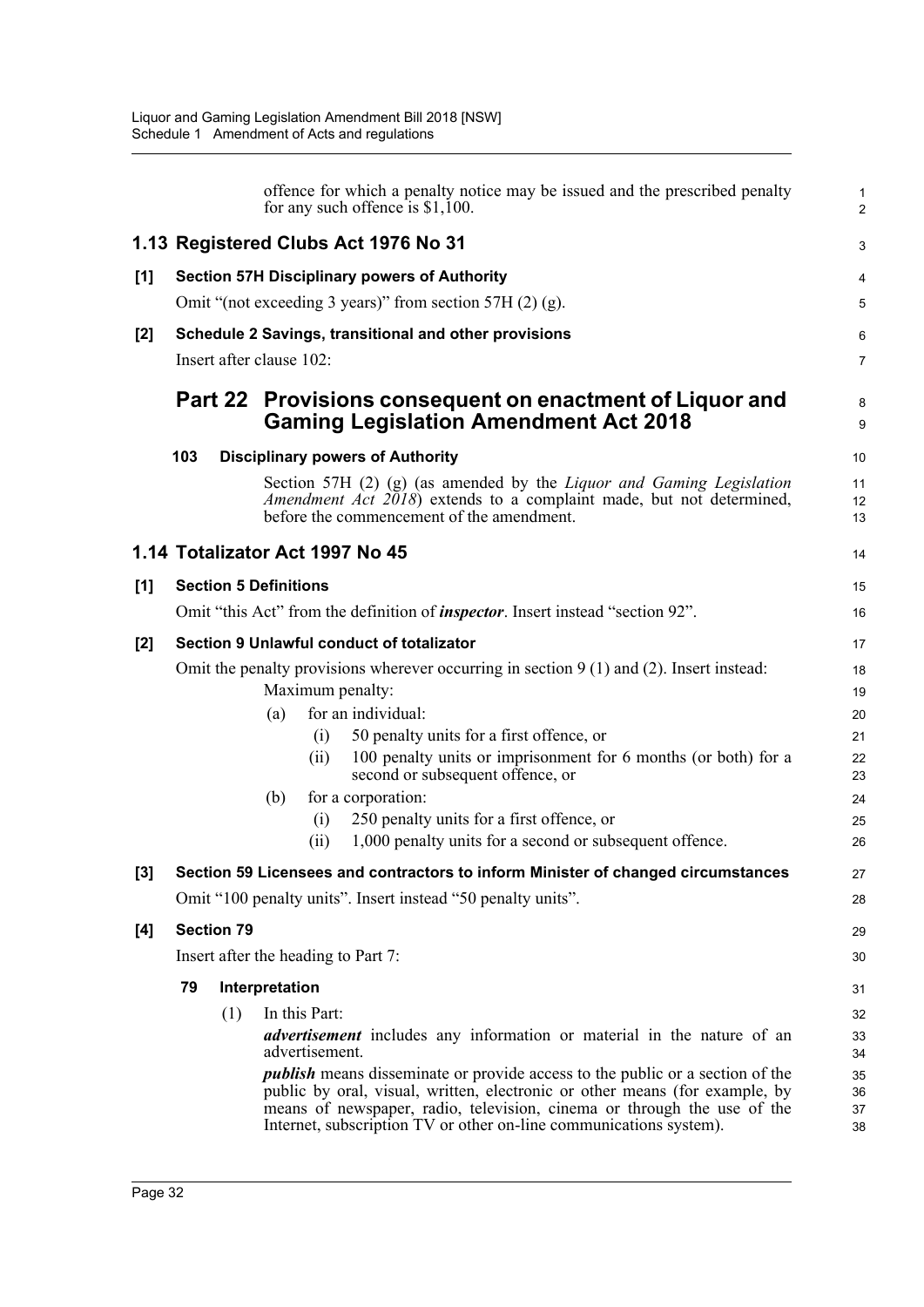*totalizator advertisement* means an advertisement that is directly related to the conduct of a totalizator.

(2) For the purposes of this Part, the publication or communication of a totalizator advertisement to a website that provides the opportunity for, or facilitates or enables, dissemination of information to the public or a section of the public (whether or not the particular publication results in the dissemination of information to the public or a section of the public) constitutes the publication or communication of a totalizator advertisement.

#### **[5] Section 80**

Omit the section. Insert instead:

#### **80 Prohibitions on totalizator advertisements**

- (1) A licensee or any other person must not publish or communicate, or cause to be published or communicated, whether from in or outside New South Wales, any totalizator advertisement that may be accessible to a person in New South Wales and that contravenes any requirement of this section or the rules. Maximum penalty:
	- (a) for an individual—50 penalty units, or
	- (b) for a corporation—500 penalty units.
- (2) A totalizator advertisement must not:
	- (a) encourage a breach of the law, or
	- (b) depict children gambling, or
	- (c) be false, misleading or deceptive, or
	- (d) suggest that winning will be a definite outcome of participating in gambling activities, or
	- (e) suggest that participation in gambling activities is likely to improve a person's financial prospects, or
	- (f) promote the consumption of alcohol while engaging in gambling activities, or
	- (g) be published otherwise than in accordance with decency, dignity and good taste and, if the totalizator advertisement takes the form of a television advertisement, in accordance with the *Commercial Television Industry Code of Practice* registered by the Australian Communications and Media Authority as in force on the day on which the totalizator advertisement is published, or
	- (h) include any inducement to participate, or to participate frequently, in any gambling activity (including an inducement to open a betting account).
- (3) A reference to an inducement in subsection  $(2)$  (h):
	- (a) includes an inducement that involves an offer that is not available to persons resident in New South Wales, and
	- (b) does not include an inducement published or communicated by a licensee to a person who has a betting account with the licensee at the time the advertisement is published or communicated to the person.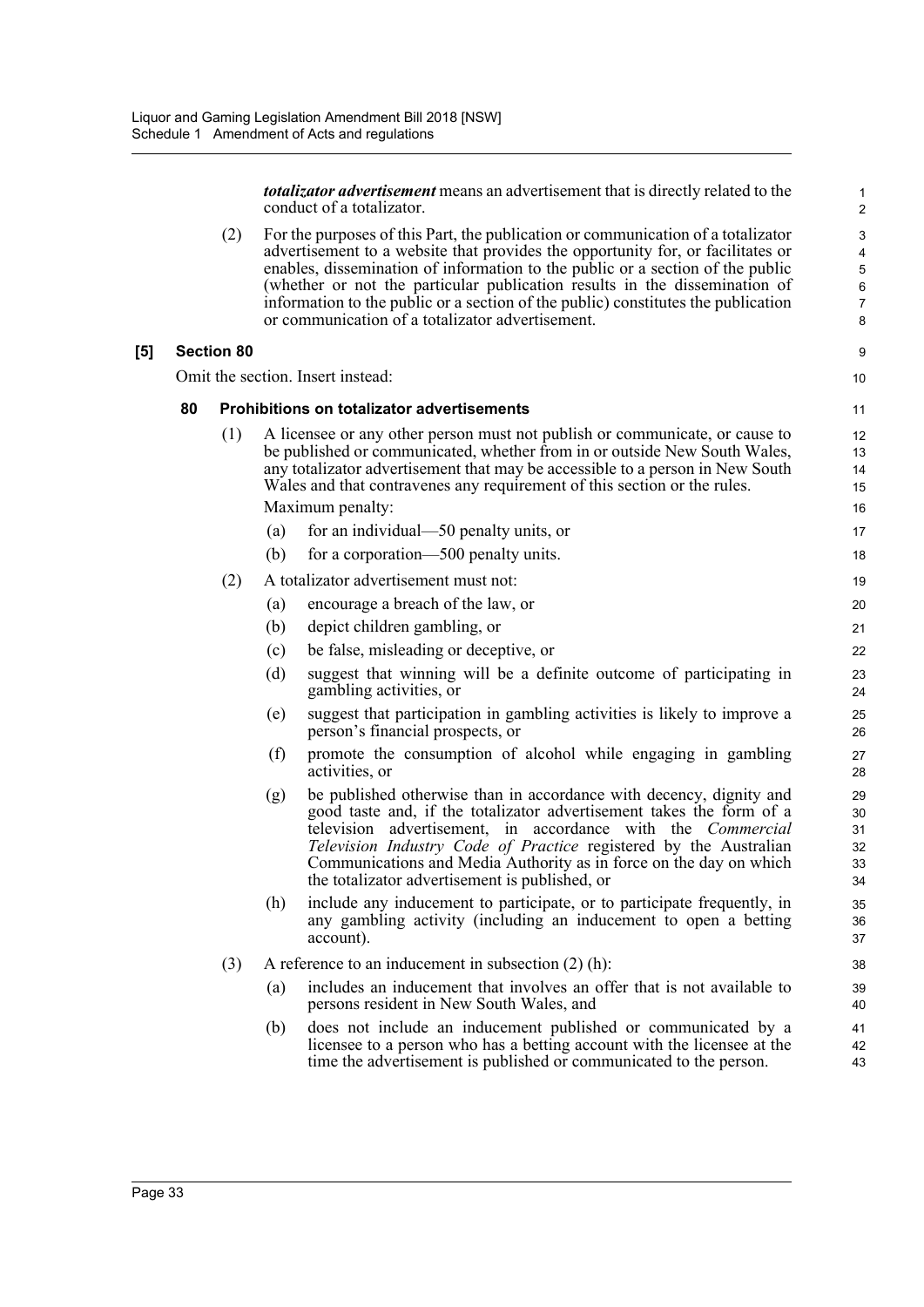(4) A licensee or any other person must not publish, or cause to be published, any totalizator advertisement in writing in a newspaper, magazine, poster or other printed form that does not contain the advisory statement prescribed by the regulations for the purposes of this subsection. Maximum penalty: (a) for an individual—50 penalty units, or

23  $24$ 

- (b) for a corporation—500 penalty units.
- (5) A licensee must not enter into or extend the duration of any contract or arrangement for the publication or communication of a totalizator advertisement that contravenes this section.

Maximum penalty:

- (a) for an individual—50 penalty units, or
- (b) for a corporation—500 penalty units.
- (6) A person (other than a licensee) does not commit an offence under this section in respect of the publication or communication of a totalizator advertisement if:
	- (a) the totalizator advertisement was in the form provided (directly or indirectly) or approved by or on behalf of a licensee for the purposes of its publication or communication, and
	- (b) the person has not been notified by or on behalf of the Minister that the publication or communication of the totalizator advertisement may contravene this section.

#### **[6] Sections 80A and 80B**

Insert after section 80:

#### **80A Totalizator advertisements during sporting fixtures**

- (1) This section applies to a sporting fixture that is, or is part of, a sporting event for which there is a sports controlling body.
- (2) A person must not publish any totalizator advertisement in relation to a sporting fixture during the sporting fixture including during any breaks in the sporting fixture.

Maximum penalty:

- (a) for an individual—50 penalty units, or
- (b) for a corporation—500 penalty units.
- (3) This section does not apply to an extended sporting fixture unless the Minister has published a notice in the Gazette that provides that this section is to apply to that fixture. The Minister may publish a notice if the Minister considers it to be in the public interest.
- (4) This section does not apply to the following advertisements:
	- (a) an advertisement to the extent that it is published on the internet,
	- (b) an advertisement to the extent that it is published in gambling premises.
- (5) For the avoidance of doubt, an advertisement that is in place before a sporting fixture commences (such as an advertisement on a billboard) is taken, for the purposes of this section, not to be published during the sporting fixture.
- (6) In this section: *extended sporting fixture* means: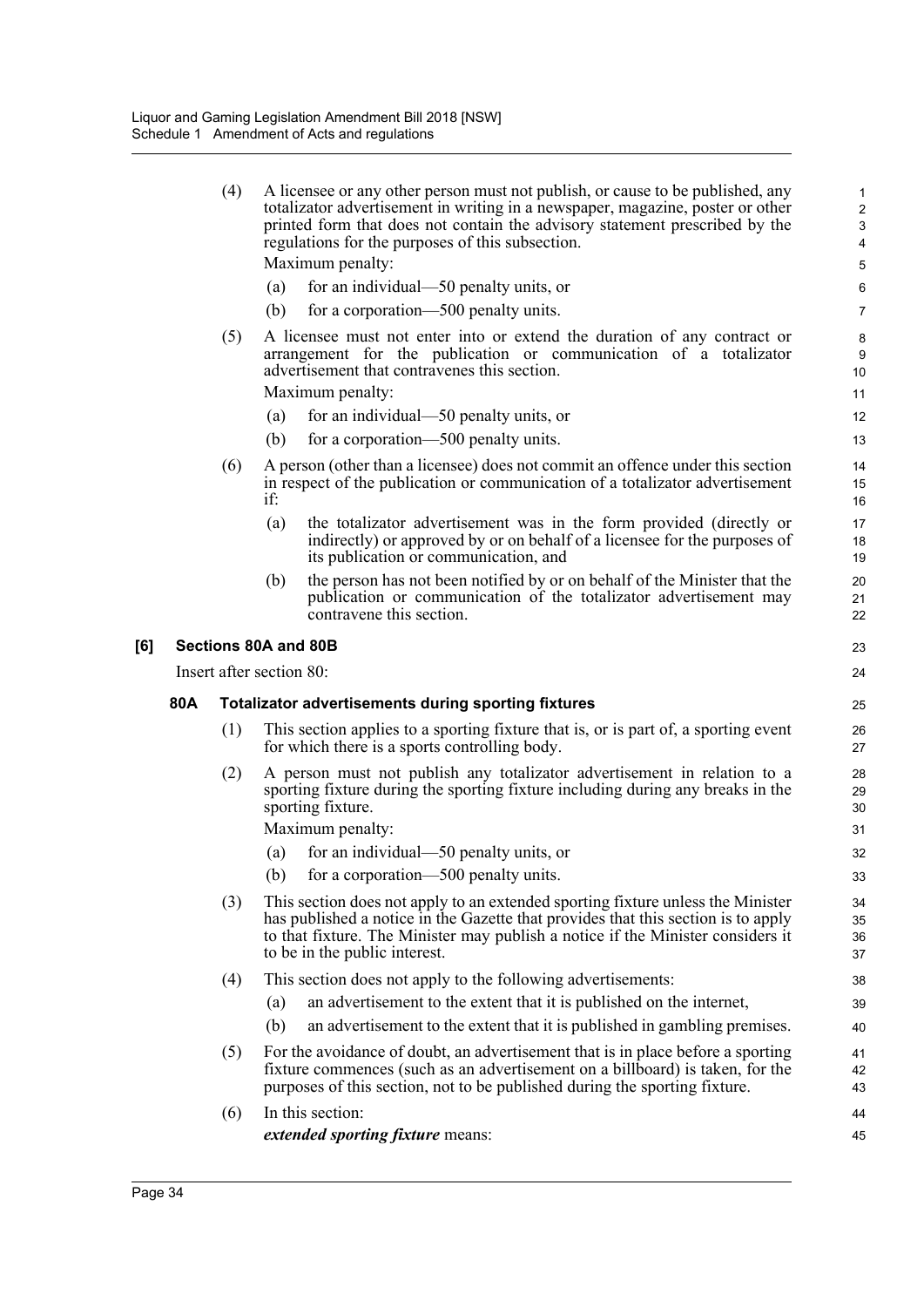|     |                 |                   | a sporting fixture that is scheduled to take place over a period exceeding<br>(a)<br>4 hours, or                                                                                                                                               | 1<br>$\overline{2}$       |
|-----|-----------------|-------------------|------------------------------------------------------------------------------------------------------------------------------------------------------------------------------------------------------------------------------------------------|---------------------------|
|     |                 |                   | a sporting fixture that takes place on multiple days.<br>(b)                                                                                                                                                                                   | $\ensuremath{\mathsf{3}}$ |
|     |                 |                   | <i>gambling premises</i> means a hotel, racing club or registered club within the<br>meaning of the <i>Liquor Act 2007</i> or premises operated by a licensee (or an agent<br>of a licensee) for the purposes of the conduct of a totalizator. | 4<br>5<br>6               |
|     |                 |                   | sporting event has the same meaning as in section 17A of the Betting and<br>Racing Act 1998.                                                                                                                                                   | $\overline{7}$<br>8       |
|     |                 |                   | <i>sporting fixture</i> means a single match, game, contest, race (but not a race<br>within the meaning of the Betting and Racing Act 1998) or fight, whether<br>taking place on a single day or multiple days.                                | 9<br>10<br>11             |
|     |                 |                   | sports controlling body for a sporting event means the sports controlling body<br>prescribed for the sporting event under section 17B of the Betting and Racing<br>Act 1998.                                                                   | 12<br>13<br>14            |
|     | 80 <sub>B</sub> |                   | <b>Gambling inducements</b>                                                                                                                                                                                                                    | 15                        |
|     |                 |                   | A licensee or any other person must not offer or supply, or cause to be offered<br>or supplied, any free or discounted liquor as an inducement to participate, or<br>to participate frequently, in any totalizator betting.                    | 16<br>17<br>18            |
|     |                 |                   | Maximum penalty:                                                                                                                                                                                                                               | 19                        |
|     |                 |                   | for an individual—50 penalty units, or<br>(a)                                                                                                                                                                                                  | 20                        |
|     |                 |                   | for a corporation—500 penalty units.<br>(b)                                                                                                                                                                                                    | 21                        |
| [7] |                 | Part 8, heading   |                                                                                                                                                                                                                                                | 22                        |
|     |                 |                   | Omit the heading. Insert instead:                                                                                                                                                                                                              | 23                        |
|     | Part 8          |                   | <b>Minister's investigation powers</b>                                                                                                                                                                                                         | 24                        |
| [8] |                 |                   | Part 8, Division 1, heading                                                                                                                                                                                                                    | 25                        |
|     |                 | Omit the heading. |                                                                                                                                                                                                                                                | 26                        |
| [9] | Part 8A         |                   |                                                                                                                                                                                                                                                | 27                        |
|     |                 |                   | Insert after section 91:                                                                                                                                                                                                                       | 28                        |
|     |                 |                   | Part 8A Investigation and enforcement powers generally                                                                                                                                                                                         | 29                        |
|     | 91A             |                   | <b>Definitions</b>                                                                                                                                                                                                                             | 30                        |
|     |                 |                   | In this Part:                                                                                                                                                                                                                                  | 31                        |
|     |                 |                   | <b>GALA Act</b> means the Gaming and Liquor Administration Act 2007.                                                                                                                                                                           | 32                        |
|     |                 |                   | Secretary has the same meaning as in the Gaming and Liquor Administration<br>Act 2007.                                                                                                                                                         | 33<br>34                  |
|     | 91B             |                   | Purposes for which powers under this Part may be exercised                                                                                                                                                                                     | 35                        |
|     |                 |                   | Powers may be exercised under this Part for the following purposes:                                                                                                                                                                            | 36                        |
|     |                 |                   | for determining whether there has been compliance with or a<br>(a)<br>contravention of this Act, and the regulations and instruments made<br>under it,                                                                                         | 37<br>38<br>39            |
|     |                 |                   |                                                                                                                                                                                                                                                |                           |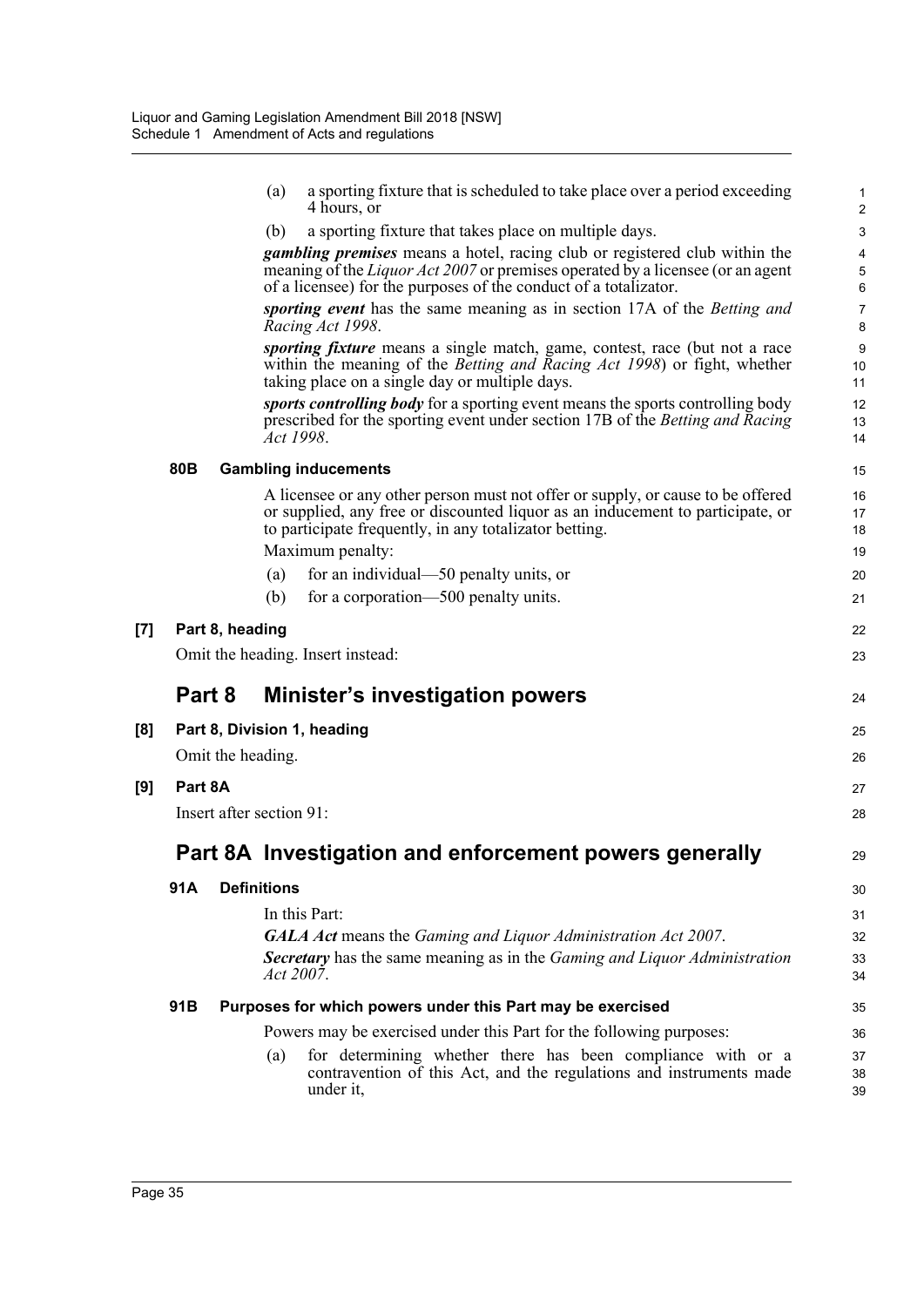|     |     | (b) | for obtaining information or records for purposes connected with the<br>administration of this Act and the regulations and instruments made<br>under it,                                                                                                                                                                                                                                                 | $\mathbf{1}$<br>$\overline{\mathbf{c}}$<br>3 |
|-----|-----|-----|----------------------------------------------------------------------------------------------------------------------------------------------------------------------------------------------------------------------------------------------------------------------------------------------------------------------------------------------------------------------------------------------------------|----------------------------------------------|
|     |     | (c) | in connection with exercising the functions of an inspector under this<br>Act and the regulations and instruments made under it,                                                                                                                                                                                                                                                                         | 4<br>$\sqrt{5}$                              |
|     |     | (d) | generally for administering this Act, and the regulations and<br>instruments made under it, and promoting its objects.                                                                                                                                                                                                                                                                                   | $\,6$<br>$\overline{7}$                      |
| 91C |     |     | Appointment and identification of inspectors                                                                                                                                                                                                                                                                                                                                                             | 8                                            |
|     | (1) |     | The Secretary may appoint a Public Service employee to be an inspector for<br>the purposes of this Act and the regulations and instruments made under it.                                                                                                                                                                                                                                                | 9<br>10                                      |
|     | (2) |     | The Secretary is taken to have been appointed as an inspector.                                                                                                                                                                                                                                                                                                                                           | 11                                           |
|     | (3) |     | The Secretary is to cause each inspector to be issued with a means of<br>identification in the form approved by the Secretary.                                                                                                                                                                                                                                                                           | 12<br>13                                     |
|     | (4) |     | In the course of exercising the functions of an inspector under this Act and the<br>regulations and instruments made under it, the inspector must, if requested to<br>do so by any person affected by the exercise of any such function, produce the<br>inspector's identification for inspection by the person unless to do so would<br>defeat the purpose for which the functions are to be exercised. | 14<br>15<br>16<br>17<br>18                   |
| 91D |     |     | <b>Powers of inspectors</b>                                                                                                                                                                                                                                                                                                                                                                              | 19                                           |
|     |     |     | An inspector has and may exercise the functions of an inspector under<br>Divisions 2, 3, 4 and 6 of Part 4 of the GALA Act (as applied by section 91E)<br>for any of the purposes referred to in section 91B.                                                                                                                                                                                            | 20<br>21<br>22                               |
| 91E |     |     | <b>Application of GALA Act</b>                                                                                                                                                                                                                                                                                                                                                                           | 23                                           |
|     | (1) |     | Sections 14 and 15 of the GALA Act apply to the appointment of an inspector<br>under section 91C in the same way that they apply to the appointment of an<br>inspector under the GALA Act.                                                                                                                                                                                                               | 24<br>25<br>26                               |
|     | (2) |     | The provisions of Divisions 2, 3, 4 and 6 of Part 4 of the GALA Act and<br>sections 17 (Secrecy) and 37 (Protection from personal liability) apply to and<br>in respect of this Act and the regulations and instruments made under it as if<br>those provisions were part of this Act, but modified so that:                                                                                             | 27<br>28<br>29<br>30                         |
|     |     | (a) | references in those provisions to the gaming and liquor legislation were<br>references to this Act and the regulations and instruments made under<br>it, and                                                                                                                                                                                                                                             | 31<br>32<br>33                               |
|     |     | (b) | references in those provisions to "this Act" and "this Part" were<br>references to this Act and this Part, respectively, and                                                                                                                                                                                                                                                                             | 34<br>35                                     |
|     |     | (c) | references in those provisions to an inspector were references to<br>inspectors appointed under section 91C, and                                                                                                                                                                                                                                                                                         | 36<br>37                                     |
|     |     | (d) | references in sections $28(2)$ and $30(2)$ of the GALA Act to "the<br>Authority" were references to the Secretary, and                                                                                                                                                                                                                                                                                   | 38<br>39                                     |
|     |     | (e) | the reference in section 24 (1) of the GALA Act to section 18 were a<br>reference to section 91B, and                                                                                                                                                                                                                                                                                                    | 40<br>41                                     |
|     |     | (f) | section 35 (2) of the GALA Act does not apply to the extent that it<br>prevents a person from being excused from answering a question on the<br>ground that the answer may tend to incriminate the person, and                                                                                                                                                                                           | 42<br>43<br>44                               |
|     |     | (g) | section 35 (5) (b) of the GALA Act does not apply to the extent that it<br>makes information obtained as a result of an answer given that might<br>incriminate a person admissible.                                                                                                                                                                                                                      | 45<br>46<br>47                               |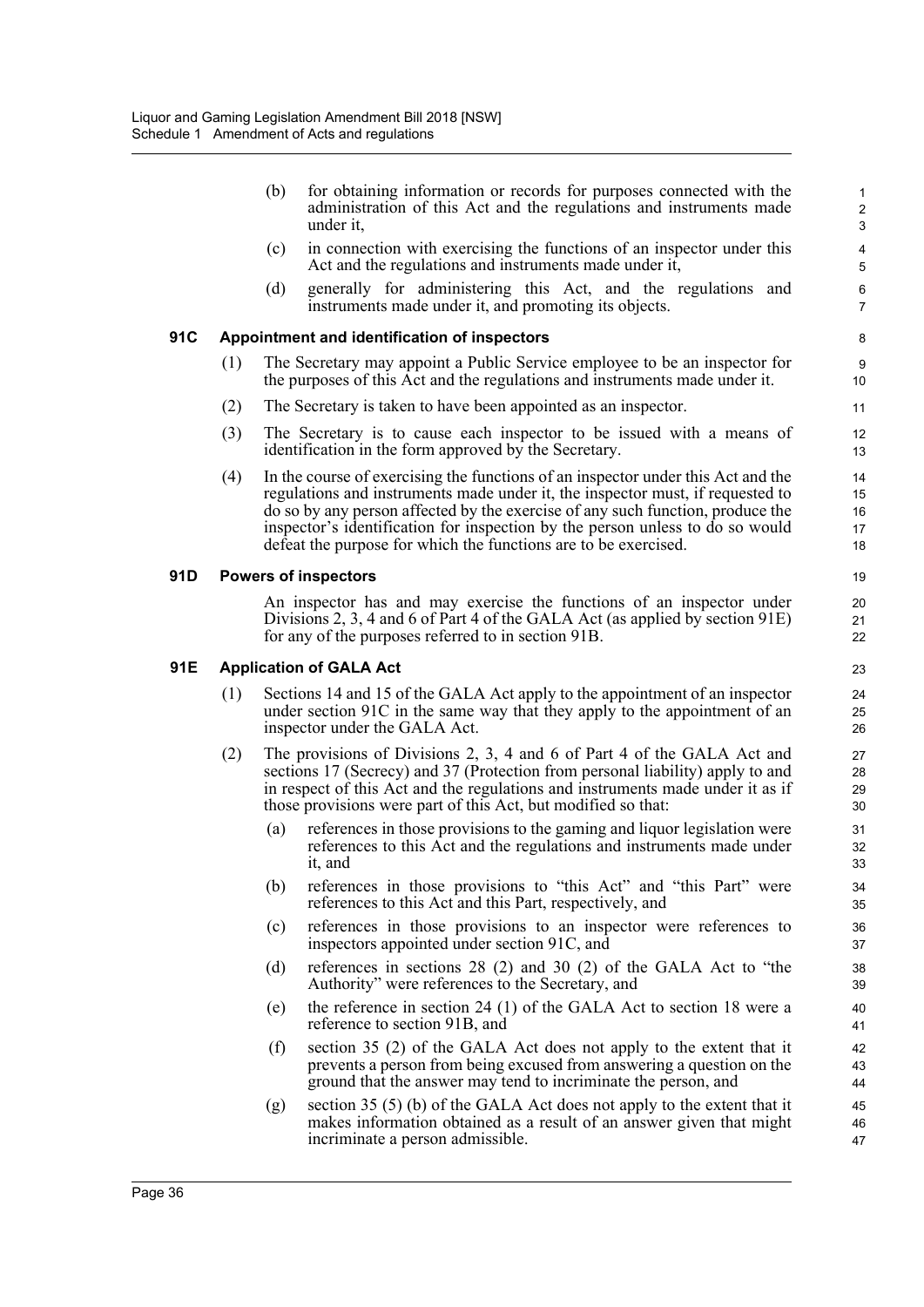|        |      |                     | provision of the GALA Act (as applying under this section) is to be taken as if<br>the offence were an offence under this Act.                                                                                                                                                                                                                                                                                                            | $\overline{2}$<br>3                           |
|--------|------|---------------------|-------------------------------------------------------------------------------------------------------------------------------------------------------------------------------------------------------------------------------------------------------------------------------------------------------------------------------------------------------------------------------------------------------------------------------------------|-----------------------------------------------|
|        |      | (4)                 | The functions that an inspector has under Part 4 of the GALA Act are, for the<br>purposes of any provision of this Act and the regulations and instruments<br>made under it, taken to be functions under this Act and the regulations and<br>instruments made under it.                                                                                                                                                                   | 4<br>5<br>6<br>$\overline{7}$                 |
|        |      | (5)                 | If an inspector has functions in respect of a matter under both the GALA Act<br>(as applying under this section) and under any other provision of this Act or<br>the regulations made under it, the fact that there is a restriction on the exercise<br>of a function under this Act or the regulations does not of itself operate to<br>restrict the exercise by an inspector of any similar or the same function under<br>the GALA Act. | 8<br>$\boldsymbol{9}$<br>10<br>11<br>12<br>13 |
| $[10]$ |      |                     | Part 8, Division 2                                                                                                                                                                                                                                                                                                                                                                                                                        | 14                                            |
|        |      |                     | Omit the Division other than section 99 (Keeping and retention of records by licensee) and<br>insert section 99 (renumbered as section 103B) before section 104 in Part 9.                                                                                                                                                                                                                                                                | 15<br>16                                      |
| $[11]$ |      |                     | Part 8, Division 3, heading                                                                                                                                                                                                                                                                                                                                                                                                               | 17                                            |
|        |      |                     | Omit the heading.                                                                                                                                                                                                                                                                                                                                                                                                                         | 18                                            |
| $[12]$ |      |                     | Part 8B, heading                                                                                                                                                                                                                                                                                                                                                                                                                          | 19                                            |
|        |      |                     | Insert before section 100:                                                                                                                                                                                                                                                                                                                                                                                                                | 20                                            |
|        |      |                     | <b>Part 8B Proceedings for offences</b>                                                                                                                                                                                                                                                                                                                                                                                                   | 21                                            |
| [13]   |      | <b>Section 100A</b> |                                                                                                                                                                                                                                                                                                                                                                                                                                           | 22                                            |
|        |      |                     | Insert after section 100:                                                                                                                                                                                                                                                                                                                                                                                                                 | 23                                            |
|        | 100A |                     | <b>Penalty notices</b>                                                                                                                                                                                                                                                                                                                                                                                                                    | 24                                            |
|        |      | (1)                 | An inspector may issue a penalty notice to a person if it appears to the<br>inspector that the person has committed a penalty notice offence.                                                                                                                                                                                                                                                                                             | 25<br>26                                      |
|        |      | (2)                 | A penalty notice offence is an offence against this Act or the regulations that<br>is prescribed by the regulations as a penalty notice offence.                                                                                                                                                                                                                                                                                          | 27<br>28                                      |
|        |      | (3)                 | The <i>Fines Act 1996</i> applies to a penalty notice issued under this section.<br>Note. The Fines Act 1996 provides that, if a person issued with a penalty notice does<br>not wish to have the matter determined by a court, the person may pay the amount<br>specified in the notice and is not liable to any further proceedings for the alleged<br>offence.                                                                         | 29<br>30<br>31<br>32<br>33                    |
|        |      | (4)                 | However:                                                                                                                                                                                                                                                                                                                                                                                                                                  | 34                                            |
|        |      |                     | section 22A (1) of the <i>Fines Act 1996</i> does not apply in relation to<br>(a)<br>disciplinary action under Part 3 of this Act, and                                                                                                                                                                                                                                                                                                    | 35<br>36                                      |
|        |      |                     | despite section 22A (2) of the <i>Fines Act 1996</i> , when an amount is paid<br>(b)<br>under this section in respect of a penalty notice issued to a person, the                                                                                                                                                                                                                                                                         | 37<br>38                                      |
|        |      |                     | person is, for the purposes of Part 3 of this Act, taken to have been<br>convicted of the offence to which the penalty notice relates.                                                                                                                                                                                                                                                                                                    | 39<br>40                                      |

(3) For the avoidance of doubt, a prosecution of a person for an offence against a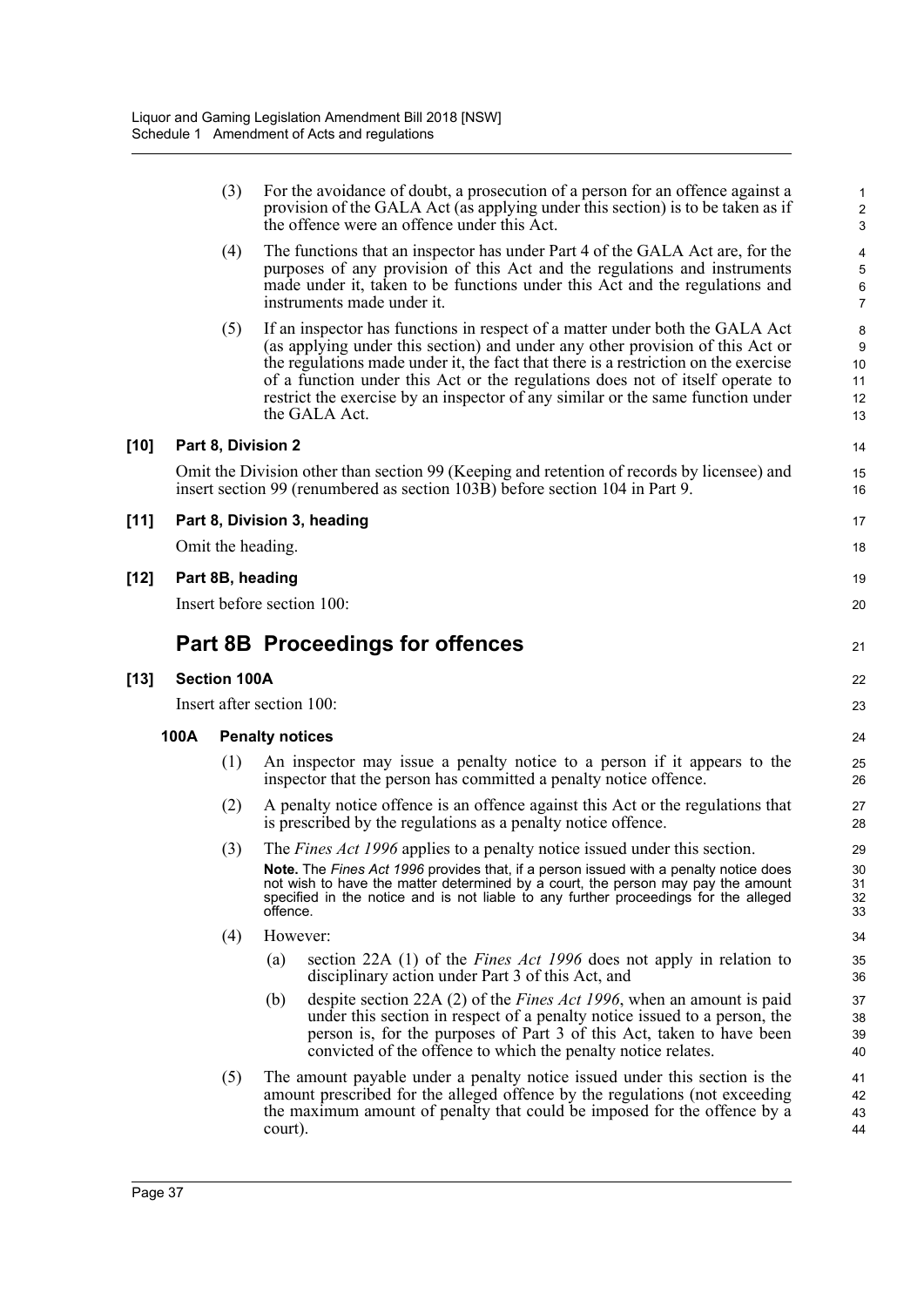|       |                                                                                                                  | (6) | This section does not limit the operation of any other provision of, or made<br>under, this or any other Act relating to proceedings that may be taken in<br>respect of offences.                                                                         | $\mathbf{1}$<br>$\overline{2}$<br>3 |
|-------|------------------------------------------------------------------------------------------------------------------|-----|-----------------------------------------------------------------------------------------------------------------------------------------------------------------------------------------------------------------------------------------------------------|-------------------------------------|
| [14]  | Schedule 2 Savings, transitional and other provisions                                                            |     |                                                                                                                                                                                                                                                           | 4                                   |
|       | Insert after Part 7:                                                                                             |     |                                                                                                                                                                                                                                                           | 5                                   |
|       | Part 8                                                                                                           |     | Provisions consequent on enactment of Liquor and<br><b>Gaming Legislation Amendment Act 2018</b>                                                                                                                                                          | 6<br>$\overline{7}$                 |
|       | 25                                                                                                               |     | <b>Definition</b>                                                                                                                                                                                                                                         | 8                                   |
|       |                                                                                                                  |     | In this Part:                                                                                                                                                                                                                                             | 9                                   |
|       |                                                                                                                  |     | <b>amending Act</b> means the Liquor and Gaming Legislation Amendment Act<br>2018.                                                                                                                                                                        | 10<br>11                            |
|       | 26                                                                                                               |     | <b>Inspectors</b>                                                                                                                                                                                                                                         | 12                                  |
|       |                                                                                                                  |     | A person who, immediately before the repeal of section 92 by the amending<br>Act, was an inspector for the purposes of this Act is taken, on that repeal, to<br>have been appointed as an inspector under section 91C as inserted by the<br>amending Act. | 13<br>14<br>15<br>16                |
|       | 27                                                                                                               |     | <b>Search warrants</b>                                                                                                                                                                                                                                    | 17                                  |
|       |                                                                                                                  |     | Section 95, as in force immediately before its repeal by the amending Act,<br>continues to apply to a search warrant issued under that section before its<br>repeal.                                                                                      | 18<br>19<br>20                      |
|       |                                                                                                                  |     | 1.15 Totalizator Regulation 2012                                                                                                                                                                                                                          | 21                                  |
| [1]   | <b>Clause 10A</b>                                                                                                |     |                                                                                                                                                                                                                                                           | 22                                  |
|       | Insert after clause 10:                                                                                          |     |                                                                                                                                                                                                                                                           | 23                                  |
|       | 10A                                                                                                              |     | <b>Advisory statement</b>                                                                                                                                                                                                                                 | 24                                  |
|       |                                                                                                                  |     | The following advisory statement is prescribed for the purposes of<br>section $80(4)$ of the Act:                                                                                                                                                         | 25<br>26                            |
|       |                                                                                                                  |     | Think! About your choices                                                                                                                                                                                                                                 | 27                                  |
|       |                                                                                                                  |     | Call Gambling Help<br>1800 858 858                                                                                                                                                                                                                        | 28                                  |
|       |                                                                                                                  |     | www.gamblinghelp.nsw.gov.au                                                                                                                                                                                                                               | 29<br>30                            |
| $[2]$ | Part 3, Divisions 2 Totalizator advertising and inducements                                                      |     |                                                                                                                                                                                                                                                           | 31                                  |
|       | Omit the Division.                                                                                               |     |                                                                                                                                                                                                                                                           | 32                                  |
|       |                                                                                                                  |     |                                                                                                                                                                                                                                                           |                                     |
| $[3]$ | <b>Clause 15 Remedial orders</b><br>Omit "section 80 (1)" from clause 15 (a). Insert instead "sections 80, 80B". |     |                                                                                                                                                                                                                                                           | 33<br>34                            |
|       |                                                                                                                  |     |                                                                                                                                                                                                                                                           |                                     |
| [4]   | Clause 15 (b)<br>Omit "7, 9, 12 and 13". Insert instead "7 and 9".                                               |     |                                                                                                                                                                                                                                                           | 35                                  |
|       |                                                                                                                  |     |                                                                                                                                                                                                                                                           | 36                                  |